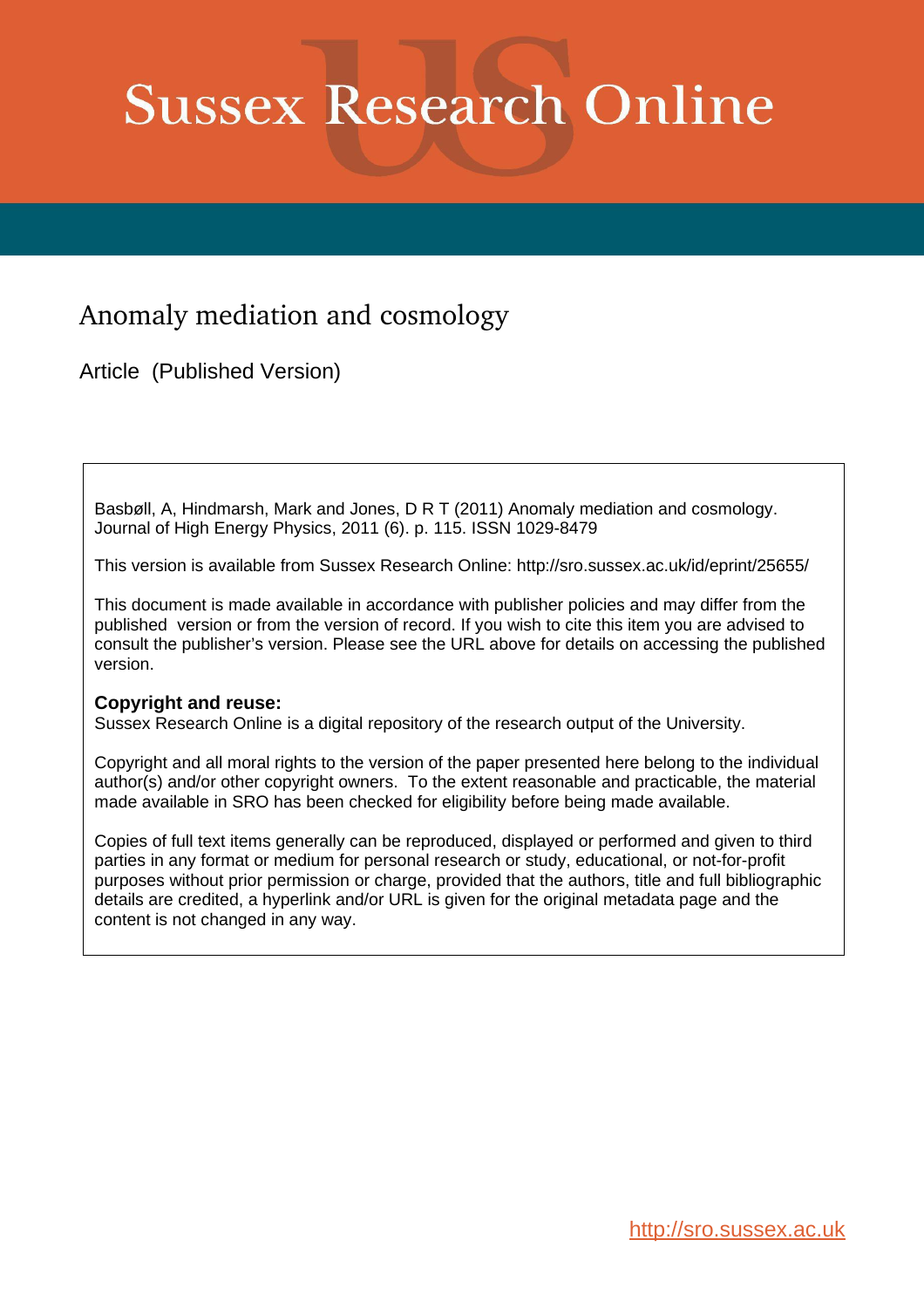PUBLISHED FOR SISSA BY 2 SPRINGER

Received: March 1, 2011 Revised: May 26, 2011 Accepted: June 5, 2011 PUBLISHED: June 27, 2011

# Anomaly mediation and cosmology

A. Basbøll,<sup>a</sup> M. Hindmarsh<sup>a</sup> and D.R.T. Jones<sup>b</sup>

<sup>a</sup>*Department of Physics and Astronomy, University of Sussex, Brighton, East Sussex BN1 9QH, U.K.*

<sup>b</sup>*Dept. of Mathematical Sciences, University of Liverpool, Liverpool L69 3BX, U.K.*

*E-mail:* [aba@svendborg-gym.dk](mailto:aba@svendborg-gym.dk), [m.b.hindmarsh@sussex.ac.uk](mailto:m.b.hindmarsh@sussex.ac.uk), [drtj@liv.ac.uk](mailto:drtj@liv.ac.uk )

Abstract: We consider an extension of the MSSM wherein anomaly mediation is the source of supersymmetry-breaking, and the tachyonic slepton problem is solved by a gauged  $U(1)$  symmetry, which is broken at high energies in a manner preserving supersymmetry, thereby also facilitating the see-saw mechanism for neutrino masses and a natural source for the Higgs  $\mu$ -term. We show that these favourable outcomes can occur both in the presence and the absence of a large Fayet-Iliopoulos (FI) D-term associated with the new U(1). We explore the cosmological consequences of the model, showing that it naturally produces a period of hybrid inflation, terminating in the production of cosmic strings. In spite of the presence of a  $U(1)$  (even with an FI term), inflation is effected by the F-term, with a D-flat tree potential (the FI term, if present, being cancelled by non-zero squark and slepton fields). Calculating the 1-loop corrections to the inflaton potential, we estimate the constraints on the parameters of the model from Cosmic Microwave Background data. We will see that a consequence of these constraints is that the Higgs  $\mu$ -term necessarily small. We briefly discuss the mechanisms for baryogenesis via conventional leptogenesis, the out-of-equilibrium production of neutrinos from the cosmic strings, or the Affleck-Dine mechanism. Cosmic string decays also boost the relic density of dark matter above the low value normally obtained in AMSB scenarios.

Keywords: Supersymmetric gauge theory, Supersymmetry Breaking, Cosmology of Theories beyond the SM

ArXiv ePrint: [1101.5622](http://arxiv.org/abs/1101.5622)

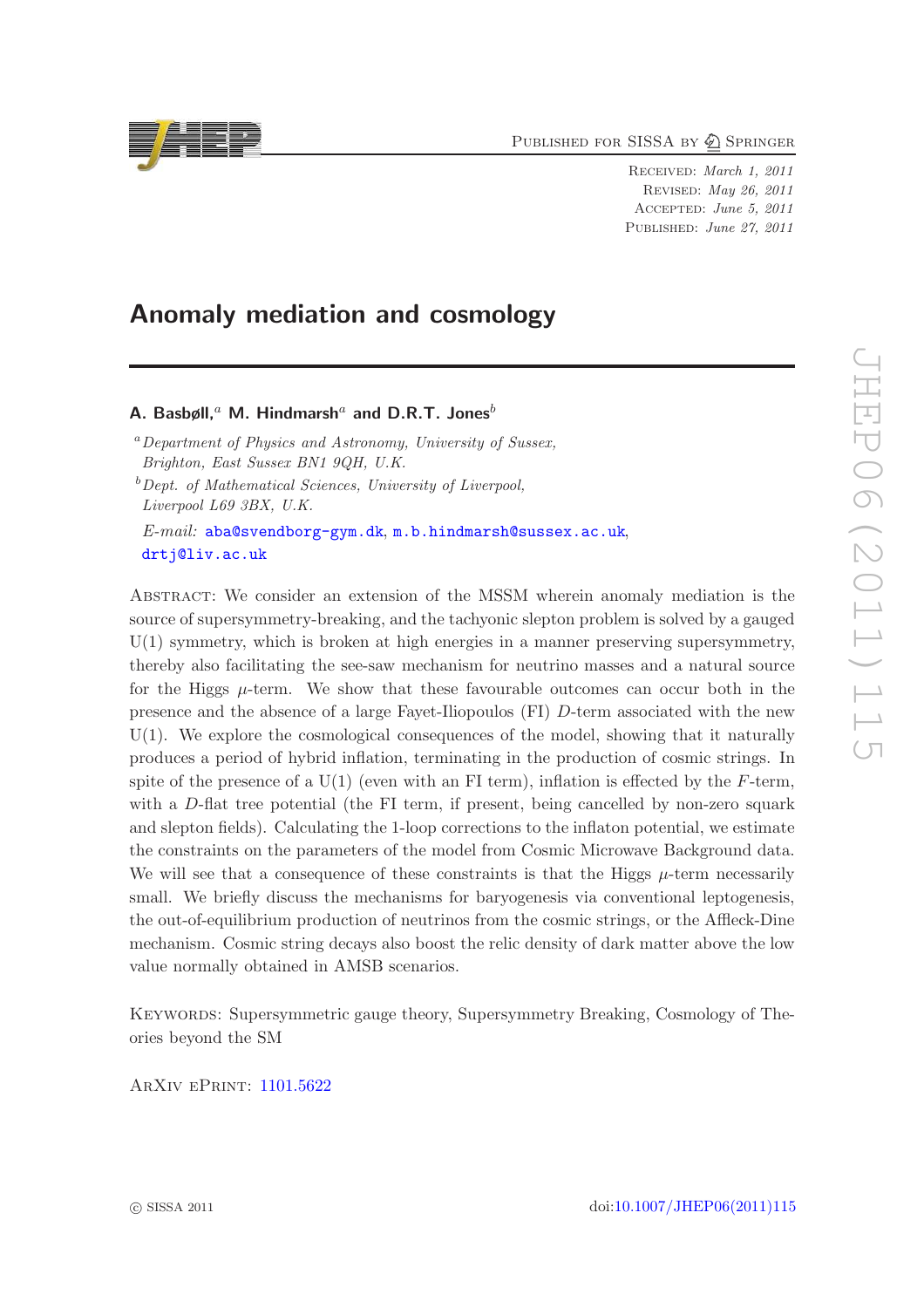#### Contents

| $\mathbf{1}$    | Introduction                                          | $\mathbf{1}$            |  |  |  |  |  |
|-----------------|-------------------------------------------------------|-------------------------|--|--|--|--|--|
| $\overline{2}$  | $\bf{3}$                                              |                         |  |  |  |  |  |
| $\bf{3}$        | The $U(1)'$ symmetry                                  | $\overline{\mathbf{4}}$ |  |  |  |  |  |
| 4               | The superpotential and spontaneous $U(1)'$ breaking   | $\overline{\mathbf{4}}$ |  |  |  |  |  |
| $\bf{5}$        | The scalar potential at large s                       | $\overline{7}$          |  |  |  |  |  |
|                 | Where in field space is the minimum?<br>5.1           | 8                       |  |  |  |  |  |
|                 | The $\Phi$ , $\overline{\Phi}$ system<br>$5.2\,$      | 11                      |  |  |  |  |  |
|                 | 5.3 The $(H_1, H_2, Q, E_{1,2}, L_3, N_{1,2})$ system | 11                      |  |  |  |  |  |
|                 | 5.4 The $\xi = 0$ case                                | 14                      |  |  |  |  |  |
| 6               | Inflation                                             |                         |  |  |  |  |  |
|                 | 6.1 The $\xi = 0$ case                                | <b>16</b>               |  |  |  |  |  |
| $\overline{7}$  | Cosmic microwave background string constraints        | 17                      |  |  |  |  |  |
| 8               | Numerical scan of parameter space                     | 18                      |  |  |  |  |  |
| $9\phantom{.0}$ | Other cosmological constraints                        | 21                      |  |  |  |  |  |
|                 | Gravitational wave and cosmic ray constraints<br>9.1  | 21                      |  |  |  |  |  |
|                 | 9.2<br>Dark matter                                    | 22                      |  |  |  |  |  |
|                 | Baryogenesis<br>9.3                                   | <b>22</b>               |  |  |  |  |  |
|                 | 10 Conclusions                                        | 23                      |  |  |  |  |  |
|                 | A String tension in the AMSB model                    | 24                      |  |  |  |  |  |
|                 |                                                       |                         |  |  |  |  |  |

### <span id="page-2-0"></span>1 Introduction

Low energy supersymmetry remains a popular possibility for physics Beyond the Standard Model awaiting discovery at the LHC. Much of the associated work has concentrated on the CMSSM scenario, where it is assumed that the unification of gauge couplings at high energies is accompanied by a corresponding unification in both the soft supersymmetrybreaking scalar masses and the gaugino masses; and also that the cubic scalar interactions are of the same form as the Yukawa couplings and related to them by a common constant of proportionality, the A-parameter. This paradigm is not, however, founded on a compelling underlying theory and therefore it is worthwhile exploring other possibilities.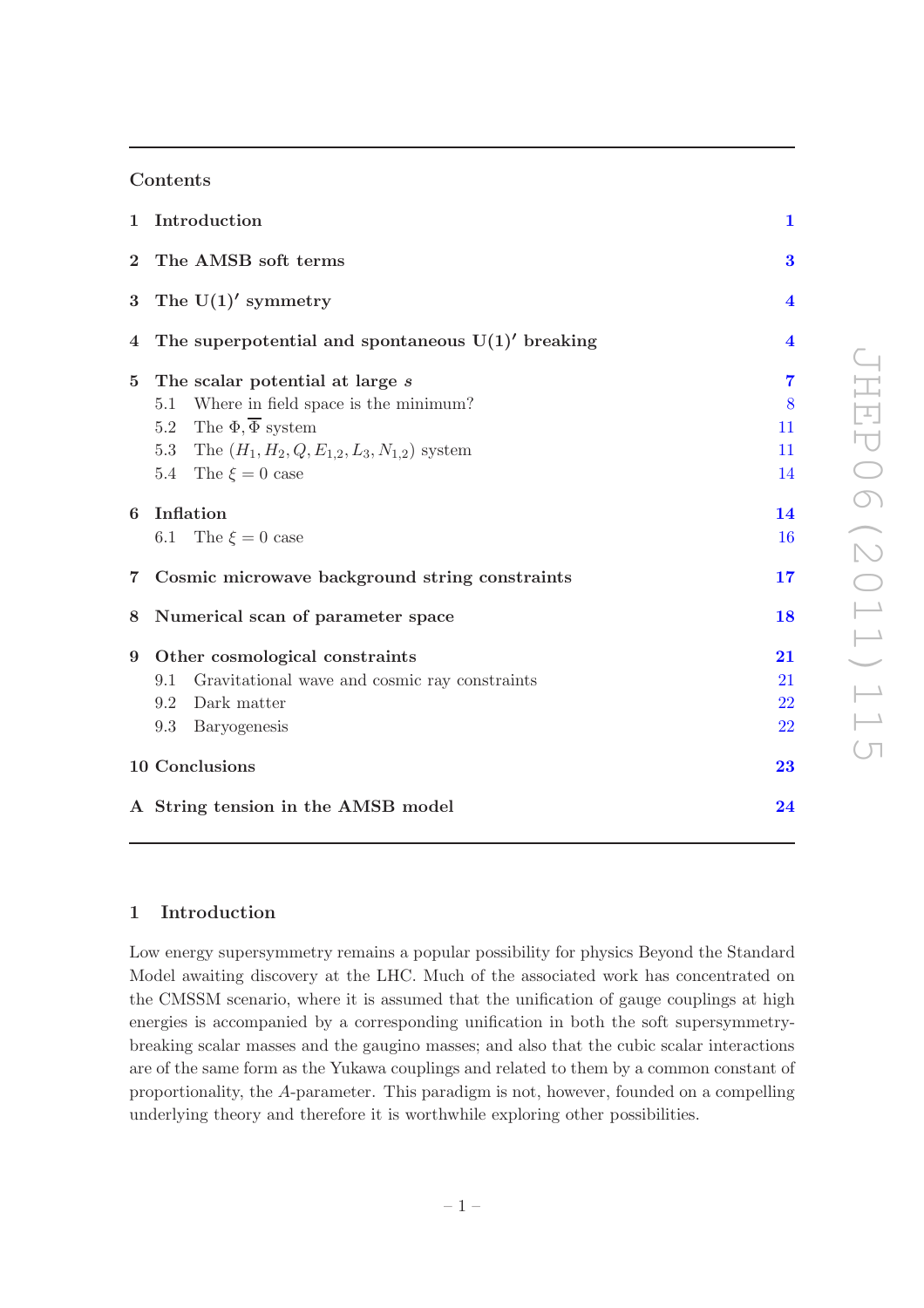In this paper we focus on Anomaly Mediation  $(AM)$  [\[1\]](#page-27-0)–[\[3](#page-27-1)]. This is a framework in which a single mass parameter determines the  $\phi^*\phi$ ,  $\phi^3$  and  $\lambda\lambda$  supersymmetry-breaking terms in terms of calculable and, moreover, renormalisation group (RG) invariant functions of the dimensionless couplings, in an elegant and predictive way; too predictive, in fact, in that the theory in its simplest form leads to tachyonic sleptons and fails to accommodate the usual electroweak vacuum state. There is a natural solution to this, however, which restores the correct vacuum while retaining the RG invariance (and hence the ultra-violet insensitivity) of the predictions. This is achieved simply (and without introducing another source of explicit supersymmetry-breaking) by the introduction of an additional anomalyfree gauged  $U(1)$ , broken at a high scale, so that the mass contributions from the  $U(1)$ D-term are naturally of the same order of magnitude as the soft breaking terms, and can eliminate the tachyonic slepton problem. This scenario was first explored in any detail in ref. [\[4](#page-27-2)], and subsequently by a number of authors [\[5\]](#page-27-3)–[\[12](#page-27-4)].

In ref. [\[11](#page-27-5)] it was shown how the characteristic low energy theory can arise in a natural way from a  $U(1)'$  with a Fayet-Iliopoulos (FI) D-term. The scale of the  $U(1)'$  breaking was associated with the scale of the FI term, but, as indicated above, the resulting mass contributions to the MSSM scalars are naturally of order the supersymmetry-breaking scale.

In ref. [\[12](#page-27-4)], it was shown how it was possible to work with a superpotential which was more complicated but still purely cubic, and nevertheless dispense with the FI term. The  $U(1)$ <sup>'</sup> breaking scale was then generated by dimensional transmutation in a way reminiscent of the geometric hierarchy model of Witten [\[13\]](#page-27-6).

Here we return to an improved version of the original model of ref. [\[11](#page-27-5)], augmented by the introduction in the superpotential of a linear term for the gauge singlet field S. We will see that this incarnation of the model is natural, in the sense that the superpotential contains every possible term allowed both by the U(1)' and a U(1)<sub>R</sub> global symmetry. The coefficient of the S linear term provides an alternative to the FI term for setting the scale of the  $U(1)'$  breaking.

In this paper we explore some cosmological consequences which flow naturally from the introduction of  $U(1)'$ . We will see that the minimal acceptable form of the theory incorporates a natural mechanism for supersymmetric F-term inflation, although with a potential somewhat more complicated than the simple models in the literature. Inflation ends with a phase transition producing gauge cosmic strings, and hence tight constraints on the parameters from the Cosmic Microwave Background [\[14](#page-27-7)]. In common with other supersymmetry models with conserved R-parity, it naturally accommodates a Dark Matter candidate, which is mostly wino. Although it has been argued that in AMSB models the annihilation cross-section is too large for conventional freeze-out to generate the dark matter, there is another source of dark matter in the form of particles radiated by cosmic strings. The model also has the possibility of baryogenesis via leptogenesis or the Affleck-Dine mechanism, with CP violation supplied by the neutrino sector. Gravitinos are very massive, and so decay early enough not to be in conflict with nucleosynthesis.

The model has the same field content as the  $F<sub>D</sub>$  hybrid inflation model [\[15,](#page-27-8) [16\]](#page-27-9), but different charge assignments and couplings.  $F<sub>D</sub>$  hybrid inflation also has a singlet which is a natural inflaton candidate, but differs in other ways: for example, right-handed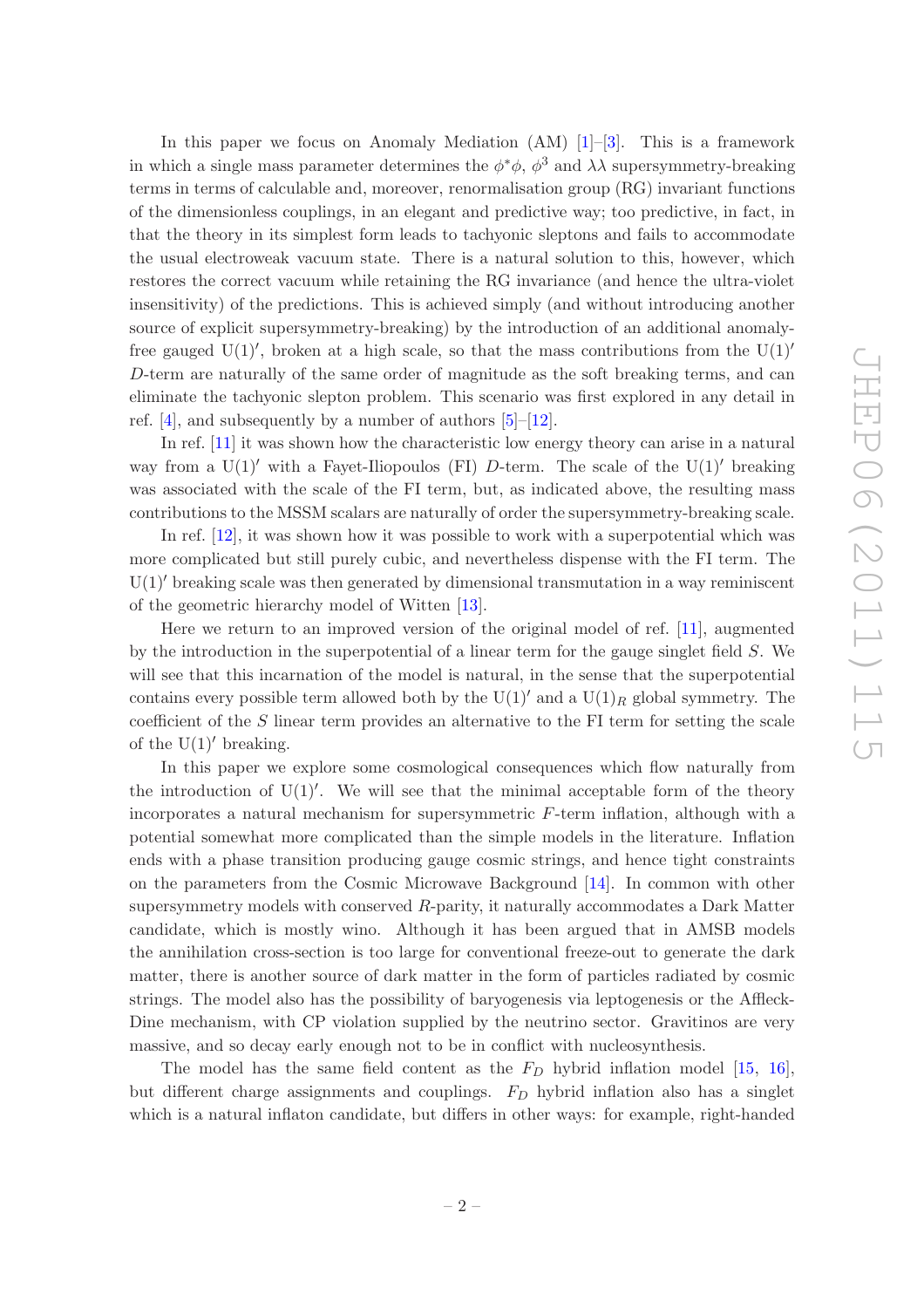neutrinos have electroweak-scale masses, and the gravitino problem is countered by entropy generation.

Since we entertain the possibility of a Fayet-Iliopoulos term in our model, it behoves us to address issues raised by the recent papers on the connection of FI terms with supergravity, by Komargodski and Seiberg, and others [\[17](#page-27-10)]–[\[20](#page-28-0)]. The upshot of this work is the conclusion that a global theory with a FI term cannot be consistently embedded in supergravity. An exception would be allowed if the full supergravity theory has a certain exact continuous global symmetry; but no consistent theory of gravity is allowed to have such a symmetry. However, this latter assertion (that global symmetries are forbidden from theories with gravity) has the status of a (admittedly widely believed) conjecture rather than a proven theorem.<sup>[1](#page-4-1)</sup> For a relevant and detailed analysis see ref. [\[21](#page-28-1)]. We propose to exploit this loophole to justify this aspect of our discussion, and argue that our model has enough interesting features to render this exercise worthwhile. One such feature is that, as we shall see, our model indeed has an exact global  $U(1)_R$  symmetry; although it is not clear that this symmetry (or indeed the global version of  $U(1)'$ ) is of the type required by ref. [\[17](#page-27-10)]. We will, however, also see that our model is perfectly viable if in fact it has no FI term.

#### <span id="page-4-0"></span>2 The AMSB soft terms

We will assume that supersymmetry breaking arises via the renormalisation group invariant form characteristic of Anomaly Mediation, so that the soft parameters for the gaugino mass M, the  $\phi^3$  interaction h and the  $\phi^*\phi$  and  $\phi^2$  mass terms  $m^2$  and  $m_3^2$  take the generic form

<span id="page-4-2"></span>
$$
M_i = m_{\frac{3}{2}} \beta_{g_i} / g_i \tag{2.1}
$$

$$
h_{U,D,E,N} = -m_{\frac{3}{2}} \beta_{Y_{U,D,E,N}} \tag{2.2}
$$

$$
(m^2)^i{}_j = \frac{1}{2}m_{\frac{3}{2}}^2\mu \frac{d}{d\mu}\gamma^i{}_j + kY_i\delta^i{}_j,\tag{2.3}
$$

$$
m_3^2 = \kappa m_{\frac{3}{2}} \mu_h - m_{\frac{3}{2}} \beta_{\mu_h}.
$$
\n(2.4)

Here  $\mu$  is the renormalisation scale,  $m_{\frac{3}{2}}$  is the gravitino mass, which to obtain a reasonable supersymmetric spectrum will be typically  $40 - 50$ TeV.  $\beta_{g_i}$  are the gauge  $\beta$ -functions and  $\gamma$  the chiral supermultiplet anomalous dimension matrix.  $Y_{U,D,E,N}$  are the 3  $\times$  3 Yukawa matrices, while the  $Y_i$  are charges corresponding to a  $U(1)$  symmetry of the theory with no mixed anomalies with the gauge group; the  $kY$  term corresponds in form to a FI D-term. As we shall see, we can generate this  $kY$  term naturally with k of  $O(m_{\frac{3}{2}}^2)$ , by breaking a  $U(1)$ <sup>'</sup> symmetry at a large scale. The parameter  $\kappa$  is an arbitrary constant; its presence means that in sparticle spectrum calculations one is free to determine  $m_3^2$  (and the value of the Higgs  $\mu$ -term,  $\mu_h$ ) by minimising the Higgs potential at the electroweak scale in the usual way.

<span id="page-4-1"></span><sup>1</sup>We thank Tom Banks for conversations on this topic.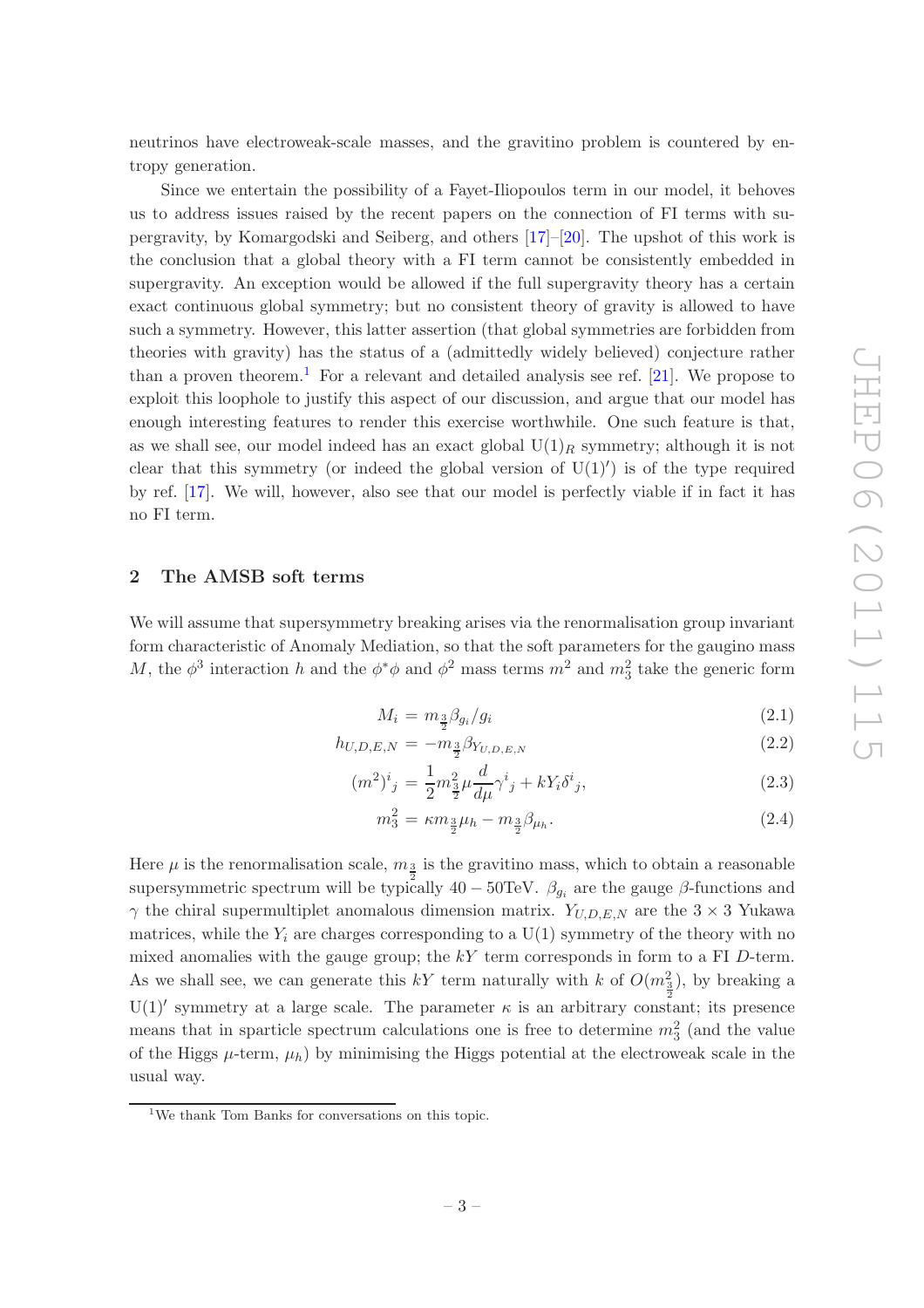**Table 1.** Anomaly free U(1) symmetry for arbitrary lepton doublet and singlet charges  $q_L$  and  $q_E$ respectively.

<span id="page-5-3"></span>

| $\begin{array}{ c ccccccccccccccc }\hline \text{U}(1) & Q & U & D & L & E & H_1 & H_2 & N & \Phi & \overline{\Phi} & S\end{array}$ |  |  |  |  |  |  |
|------------------------------------------------------------------------------------------------------------------------------------|--|--|--|--|--|--|
| $\begin{array}{ c ccccccccccc }\hline Y&1/3&-4/3&2/3&-1&2&-1&1&0&0&0&0 \ \hline \end{array}$                                       |  |  |  |  |  |  |
| $Y'$ -2/3 -7/3 11/3 2 1 -3 3 -5 10 -10 0                                                                                           |  |  |  |  |  |  |

**Table 2.** Hypercharges for  $U(1)_Y$  and  $U(1)'$ .

# <span id="page-5-0"></span>3 The  $U(1)'$  symmetry

The MSSM (including right-handed neutrinos) admits two independent generation-blind anomaly-free  $U(1)$  symmetries.<sup>[2](#page-5-2)</sup> The possible charge assignments are shown in table [1.](#page-5-3) The SM gauged  $U(1)_Y$  is  $q_L = 1, q_E = -2$ ; this  $U(1)$  is of course anomaly free even in the absence of N. U(1)<sup>B−L</sup> is  $q_E = -q_L = 1$ ; in the absence of N this would have U(1)<sup>3</sup> and U(1)-gravitational anomalies, but no mixed anomalies with the SM gauge group.

Our model will have, in addition, a pair of MSSM singlet fields  $\Phi$ ,  $\Phi$  with U(1)' charges  $q_{\phi,\phi} = \pm (4q_L + 2q_E)$  and a gauge singlet S. In order to solve the tachyon slepton problem we will need that, for our new gauge symmetry  $U(1)'$ , the charges  $q_L, q_E$  have the same sign; where numerical results are required we will use  $q_L = 2, q_E = 1$ . The resulting hypercharges are shown in table 2. Finally, note that with *any* charge assignment such that  $q_{L,E} > 0$ , only  $E, L, D, H_2, \Phi$  have *positive* U(1)' charges. This will be important in what follows when we come to consider the inflationary regime.

#### <span id="page-5-1"></span>4 The superpotential and spontaneous U(1)′ breaking

The complete superpotential for our model is:

<span id="page-5-4"></span>
$$
W = W_A + W_B \tag{4.1}
$$

where  $W_A$  is the MSSM superpotential, omitting the Higgs  $\mu$ -term, and augmented by Yukawa couplings for the right-handed neutrinos:

$$
W_A = H_2 Q Y_U U + H_1 Q Y_D D + H_1 L Y_E E + H_2 L Y_N N \tag{4.2}
$$

and

$$
W_B = \lambda_1 \Phi \overline{\Phi} S + \frac{1}{2} \lambda_2 N N \Phi + \lambda_3 S H_1 H_2 + M^2 S,
$$
\n(4.3)

<span id="page-5-2"></span><sup>&</sup>lt;sup>2</sup>One of the attractive features of minimal Anomaly Mediation is that squark/slepton mediated flavour changing neutral currents are naturally small  $[22]$ ; this feature is preserved by a generation-blind  $U(1)$  but not by a flavour-dependent  $U(1)$ , so we stick to the former here.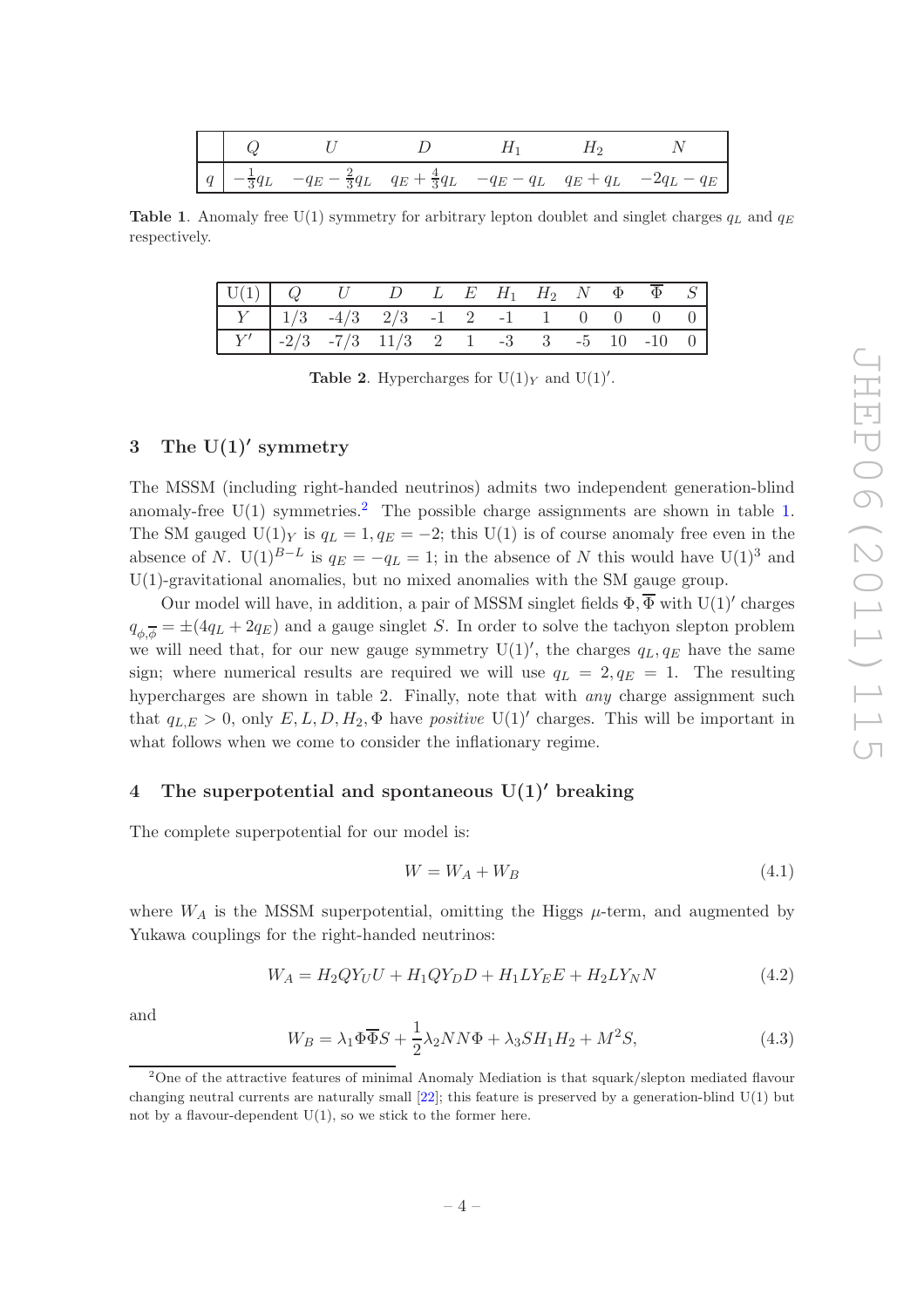where  $M, \lambda_1, \lambda_3$  are real and positive and  $\lambda_2$  is a symmetric  $3 \times 3$  matrix. This model differs from the one first considered in ref. [\[11](#page-27-5)] by the inclusion of the  $\lambda_3$  term and the linear term for S. Although the old model led to satisfactory  $U(1)'$  breaking, it had several defects from a cosmological perspective; in particular a second stable particle in additional to the usual LSP, because its superpotential was invariant with respect to

$$
\overline{\Phi} \to -\overline{\Phi}, S \to -S \tag{4.4}
$$

with all other fields unchanged. Now in the AMSB context, an additional Dark Matter candidate would not be a bad thing per se, since (in AMSB) the LSP is generally the neutral wino, whose annihilation cross-section is generally considered to be too high for comfort. However, the additional stable particle in the original formulation of the model has a mass at the U(1)′ -breaking scale, which, as we will see, we are going to want to be rather large.

Note that the  $U(1)'$  symmetry forbids the renormalisable  $B$  and  $L$  violating superpotential interaction terms of the form  $QLD$ ,  $UDD$ ,  $LLE$ ,  $H_1H_2N$  and  $NS^2$ ,  $N^2S$  and  $N^3$ , as well as the mass terms  $NS$ ,  $N^2$  and  $LH_2$  and the linear term N. Moreover  $W_B$  contains the only cubic term involving  $\Phi$ ,  $\overline{\Phi}$  that is allowed. Our new superpotential eq. [\(4.1\)](#page-5-4) in fact is completely natural, in the sense that it is invariant under a global  $R$ -symmetry, with superfield charges

<span id="page-6-0"></span>
$$
S = 2, L = E = N = U = D = Q = 1, H_1 = H_2 = \Phi = \overline{\Phi} = 0,
$$
\n(4.5)

which forbids the remaining gauge invariant renormalisable terms  $(S^2, S^3, \Phi \overline{\Phi}$  and  $H_1 H_2)$ . Moreover, this R-symmetry forbids the quartic superpotential terms  $QQQL$  and  $UUDE$ , which are allowed by the  $U(1)'$  symmetry, and give rise to dimension 5 operators capable of causing proton decay  $[23]$ – $[25]$  $[25]$ . It is easy to see, in fact, that the charges in eq.  $(4.5)$ disallow B-violating operators in the superpotential of arbitrary dimension. Of course this R-symmetry is broken by the soft supersymmetry breaking.

Retaining for the moment only the scalar fields  $\phi$ ,  $\overline{\phi}$ , s (the scalar component of their upper case counterpart superfields) we write the scalar potential:

$$
V = \lambda_1^2 (|\phi s|^2 + |\overline{\phi} s|^2) + |\lambda_1 \phi \overline{\phi} + M^2|^2 + \frac{g'^2}{2} (\xi - q_\phi |\phi|^2 + q_\phi |\overline{\phi}|^2)^2
$$
  
+  $m_\phi^2 |\phi|^2 + m_\phi^2 |\overline{\phi}|^2 + m_s^2 |s|^2 + \rho M^2 m_{\frac{3}{2}} (s + s^*)$   
+  $h_{\lambda_1} \phi \overline{\phi} s + c.c...$  (4.6)

Here the  $h_{\lambda_1}$  term is a soft breaking, determined in accordance with eq. [\(2.2\)](#page-4-2):

$$
h_{\lambda_1} = -m_{\frac{3}{2}} \frac{\lambda_1}{16\pi^2} \left( 3\lambda_1^2 + \frac{1}{2} \text{Tr}\lambda_2^2 + 2\lambda_3^2 - 4q_\phi^2 {g'}^2 \right),\tag{4.7}
$$

denoting the U(1)' charge by g'. We also introduce a soft breaking term linear in s (see [\[26\]](#page-28-5) for a discussion of linear terms in this context), and a Fayet-Iliopoulos term  $\xi$  for U(1)'. Our model thus has two explicit mass parameters  $M, \sqrt{\xi}$  as well as the gravitino mass  $m_{\frac{3}{2}}$ . It is easy to show that if  $M \gg m_{\frac{3}{2}}$ , then V above is minimised with  $\phi, \phi$  acquiring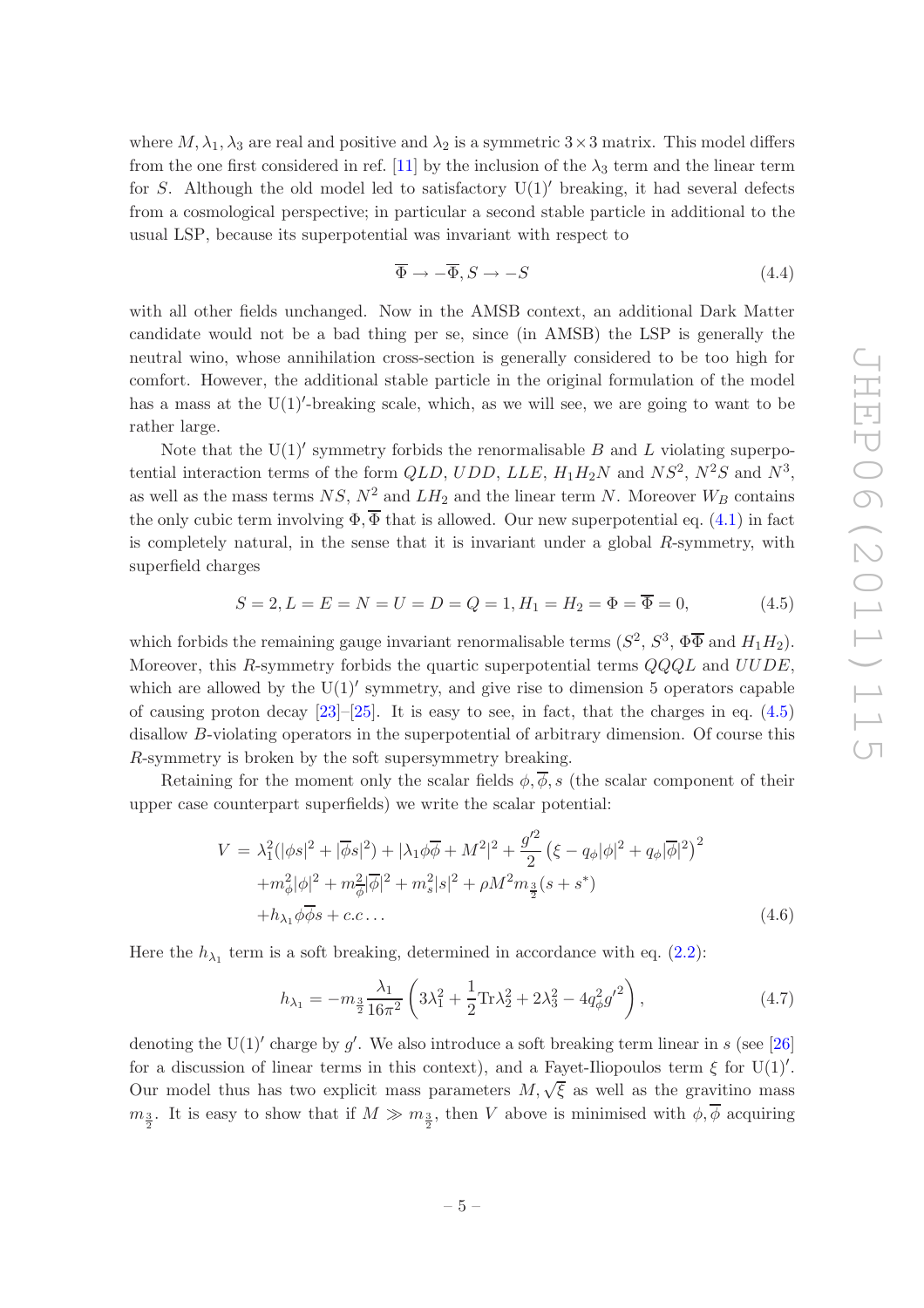large vevs, while s acquires a vev of  $O(m_{\frac{3}{2}})$ . Thus the right-handed neutrinos acquire large masses, and an appropriate  $\mu$ -term for the Higgs doublets is generated in the manner of the NMSSM (for a review of and references for the NMSSM see ref. [\[27](#page-28-6)]).

At the minimum of  $V$  we have

<span id="page-7-1"></span>
$$
\lambda_1 v_\phi v_{\overline{\phi}} + M^2 \approx 0,\tag{4.8}
$$

$$
\xi - q_{\phi} v_{\phi}^2 + q_{\phi} v_{\phi}^2 \approx 0, \qquad (4.9)
$$

$$
v_s \approx -\frac{h_{\lambda_1} v_{\phi} v_{\overline{\phi}} + \rho M^2 m_{\frac{3}{2}}}{v_{\phi}^2 + v_{\overline{\phi}}^2}
$$
(4.10)

and we see that  $v_s$  is  $O(\lambda_1 m_{\frac{3}{2}}/(16\pi^2))$  if  $M \gg \sqrt{\lambda_1 \xi}$  or if  $M \sim \sqrt{\lambda_1 \xi}$ , and  $v_s$  is  $O(m_{\frac{3}{2}}M^2/(16\pi^2\xi))$  if  $M \ll \sqrt{\lambda_1\xi}$ . (Here we assume that  $\rho$ , like  $h_{\lambda_1}$ , is suppressed by a loop factor, and that  $q_{\phi}g' \sim O(1)$ ). For large M and/or  $\xi$ , (all trace of the U(1)' in the effective low energy Lagrangian disappears, except for contributions to the masses of the matter fields, arising from the  $U(1)'$  D-term, which are naturally of the same order as the AMSB ones. If we neglect terms of  $O(m_2)$ , the breaking of U(1)' preserves supersymmetry; thus the U(1)' gauge boson, its gaugino (with one combination of  $\psi_{\phi,\overline{\phi}}$ ) and the Higgs boson form a massive supermultiplet with mass  $m \sim g' \sqrt{v_{\phi}^2 + v_{\phi}^2}$  $\frac{2}{\phi}$ , while the remaining combination of  $\phi$  and  $\phi$  and the other combination of  $\psi_{\phi,\overline{\phi}}$  form a massive chiral supermultiplet, with mass  $m \sim \lambda_1 \sqrt{v_{\phi}^2 + v_{\phi}^2}$  $\frac{2}{\phi}$ .

Evidently s also gets a large supersymmetric mass, as does the  $N$  triplet, thus naturally implementing the see-saw mechanism. Moreover, the vev for s introduces a Higgs  $\mu$  term, the magnitude of which is naturally related to the supersymmetry-breaking scale.

It is easy to show that the contribution to the slepton masses arising from the  $U(1)'$ term which resolves the tachyonic slepton problem is given (after spontaneous breaking of the  $U(1)'$  by  $[11]$ 

<span id="page-7-2"></span>
$$
\delta m^2 \sim -\frac{q_{L,e}}{q_\phi} m_\phi^2,\tag{4.11}
$$

and also (using eqs.  $(8)$ ,  $(10)$  and figure 1 of ref.  $[11]$ ) that we need

$$
\delta m^2 \sim 0.1 \left(\frac{m_{\frac{3}{2}}}{40 \,\text{TeV}}\right)^2. \tag{4.12}
$$

So, if we assume that the one-loop  $\gamma_{\phi}$  is dominated by its gauge contribution, then we have from eq.  $(2.3)$  that

$$
m_{\phi}^2 \sim m_{\frac{3}{2}}^2 \beta_g' \frac{\partial}{\partial g'} \gamma_{\phi} \sim -m_{\frac{3}{2}}^2 Q q_{\phi}^2 g'^4 / (16\pi^2)^2 \tag{4.13}
$$

where here  $Q$  is the sum of the squares of all the  $U(1)'$  charges. So we would want

<span id="page-7-0"></span>
$$
q_{L,e} Q q_{\phi} g'^4 \sim \left(\frac{m_{\frac{3}{2}}}{40 \,\text{TeV}}\right)^2 \tag{4.14}
$$

at the supersymmetry breaking scale.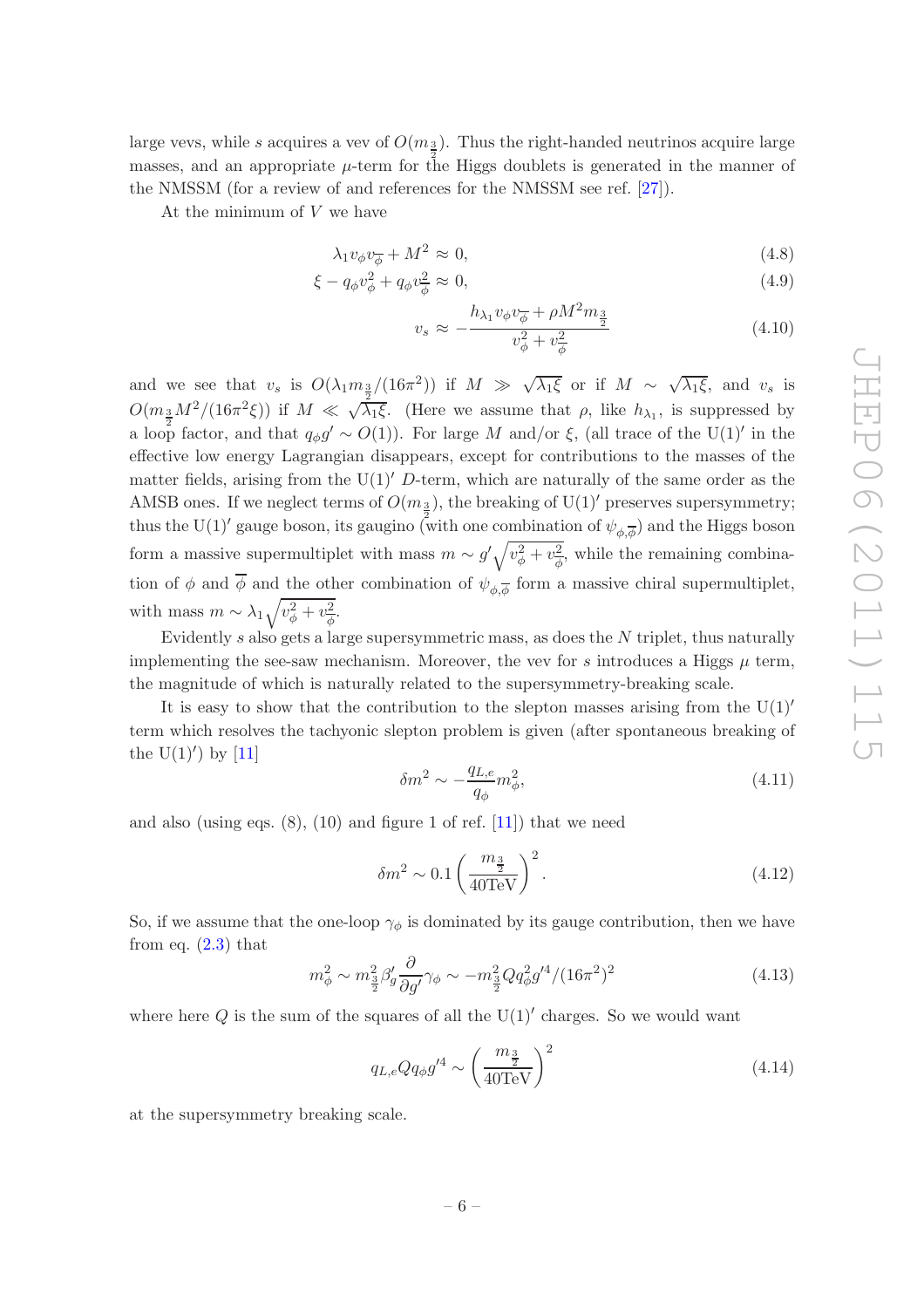Let us use  $q_L = 2, q_E = 1$ , as mentioned previously. Then,  $Q = 516$ , and it is easy to show using the RG equation for  $\beta_{g'}$  that if  $g' = 1$  at  $10^{16} \text{GeV}$ , then at  $10^{3} \text{GeV}$ ,  $g' \sim 0.1$  and that consequently eq. [\(4.14\)](#page-7-0) is reasonably well satisfied (for  $m_{\frac{3}{2}} = 40 \text{TeV}$ ). Subsequently we will use  $g' = 1$  at high energies.

It is quite interesting to contrast our model with the conventional versions of the NMSSM, which does not, in its basic form, contain an extra  $U(1)$ , but where a vev (of the scale of supersymmetry breaking) for the gauge singlet s generates a Higgs  $\mu$ -term in much the same way, as is done here. However, while in the NMSSM case the s fields are very much part of the Higgs spectrum, here, in spite of the comparitively small s-vev, the s-quanta obtain large supersymmetric masses and are decoupled from the low energy physics, which becomes simply that of the MSSM. Another nice feature is the natural emergence of the seesaw mechanism via the spontaneous breaking of the U(1)′ . These features of the model still hold for  $\xi = 0$ , as can easily be seen from eqs. [\(4.8\)](#page-7-1)–[\(4.10\)](#page-7-1). Moreover, the FI-type mass contributions of the form of eq. [\(4.11\)](#page-7-2) are still present. This makes the model an interesting one from the particle physics point of view both with and without the FI term. In the latter case we of course have no problem with the conclusions of ref. [\[17](#page-27-10)]; but we also discuss the former case also because of the novel nature of the inflationary regime in that case.

#### <span id="page-8-0"></span>5 The scalar potential at large s

As we have developed it, the theory naturally provides for F-term inflation [\[28](#page-28-7)]–[\[30](#page-28-8)]. Although we have a  $U(1)'$ , there is a crucial difference between our scenario and the original D-term inflation paradigm [\[31](#page-28-9)], which is that the SM fields are necessarily charged under  $U(1)'$ . Consequently, it is possible for the large s tree potential to be D-flat for the whole gauge group, including U(1)′ ; even in the presence of a Fayet-Iliopoulos term, which is one thing that makes this case of interest.

The tree potential is (each term below involves implicit summation over all indices, including generation, not involved in explicit manipulations, and  $d^c$ , for example, represents all three generations of  $SU_2$  singlet (anti-)down squarks):

<span id="page-8-1"></span>
$$
V_{\text{tree}} = \lambda_1^2 |\phi s|^2 + |\lambda_1 \overline{\phi} s + \frac{1}{2} \lambda_2 \nu^c \nu^c|^2
$$
  
+  $|\lambda_2 \nu^c \phi + l Y_N h_2|^2 + |\lambda_3 h_1 h_2 + \lambda_1 \phi \overline{\phi} + M^2|^2$   
+  $|\lambda_3 h_1 s + q Y_U u^c + l Y_N \nu^c|^2 + |\lambda_3 h_2 s + q Y_D d^c + l Y_E e^c|^2$   
+  $|Y_U u^c h_2 + Y_D d^c h_1|^2 + |Y_E e^c h_1 + Y_N \nu^c h_2|^2$   
+  $\frac{1}{2} g'^2 \left( \xi - q_\Phi \phi^* \phi - q_{\overline{\Phi}} \overline{\phi}^* \overline{\phi} - q_Q q^\dagger q - q_D d^{c\dagger} d^c - q_U u^{c\dagger} u^c$   
-  $q_L l^\dagger l - q_E e^{c\dagger} e^c - q_N \nu^{c\dagger} \nu^c - q_{H_1} h_1^\dagger h_1 - q_{H_2} h_2^\dagger h_2 \right)^2$   
+  $\frac{1}{8} g_3^2 \sum_a \left( q^\dagger \lambda^a q + d^{c\dagger} (-\lambda^a)^T d^c + u^{c\dagger} (-\lambda^a)^T u^c \right)^2$   
+  $\frac{1}{8} g_2^2 \sum_a (q^\dagger \sigma^a q + l^\dagger \sigma^a l + h_1^\dagger \sigma^a h_1 + h_2^\dagger \sigma^a h_2)^2$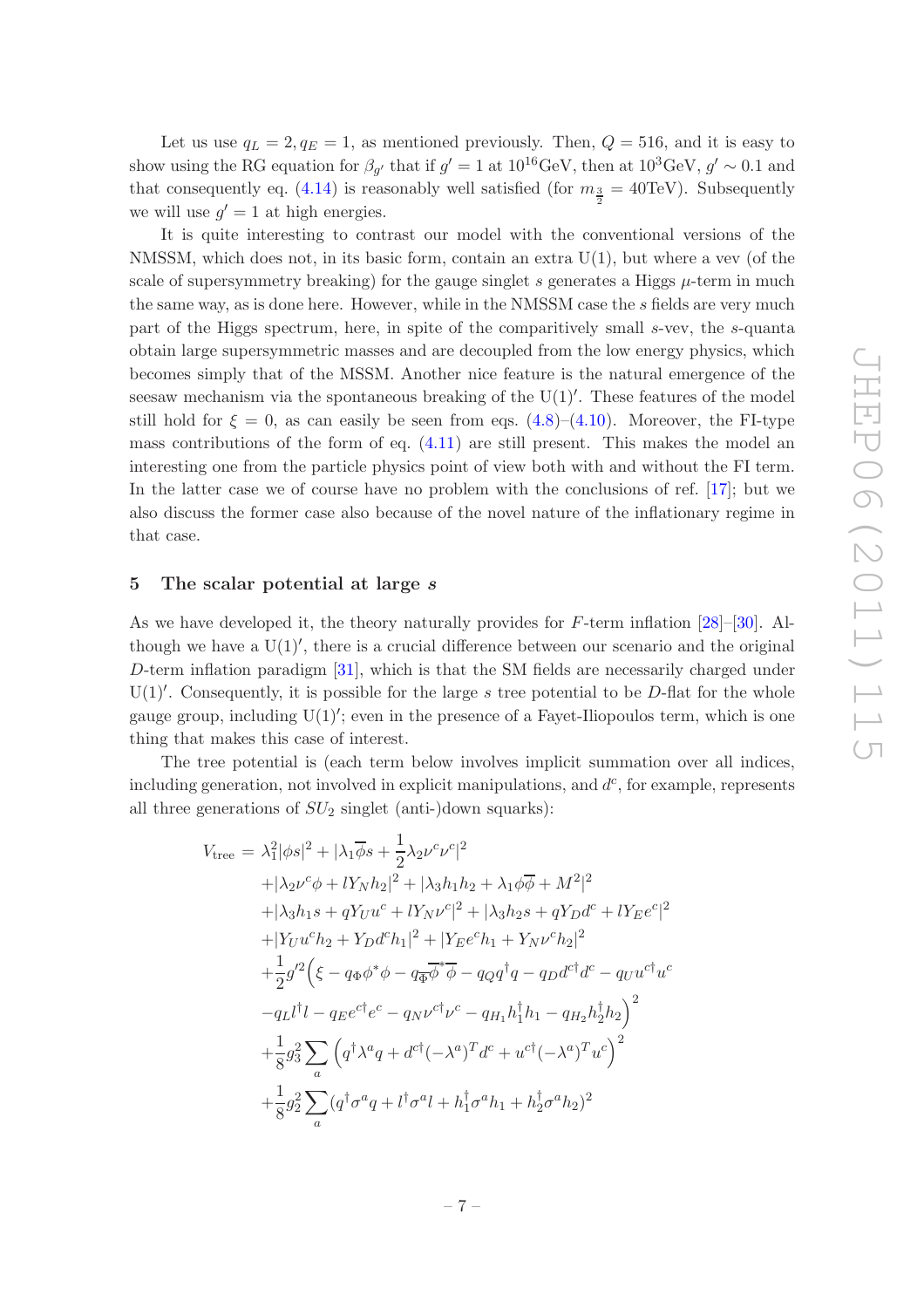$$
+\frac{1}{8}g_1^2\left(\frac{1}{3}q^{\dagger}q - \frac{4}{3}u^{c\dagger}u^c + \frac{2}{3}d^{c\dagger}d^c - l^{\dagger}l + 2e^{c\dagger}e^c - h_1^{\dagger}h_1 + h_2^{\dagger}h_2\right)^2
$$
  
+ $V_{\text{soft}}.$  (5.1)

Here  $V_{\text{soft}}$  contains the AMSB soft terms, which are suppressed by at least one power of  $m_{\frac{3}{2}},$  that is

$$
V_{\text{soft}} = \rho M^2 m_{\frac{3}{2}}(s+s^*) + m_s^2 |s|^2 + m_\phi^2 |\phi|^2 + m_\phi^2 |\overline{\phi}|^2 + m_l^2 |l|^2 + \cdots
$$
 (5.2)

Note that in eq. [\(5.1\)](#page-8-1) we have written the U(1)<sub>Y</sub> gauge coupling as  $g_1$ , although its normalisation corresponds to the usual SM convention, not that appropriate for SU(5) unification. This is to avoid confusion with the  $U(1)'$  coupling, g'.

At large fixed s we see that there are mass terms proportional to  $\lambda_1^2 |s|^2$  for  $\phi$ ,  $\phi$  which will mean that in this region their vevs will be zero. (Actually this is a rather more subtle point than it might appear; we will discuss it in more detail in section  $(5.1)$ .) In the presence of a  $U(1)'$  FI term, we introduce s-independent vevs for some of the MSSM scalars in such a manner as to achieve D-flatness for  $\mathrm{SU}(3)_{c} \otimes \mathrm{SU}(2)_{L} \otimes \mathrm{U}(1)_{Y} \otimes \mathrm{U}(1)'$ .

#### <span id="page-9-0"></span>5.1 Where in field space is the minimum?

The minimum of our tree potential is in fact very degenerate, like the well known case the MSSM. Let us begin by enumerating the degrees of freedom represented in the potential. A naive count would suggest that there are  $55$  complex  $F$ -terms; one for each complex degree of freedom  $(c.d.o.f.)$ ). In addition there are 13 real D-terms, and 13 (real) gauge choices, one of each for each generator of the symmetry. This should (naively) lift all degeneracy. However, as in the MSSM, choosing  $\langle H_{1,2}^{\alpha} \rangle = 0$  kills the F-terms for all SM fields except the Higgs fields themselves, and thus the degeneracy arises. Now we have 51 c.d.o.f. with only 10 F-terms left, and 13 D-terms i.e. a 28 complex dimensional degenerate space.

Let us look at the cases of large  $s$  (inflation) and small  $s$  (today) separately. The latter case was addressed in section 4, but it is possible that there are other minima. For example,  $F_S$  could be made zero by giving the Higgs fields large vevs instead of  $\phi$ ,  $\overline{\phi}$ . That would require the remaining MSSM scalars to have zero vevs. Alternatively, if the Higgs fields had zero vevs, one could have a vev in some combination of MSSM scalar fields, just as in the scenario we in fact pursue for inflation. We shall not investigate this further; we have a good local minimum in hand, which gives us the SM physics we know and an explanation for other things as well, like the Higgs  $\mu$ -term, and neutrino masses and mixings. Whether our minimum is favoured after loop corrections, we shall not investigate. But it is not clear that we are in the global minimum anyway.

For  $M, \sqrt{\xi} \ll \langle s \rangle$  i.e. during inflation, we shall focus on a field space region with  $\langle \phi \rangle = \langle \overline{\phi} \rangle = 0$ , so that  $V_{\text{tree}} = M^4$ , with an appropriate set of MSSM field vevs arranged to render all the D-terms (including the U(1)<sup> $\prime$ </sup> term, which for  $\xi \neq 0$  must have some non-zero vevs) and F-terms (excluding  $F<sub>S</sub>$ ) zero. This is naturally motivated by the presence in V of  $|\phi s|^2$  and  $|s\overline{\phi}|^2$  terms. In fact, however, it does not represent an absolute minimum of  $V_{\text{tree}}$ ; it is easy to show that by choosing  $\langle \overline{\phi} \rangle \sim s^N$ ,  $\langle \phi \rangle \sim s^{-N}$  and  $\nu^c \sim s^{\frac{N+1}{2}}$  for some  $N > 1$ , with other vevs chosen so as to achieve D-flatness, it is possible to make  $V_{\text{tree}}$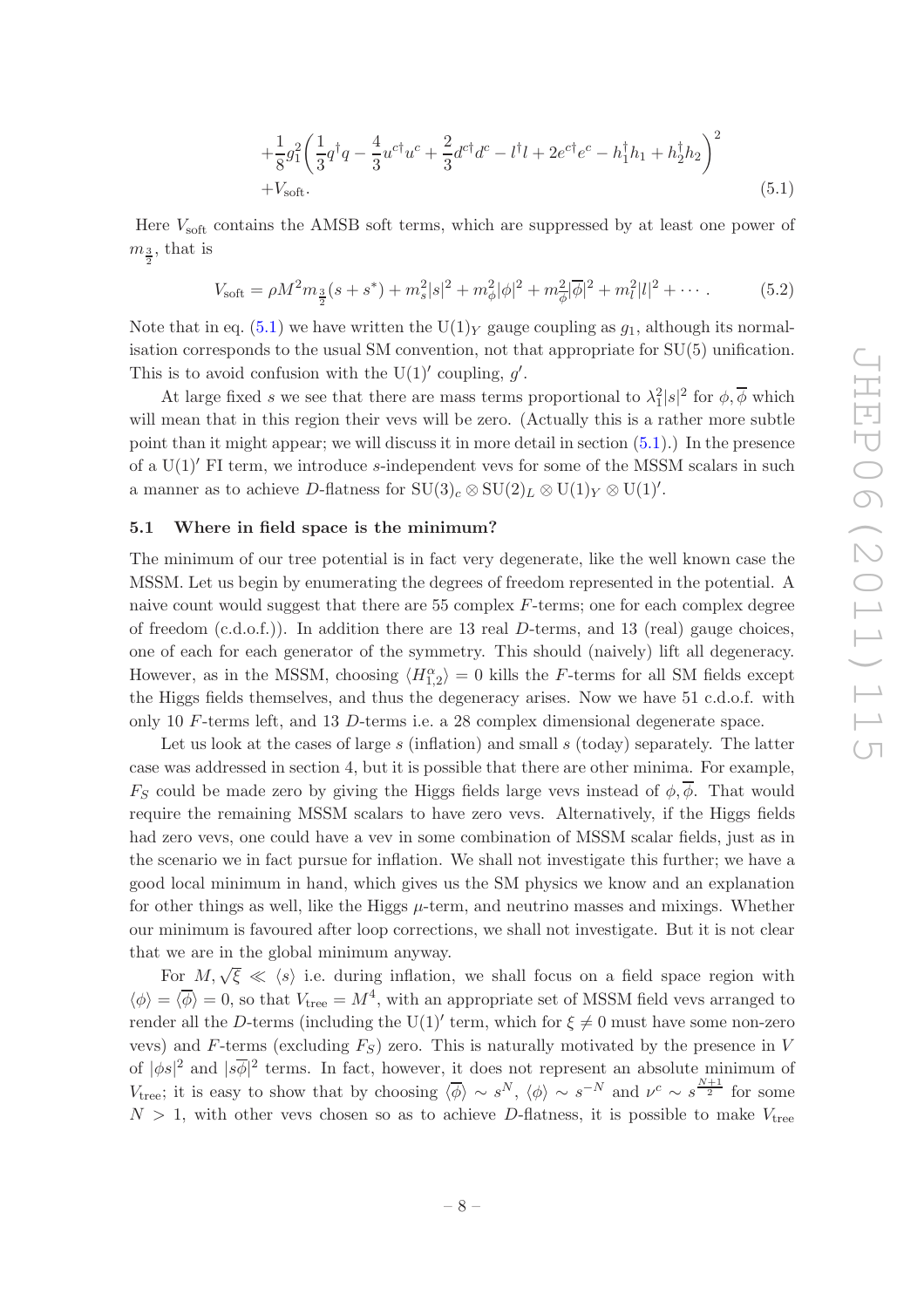arbitrarily small for s large. Nevertheless,  $\langle \phi \rangle = \langle \overline{\phi} \rangle = 0$  does represent a local minimum of the tree potential, for  $s^2 > s_c^2$  where

<span id="page-10-0"></span>
$$
s_c^2 = M^2/\lambda_1. \tag{5.3}
$$

As we shall see, this value for s corresponds to the appearance of a zero eigenvalue in the  $\phi, \overline{\phi}$  mass system, and we believe the radiative corrections lead to decrease towards this critical point. (Certainly the afore-mentioned  $|s\overline{\phi}|^2$  term in V will discourage evolution towards large  $\phi$ ).

The flat space (the large space with  $V = V_{\text{min}}$ ) in the MSSM is complicated because it is not additive in field space - ie. the sum of two position vectors each pointing to a place in the flat space is not (necessarily) a position vector pointing to a place in the flat space. But it is, of course, scalar multiplicative (in the MSSM), ie. a position vector pointing to a place in the flat space multiplied by any scalar is still a position vector pointing to a place in the flat space. In our model, the flat space loses this virtue when  $\xi \neq 0$ ; then even the origin in field space is not part of the flat space, since it has  $D' = g'\xi$ . In any event, it is hopeless to parameterise a 28 complex dimensional space. In contrast to the MSSM, which has no mass scales (except the Higgs  $\mu$ -term), our model has  $\langle s \rangle, M, \sqrt{\xi}$  which contribute mass terms to scalars, fermions and vectors. Moreover, since  $F_s \neq 0$ , loop-corrections can lift the degeneracy, in contrast to in the MSSM.

It is not feasible to parameterise this large space, but we can get a taste of it, by showing a 4 dimensional subspace:

$$
\langle u_2 \rangle = \langle c_3 \rangle = \langle t_1 \rangle = \Delta_A \sqrt{\frac{\xi}{5}},
$$
  
\n
$$
\langle d_3 \rangle = \langle s_1 \rangle = \langle b_2 \rangle = \Delta_B \sqrt{\frac{\xi}{5}},
$$
  
\n
$$
\langle u_1^c \rangle = \langle c_2^c \rangle = \langle t_3^c \rangle = \Delta_C \sqrt{\frac{\xi}{5}},
$$
  
\n
$$
\langle d_1^c \rangle = \langle s_2^c \rangle = \langle b_3^c \rangle = \Delta_D \sqrt{\frac{\xi}{5}},
$$
  
\n
$$
\langle \nu_e \rangle = \sqrt{1 + 2\Delta_A^2 - \Delta_B^2 + \Delta_C^2 - 2\Delta_D^2} \sqrt{\frac{\xi}{5}},
$$
  
\n
$$
\langle \mu \rangle = \sqrt{1 - \Delta_A^2 + 2\Delta_B^2 + \Delta_C^2 - 2\Delta_D^2} \sqrt{\frac{\xi}{5}},
$$
  
\n
$$
\langle \tau^c \rangle = \sqrt{1 + 3\Delta_C^2 - 3\Delta_D^2} \sqrt{\frac{\xi}{5}}.
$$
\n(5.4)

We have now changed the notation for the fields so as to distinguish the generations by name, and explicitly indicate the colour index on the down squarks. Here we see we have given vevs to all superfields that can have one:  $Q, U, D, L, E$  We recognise  $\Delta_A = \Delta_B =$  $\Delta_C = \Delta_D = 0$  as *LLE* and  $\Delta_A = \Delta_B = \Delta_C = 0, \Delta_D = 1/\sqrt{3}$  as *DDDLL*. We can also see that SM flat directions  $QQQL, UUUEE$  are present, but the parameters cannot make either of these alone. That is because they have the wrong sign of  $U(1)$ <sup>'</sup> charge, and thus cannot balance  $\xi$ .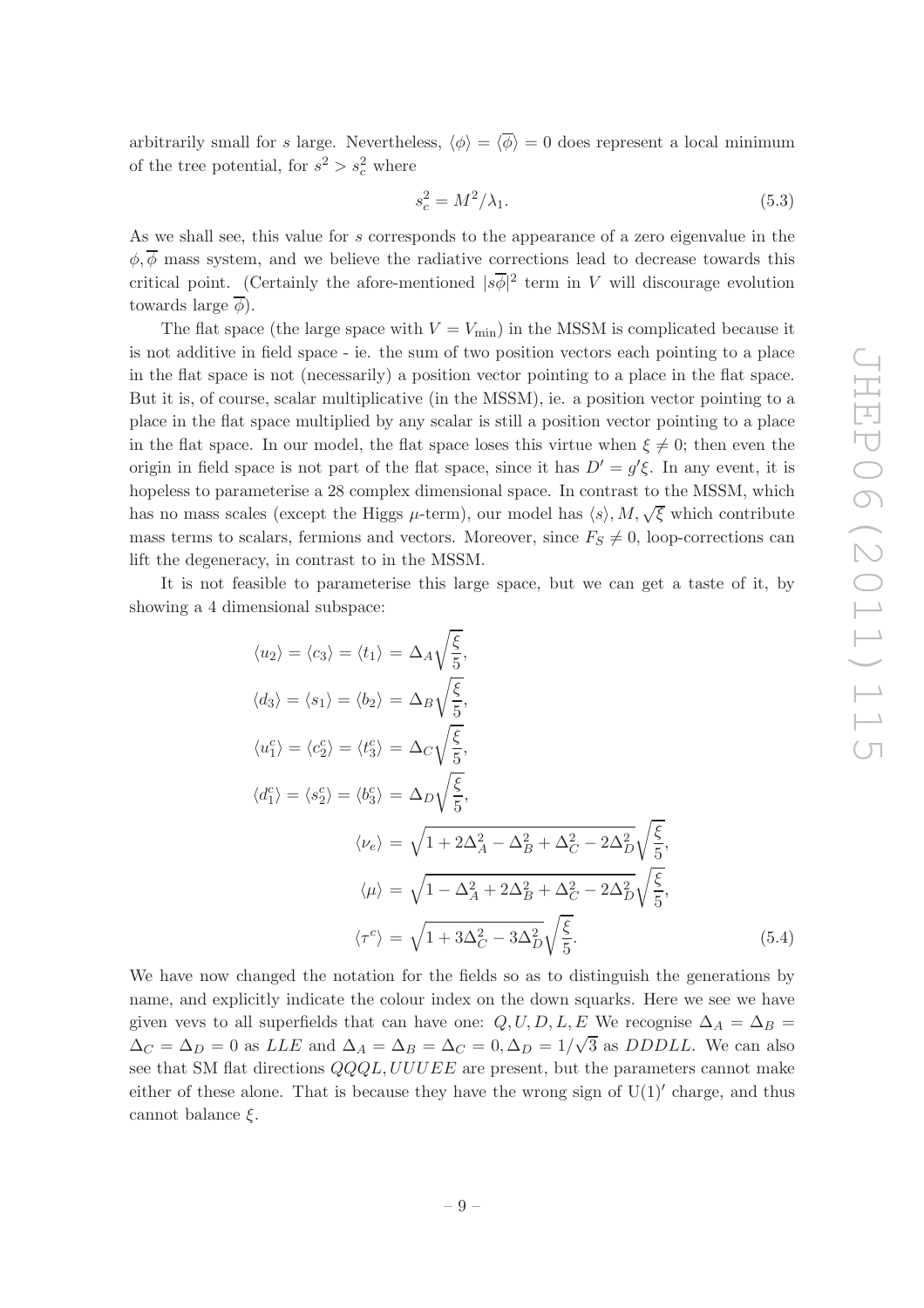Even this system is too complicated to analyse in general; one could choose some cases to try for specific values of the 4 parameters, but we shall not pursue this further here. Rather, we shall look at a specific subspace of the flat space with just 1 free parameter, and investigate how the the loop potential depends on it.

We put vevs in *DDDLL* and *LLE* invariants, by having nonzero vevs only for  $L_{1,2}, E_3, D_{1,2,3}$ , where the label denotes generation. Specifically, we set

<span id="page-11-0"></span>
$$
\langle \tau^c \rangle = v_E = \Delta \sqrt{\frac{\xi}{15}},
$$
  

$$
\langle \nu_e \rangle = \langle \mu \rangle = v_L = \sqrt{(1 + \frac{2}{3}\Delta^2) \frac{\xi}{15}},
$$
  

$$
\langle d_1^c \rangle = \langle s_2^c \rangle = \langle b_3^c \rangle = v_D = \sqrt{(1 - \frac{1}{3}\Delta^2) \frac{\xi}{15}}
$$
(5.5)

where we introduce the more convenient parameter  $\Delta = \sqrt{3 - 9\Delta_D^2}$  which is real and satisfies  $0 \leq \Delta \leq \sqrt{3}$ .

By working in a "basis" such that  $Y_{U,D,E,N}$  are diagonal, we ensure that, (given eq.  $(5.5)$ ) there is no contribution to  $V_{\text{tree}}$  from any F-term except  $F_S$ , and the CKMmatrix is the identity matrix. This is not an approximation as such, one can adjust for the influence of the mixings by choosing vevs that are rotated correspondingly. Note that the vevs are in "colour=generation" for  $D$  and "weak charge=generation" for  $L$ , and in the third generation for  $E$ . Since each superfield only has one nonzero entry, flatness is independent of the phases of the fields. One can use the gauge choices of the diagonal generators to remove one phase each from the vevs of the fields. The 5 gauge choices are made so as to remove all phase differences in the vevs. To make the result even simpler, we have chosen the common phase to be zero; all vevs real and positive (this corresponds to a choice for the global U(1) symmetry of the SM). We have also taken the vev of S to be real - this defines the coordinate system for the couplings of S.

The combination of zero vevs for  $\phi$ ,  $\overline{\phi}$  with the set of vevs described in eq. [\(5.5\)](#page-11-0) means that for large  $s$  we have (neglecting the tree soft terms)

$$
V_{\text{tree}} = M^4. \tag{5.6}
$$

With the inclusion of one loop corrections this becomes

$$
V = M^4 + \Delta V,\tag{5.7}
$$

where  $\Delta V$  represents the one-loop corrections, given as usual by

<span id="page-11-1"></span>
$$
\Delta V = \frac{1}{64\pi^2} \text{Str}(M^2(s))^2 \ln(M^2(s)/\mu^2). \tag{5.8}
$$

Here

$$
Str \equiv \sum_{\text{scalars}} -2 \sum_{\text{fermions}} +3 \sum_{\text{vectors}}.
$$
 (5.9)

Contributions to  $\Delta V$  from fields with large masses will be more significant than those from the neglected soft terms; but of course for fields which, although massive, form degenerate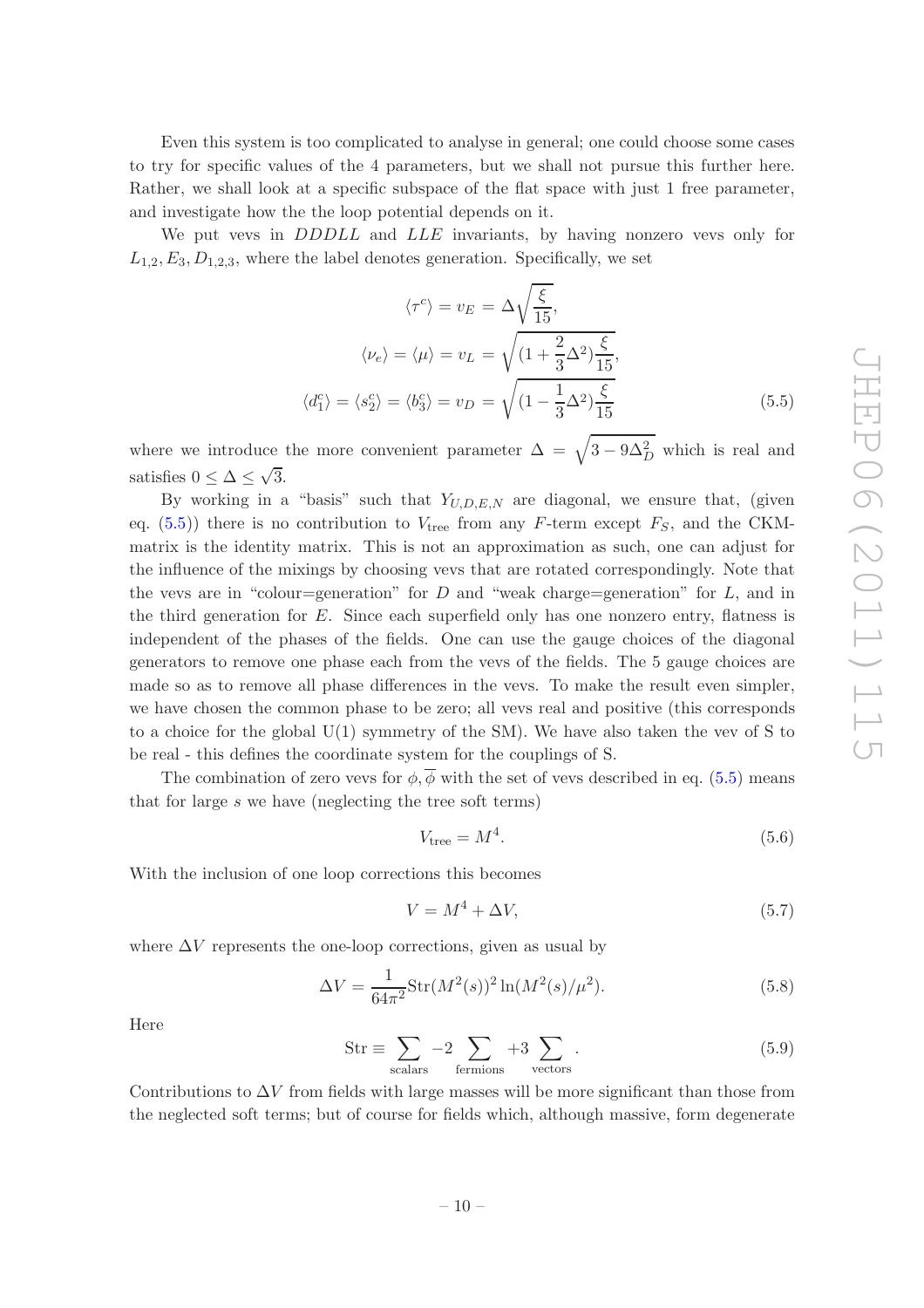supermultiplets, the contributions to  $\Delta V$  will cancel exactly. It is easy to see that there are two relevant sets of contributions.

# <span id="page-12-0"></span>5.2 The  $\Phi$ ,  $\overline{\Phi}$  system

Let us consider the  $\Phi$ ,  $\overline{\Phi}$  subsystem, which in fact appears in the minimal F-term inflation model [\[28\]](#page-28-7). The scalar mass matrix eigenvalues at large fixed s are given by

<span id="page-12-4"></span>
$$
M_{\phi,\overline{\phi}}^2 = \lambda_1^2 s^2 \pm \lambda_1 M^2, \quad \text{(twice each)}.
$$
 (5.10)

(Note that there is no contribution to these mass terms from the  $U(1)'$  D-term, because of the D-flatness engendered by eq. [\(5.5\)](#page-11-0). But of course as a result of these vevs there will be further significant contributions to the one-loop potential beyond those considered in this subsection; these we will describe in the next one). The corresponding fermion masses are simply  $\tilde{m}^2_{\tilde{\phi}, \tilde{\phi}} = \lambda_1^2 s^2$ . The contribution to the one-loop scalar potential is

$$
\Delta V_1 = \frac{1}{32\pi^2} \left[ (\lambda_1^2 s^2 + \lambda_1 M^2)^2 \ln \left( \frac{\lambda_1^2 s^2 + \lambda_1 M^2}{\mu^2} \right) + (\lambda_1^2 s^2 - \lambda_1 M^2)^2 \ln \left( \frac{\lambda_1^2 s^2 - \lambda_1 M^2}{\mu^2} \right) - 2\lambda_1^4 s^4 \ln \left( \frac{\lambda_1^2 s^2}{\mu^2} \right) \right].
$$
\n(5.11)

If we assume that we are interested in values of s for which  $\lambda_1 s^2 \gg M^2$ , it is easy to show that this reduces to

<span id="page-12-3"></span>
$$
\Delta V_1 = \frac{1}{16\pi^2} \lambda_1^2 M^4 \ln\left(\frac{\lambda_1^2 s^2}{\mu^2}\right).
$$
 (5.12)

# <span id="page-12-1"></span>5.3 The  $(H_1, H_2, Q, E_{1,2}, L_3, N_{1,2})$  system

Apart from the  $\Phi$ ,  $\overline{\Phi}$  system already considered, the only other contributions to the one loop potential comes from the  $(H_1, H_2, Q, E_{1,2}, L_3, N_{1,2})$  system, where the scalar mass matrix can be split into two separate  $12 \times 12$  complex matrices. Note that it is one particular linear combination of the three doublets  $Q$  which is selected by the  $D$ -vevs; thus if we define

$$
Q = \frac{y_d Q_1 + y_s Q_2 + y_b Q_3}{\sqrt{y_d^2 + y_s^2 + y_b^2}}
$$
\n(5.13)

then the Higgs-squark doublet mixing term is

$$
\lambda_3 y s v_D q^\dagger h_2 + c.c.,\tag{5.14}
$$

where  $y = \sqrt{y_d^2 + y_s^2 + y_b^2}$ . The first scalar matrix  $(h_1^1, h_2^2, q, \mu^c, \tau, \nu_e^c)$  takes the form

<span id="page-12-2"></span>
$$
\begin{pmatrix}\nM_S^2 + M_D^2 + M_{E_2}^2 + M_{E_3}^2 & M_M^2 \cdot \sigma_1 & \cdot & M_{\nu_1} M_S \\
M_M^2 \cdot \sigma_1 & M_S^2 + M_{\nu_1}^2 & M_S M_D & M_S M_{E_2} & M_S M_{E_3} \\
\cdot & M_S M_D & M_D^2 & M_D M_{E_2} & M_D M_{E_3} \\
\cdot & M_S M_{E_2} & M_D M_{E_2} & M_{E_2} & M_{E_2} M_{E_3} \\
\cdot & M_S M_{E_3} & M_D M_{E_3} & M_{E_2} M_{E_3} & M_{E_3}^2 \\
\cdot & M_{\nu_1} M_S & \cdot & M_{\nu_2}^2\n\end{pmatrix}
$$
\n(5.15)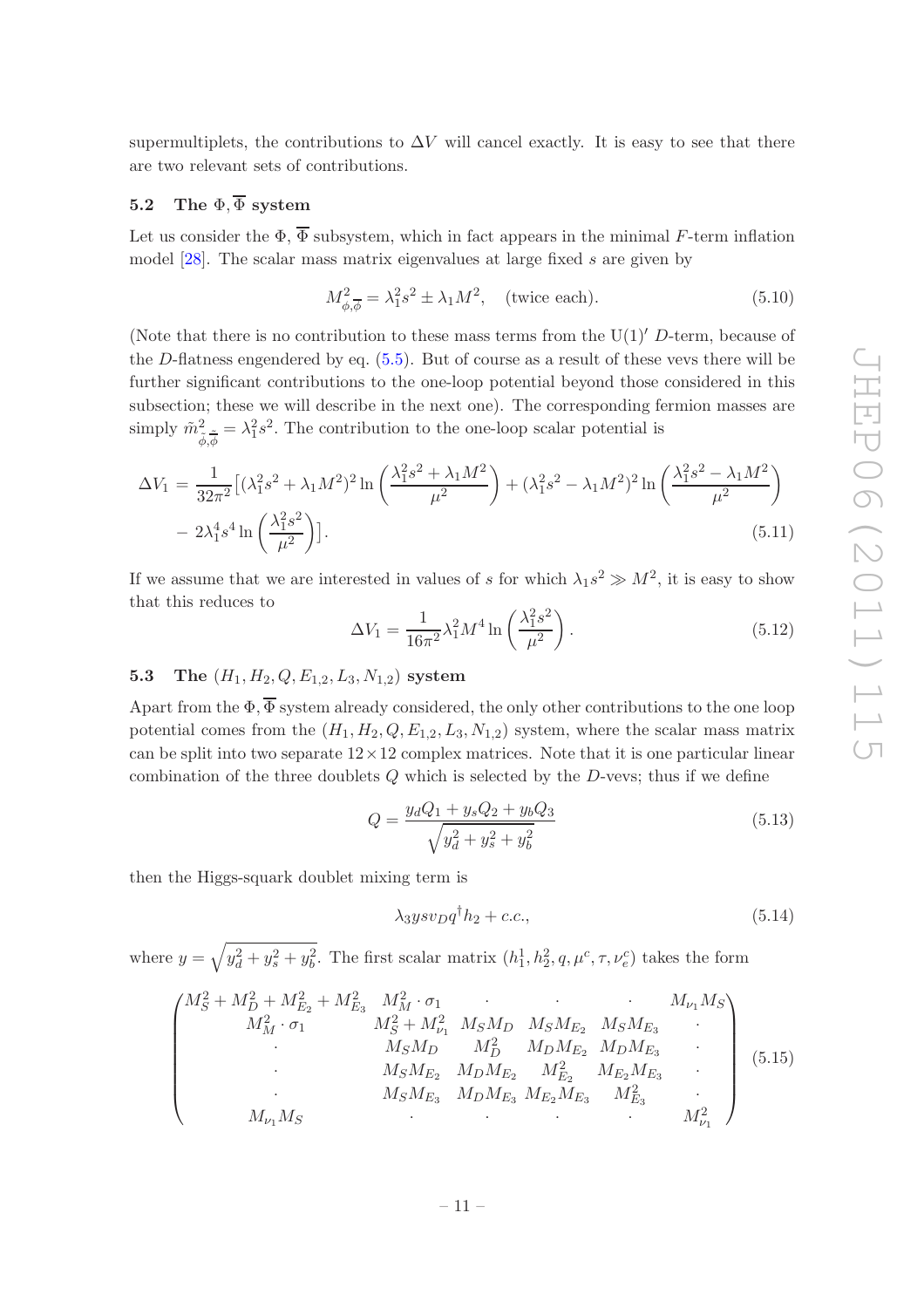where

$$
M_S = \lambda_3 s, M_D = yv_D, M_{E_2} = y_\mu v_L, M_M^2 = M^2 \lambda_3, M_{\nu_1} = y_{\nu_e} v_L, M_{E_3} = y_\tau v_E. \tag{5.16}
$$

 $\sigma_1$  is the usual Pauli matrix, and if no  $2 \times 2$  matrix is indicated the identity matrix is to be assumed. A dot indicates the zero matrix. The second matrix is identical except that  $M_M^2$  is replaced by  $-M_M^2$ ,  $y_{\nu_e}v_L$  is replaced by  $y_{\nu_\mu}v_L$ , and  $y_\mu v_L$  is replaced by  $y_e v_L$ .

The eigenvalue equation for the matrix eq. [\(5.15\)](#page-12-2) has four zero eigenvalues; the rest of it can be factorised into a product of two identical quartic equations of the form

<span id="page-13-1"></span>
$$
x^{4}-2a_{3}x^{3}+(a_{3}^{2}+2a_{2}a_{1}-a_{0}^{2})x^{2}-(2a_{3}a_{2}a_{1}-(a_{2}+a_{1})a_{0}^{2})x+a_{2}a_{1}(a_{2}a_{1}-a_{0}^{2})=0, (5.17)
$$

where

$$
a_0 = M_M^2,
$$
  
\n
$$
a_1 = M_{E_2}^2 + M_D^2 + M_{E_3}^2,
$$
  
\n
$$
a_2 = M_{\nu_1}^2,
$$
  
\n
$$
a_3 = M_S^2 + a_2 + a_1.
$$
\n(5.18)

For a quartic equation with non-zero real coefficients, of the form  $x^4 - ax^3 + bx^2 - cx + d = 0$ , and all roots known to be real, the necessary and sufficient conditions that all its roots be positive are  $a, b, c, d > 0$ .<sup>[3](#page-13-0)</sup> We see from eq. [\(5.17\)](#page-13-1) that these conditions are satisfied provided

<span id="page-13-3"></span>
$$
a_2 a_1 > a_0^2. \tag{5.19}
$$

Inserting the vevs, we require

<span id="page-13-2"></span>
$$
\left(y^2 \left(1 - \frac{1}{3}\Delta^2\right) + y_\mu^2 \left(1 + \frac{2}{3}\Delta^2\right) + y_\tau^2 \Delta^2\right) y_{\nu_e}^2 \left(1 + \frac{2}{3}\Delta^2\right) \left(\frac{\xi}{15}\right)^2 > \lambda_3^2 M^4 \tag{5.20}
$$

Given eq. [\(5.20\)](#page-13-2) and  $s^2 > M^2/\lambda_1$ , we see that our tree potential has no tachyonic instabilities.

We now proceed to consider the effect of the one-loop corrections to the potential. Solving the quartic eq. [\(5.17\)](#page-13-1) exactly yields rather unwieldy expressions for the eigenvalues. However if we expand the solutions as a series in  $a_0$  we obtain manageable forms for them as follows:

<span id="page-13-4"></span>
$$
x_{1,2} = f_1 \pm \sqrt{d_1} a_0 + e_1 a_0^2 + \cdots
$$
  
\n
$$
x_{3,4} = f_2 \pm \sqrt{d_2} a_0 - e_1 a_0^2 + \cdots
$$
\n(5.21)

<span id="page-13-0"></span><sup>3</sup>Corollary of Descartes' rule of signs.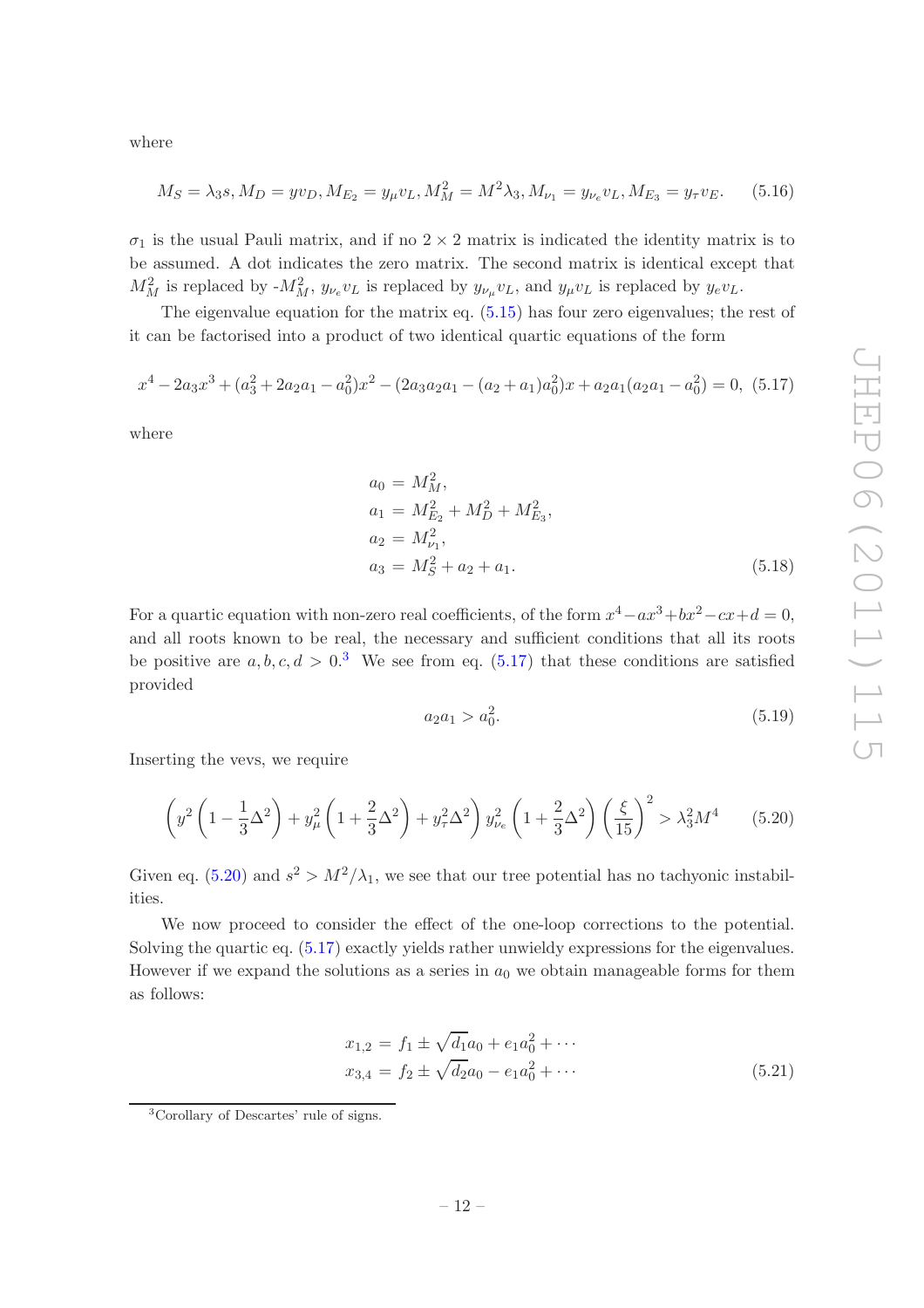where

$$
f_1 = \frac{1}{2} \left( a_3 - \sqrt{a_3^2 - 4a_2 a_1} \right),
$$
  
\n
$$
f_2 = \frac{1}{2} \left( a_3 + \sqrt{a_3^2 - 4a_2 a_1} \right),
$$
  
\n
$$
d_1 = \frac{(a_3 - a_2 - a_1) f_1}{a_3^2 - 4a_2 a_1},
$$
  
\n
$$
d_2 = \frac{(a_3 - a_2 - a_1) f_2}{a_3^2 - 4a_2 a_1},
$$
  
\n
$$
e_1 = \frac{-a_2 (a_3 - 4a_1) + a_3 a_1}{2(a_3^2 - 4a_2 a_1)^{\frac{3}{2}}}.
$$
\n(5.22)

For each set of four bosonic eigenvalues of the form above, we have eigenvalues of the corresponding fermion mass matrix of the form  $f_{1,2}$ . This is simply because in the absence of  $a_0$  (that is to say, of M) the configuration would be supersymmetric.

The contribution to the one-loop potential from the matrix eq. [\(5.15\)](#page-12-2) becomes (to  $O(a_0^2)$ , and retaining the leading contribution only in each logarithm):

$$
16\pi^2 \Delta V_2 = a_0^2 \left[ (d_1 + 2f_1 e_1) \ln(f_1/\mu^2) + (d_2 - 2f_2 e_1) \ln(f_2/\mu^2) \right].
$$
 (5.23)

If we further assume that  $a_1 \ll a_{2,3}$  we can simplify  $\Delta V_2$  by expanding to leading order in  $a_1$ , when we obtain

<span id="page-14-0"></span>
$$
16\pi^{2}\Delta V_{2} = \lambda_{3}^{2}M^{4}\left[1 + M_{F_{2}}^{2}\frac{M_{\nu_{1}}^{2}(M_{\nu_{1}}^{2} - M_{S}^{2})}{(M_{\nu_{1}}^{2} + M_{S}^{2})^{3}}\right] \ln((M_{S}^{2} + M_{\nu_{1}}^{2})/\mu^{2}) + \lambda_{3}^{2}M^{4}M_{F_{2}}^{2}\frac{(M_{S}^{2} - M_{\nu_{1}}^{2})M_{\nu_{1}}^{2}}{(M_{\nu_{1}}^{2} + M_{S}^{2})^{3}}\ln(M_{F_{2}}^{2}/\mu^{2}), \tag{5.24}
$$

where we have now written  $a_1 \equiv M_{F_2}^2$ . The contribution from the other  $(H_1, H_2, Q, E_{1,2}, L_3, N_{1,2})$  matrix similar to eq. [\(5.15\)](#page-12-2) is given by:

<span id="page-14-1"></span>
$$
16\pi^{2}\Delta V_{3} = \lambda_{3}^{2}M^{4}\left[1 + M_{F_{1}}^{2}\frac{M_{\nu_{2}}^{2}(M_{\nu_{2}}^{2} - M_{S}^{2})}{(M_{\nu_{2}}^{2} + M_{S}^{2})^{3}}\right] \ln((M_{S}^{2} + M_{\nu_{2}}^{2})/\mu^{2}) + \lambda_{3}^{2}M^{4}M_{F_{1}}^{2}\frac{(M_{S}^{2} - M_{\nu_{2}}^{2})M_{\nu_{2}}^{2}}{(M_{\nu_{2}}^{2} + M_{S}^{2})^{3}}\ln(M_{F_{1}}^{2}/\mu^{2}), \tag{5.25}
$$

where

$$
M_{F_1}^2 = M_{E_1}^2 + M_D^2 + M_{E_3}^2,
$$
  
\n
$$
M_{\nu_2} = y_{\nu_\mu} v_L,
$$
  
\n
$$
M_{e_1} = y_e v_L.
$$
\n(5.26)

So our analytic approximation to the scalar potential is finally

$$
V = M^4 + \Delta V_1 + \Delta V_2 + \Delta V_3 \tag{5.27}
$$

where  $\Delta V_1$  was given in eq. [\(5.12\)](#page-12-3).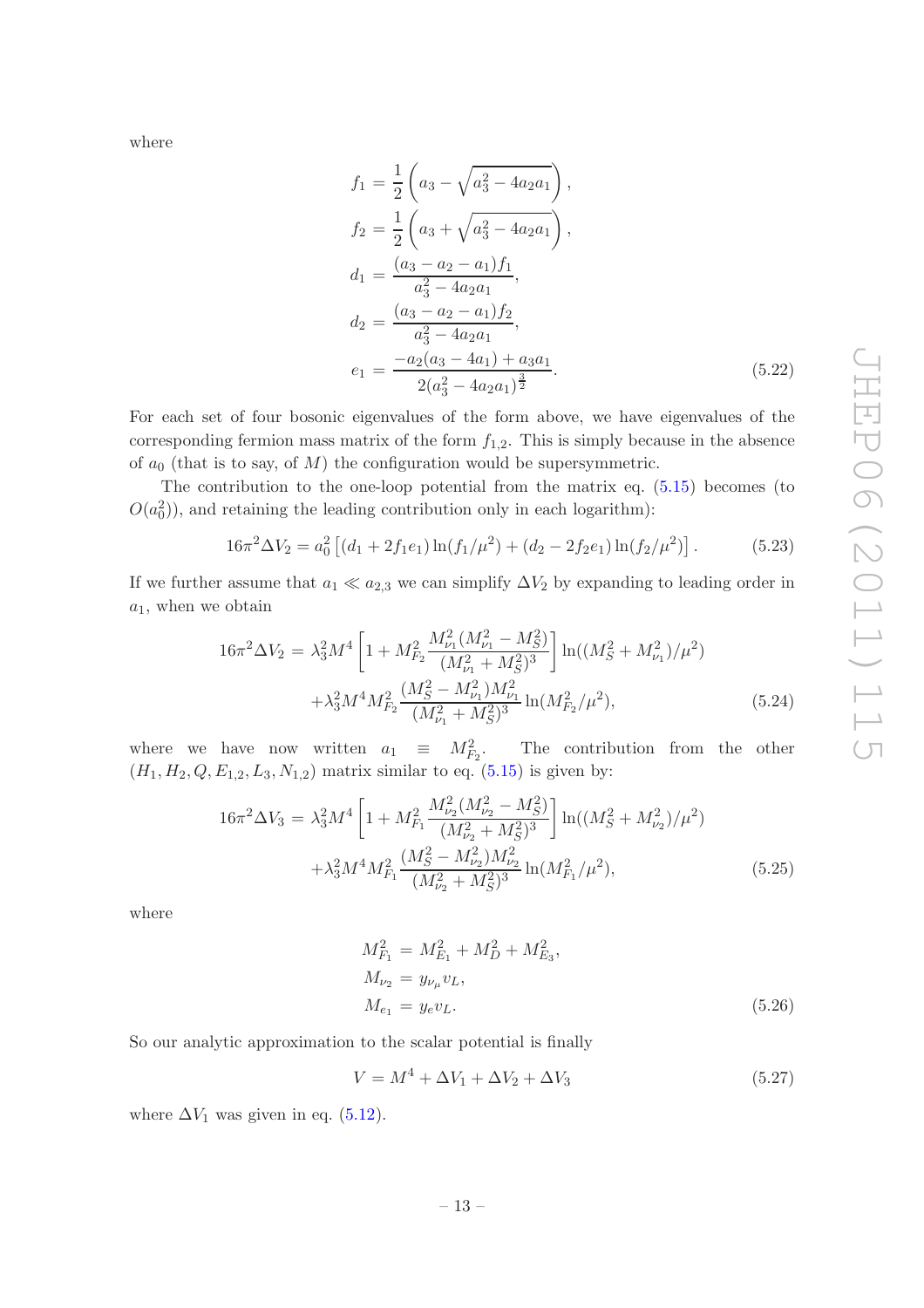#### <span id="page-15-0"></span>5.4 The  $\xi = 0$  case

In this special case the potential is  $D$ -flat without invoking the MSSM vevs introduced above. The one loop potential is dominated by the  $\phi$ ,  $\overline{\phi}$  system described in section [\(5.2\)](#page-12-0), and similar contributions from  $h_{1,2}$  as is easily seen from eq. [\(5.1\)](#page-8-1). For both  $\lambda_1 s^2 \gg M^2$ and  $\lambda_3 s^2 \gg M^2$  the one-loop corrected potential becomes

<span id="page-15-2"></span>
$$
V = M^4 + \frac{1}{16\pi^2} M^4 \left[ \lambda_1^2 \ln \left( \frac{\lambda_1^2 s^2}{\mu^2} \right) + 2\lambda_3^2 \ln \left( \frac{\lambda_3^2 s^2}{\mu^2} \right) \right].
$$
 (5.28)

This result is easily obtained from eq.  $(5.12)$  and by setting  $\xi = 0$  in eq.  $(5.24)$  and eq.  $(5.25)$ . (The inequality introduced in eq. [\(5.19\)](#page-13-3) and eq. [\(5.20\)](#page-13-2) is not applicable for  $\xi = 0$ , because this corresponds to  $a_2 = a_1 = 0$ .) In this case we would require  $\lambda_3 > \lambda_1$ , since otherwise we would find that  $s_c^2 = M^2/\lambda_3$ , rather than  $M^2/\lambda_1$ , and it would be the Higgses that developed vevs rather than  $\phi$ ,  $\overline{\phi}$ . Note however that we require  $\lambda_3 > \lambda_1$  only if  $\lambda_3 \neq 0$ ;  $\lambda_3 = 0$  is allowed, since then the Higgs directions which are unstable for  $\lambda_3^2 s^2 < \lambda_3 M^2$ become flat.

#### <span id="page-15-1"></span>6 Inflation

In the limit  $\lambda_3 \ll \lambda_1$  (with  $\xi \neq 0$ ),  $\Delta V_2$  and  $\Delta V_3$  are negligible and the effective potential for the s field reduces to that of standard F-term inflation  $[28]$ –[\[30](#page-28-8)]. In this section we outline the basic features of this limit as a reference point, showing how one can estimate constraints from the CMB data. When we do our more detailed parameter search it will turn out that we are forced to this limit by other constraints.

The aim is to compute the principal inflationary observables, the scalar and tensor power spectra  $P_s$  and  $P_t$ , the scalar spectral index  $n_s$ . The importance of the tensor power spectrum is often parametrised by  $r = 4\mathcal{P}_t/\mathcal{P}_s$ . In slow-roll single-field inflation these are given by the standard formulae (see e.g. [\[32\]](#page-28-10))

$$
\mathcal{P}_s(k) \simeq \left. \frac{1}{24\pi^2} \frac{V}{m_p^4} \frac{1}{\epsilon} \right|_{N_k}, \quad \mathcal{P}_t(k) \simeq \left. \frac{1}{6\pi^2} \frac{V}{m_p^4} \right|_{N_k}, \tag{6.1}
$$

$$
n_s \simeq (1 - 6\epsilon + 2\eta)|_{N_k}, \quad r = 16\epsilon|_{N_k}, \tag{6.2}
$$

where

$$
\epsilon = \frac{m_p^2}{2} \left(\frac{V'}{V}\right)^2, \quad \eta = m_p^2 \left(\frac{V''}{V}\right),\tag{6.3}
$$

and  $N_k$  is the e-fold at which the co-moving scale k "crosses the horizon", i.e.  $aH = k$ . In order to fix  $N_k$  we need a complete history of the universe, and in particular the temperature to which it reheats after inflation  $T_{\text{rh}}$ . When fitting to data we are generally interested in the scale  $k_0 = 0.002 \text{ Mpc}^{-1}$ , in which case  $N_{k_0} \simeq 55 + \ln(T_{\text{rh}}/10^{15} \text{ GeV})$ .

Inflation finishes when  $\phi$  and  $\bar{\phi}$  become unstable, at a critical value of s given by eq.  $(5.3)$ . From eq.  $(5.10)$  we see that this value for s corresponds to the appearance of a zero eigenvalue in the  $\phi$ ,  $\overline{\phi}$  mass system.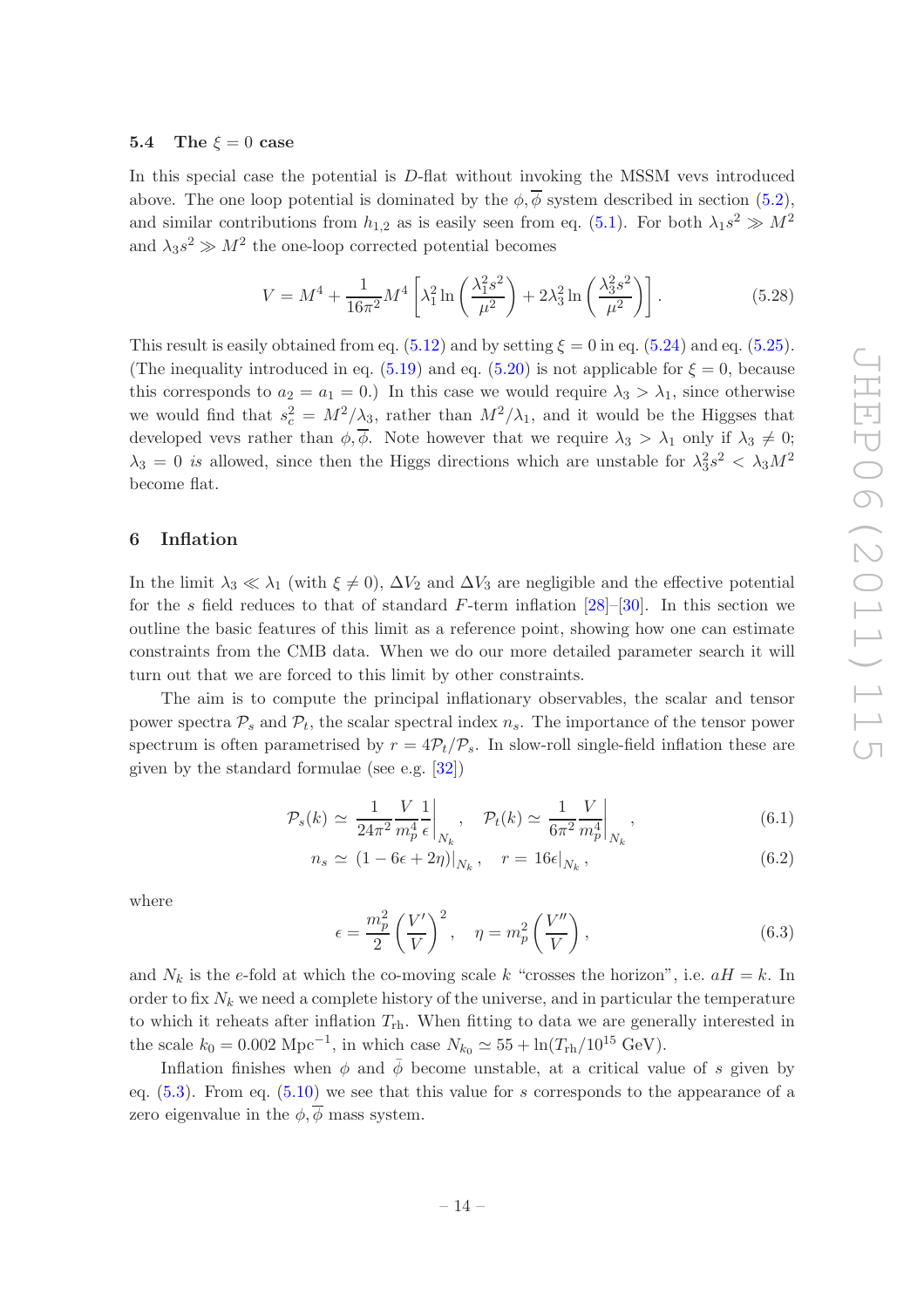Let us first consider the case where we approximate  $\Delta V_1$  by eq. [\(5.12\)](#page-12-3). This is appropriate if  $\xi \neq 0$ , and  $\lambda_3 \ll \lambda_1$ . If we choose the renormalisation scale  $\mu^2 = \lambda_1^2 s_c^2/2$ , we obtain

<span id="page-16-4"></span>
$$
V(s) \simeq M^4 \left[ 1 + \frac{\lambda_1^2}{16\pi^2} \ln \frac{2s^2}{s_c^2} \right] \simeq M^4 \left( \frac{s_R^2}{s_c^2} \right)^{\alpha},\tag{6.4}
$$

where  $s_R = \sqrt{2} s$  is a canonically normalised real scalar field, and

$$
\alpha = \frac{\lambda_1^2}{16\pi^2}.\tag{6.5}
$$

One can express the solution to the slow-roll equations<sup>[4](#page-16-0)</sup> as

$$
N(s_R) = \frac{1}{m_p^2} \int_{s_c}^s ds' \frac{V}{V_{,s'}},
$$
\n(6.6)

where  $N = \ln(a_{\text{end}}/a(t))$  is the number of e-foldings before the end of inflation. Hence

<span id="page-16-1"></span>
$$
s_R^2 = s_c^2 + 4\alpha N m_p^2,\tag{6.7}
$$

with

$$
\epsilon = 2\alpha^2 \frac{m_p^2}{s_R^2}, \quad \eta = -2\alpha (1 - 2\alpha) \frac{m_p^2}{s_R^2}.
$$
 (6.8)

The assumption that  $s_R \gg s_c$  is valid provided

<span id="page-16-2"></span>
$$
\lambda_1 \alpha \gg \frac{1}{4N} \frac{M^2}{m_p^2}.\tag{6.9}
$$

We also want to work in an effective theory well below the Planck scale, ensuring  $s_R^2 \ll m_p^2$ , which is true provided

<span id="page-16-3"></span>
$$
\alpha \ll \frac{1}{4N}.\tag{6.10}
$$

This is easily satisfied if  $\lambda_1 \ll O(1)$ .

The solution  $(6.7)$  gives the potential and the slow-roll parameters in terms of N:

$$
\frac{V}{m_p^4} \simeq \left(\frac{M}{m_p}\right)^{4-2\alpha} \left(4\alpha \lambda_1 N_k\right)^{\alpha},\tag{6.11}
$$

$$
\epsilon \simeq \frac{\alpha}{2N_k}, \ \ \eta \simeq -\frac{1}{2N_k}.\tag{6.12}
$$

Hence

$$
\mathcal{P}_s(k) \simeq \frac{1}{24\pi^2} \frac{2N_k}{\alpha} \left(\frac{M}{m_p}\right)^{4-2\alpha} \left(4\alpha \lambda_1 N_k\right)^{\alpha},\tag{6.13}
$$

$$
\mathcal{P}_t(k) \simeq \frac{1}{6\pi^2} \left(\frac{M}{m_p}\right)^{4-2\alpha} \left(4\alpha \lambda_1 N_k\right)^{\alpha},\tag{6.14}
$$

$$
n_s \simeq \left(1 - \frac{1}{N_k}\right),\tag{6.15}
$$

<span id="page-16-0"></span> $^{4}3H\dot{s}_R = -V_{,s_R}, H^2 = V(s_R)/3m_P^2$ , where  $H = \dot{a}/a$  is the Hubble parameter and a the cosmological scalar factor.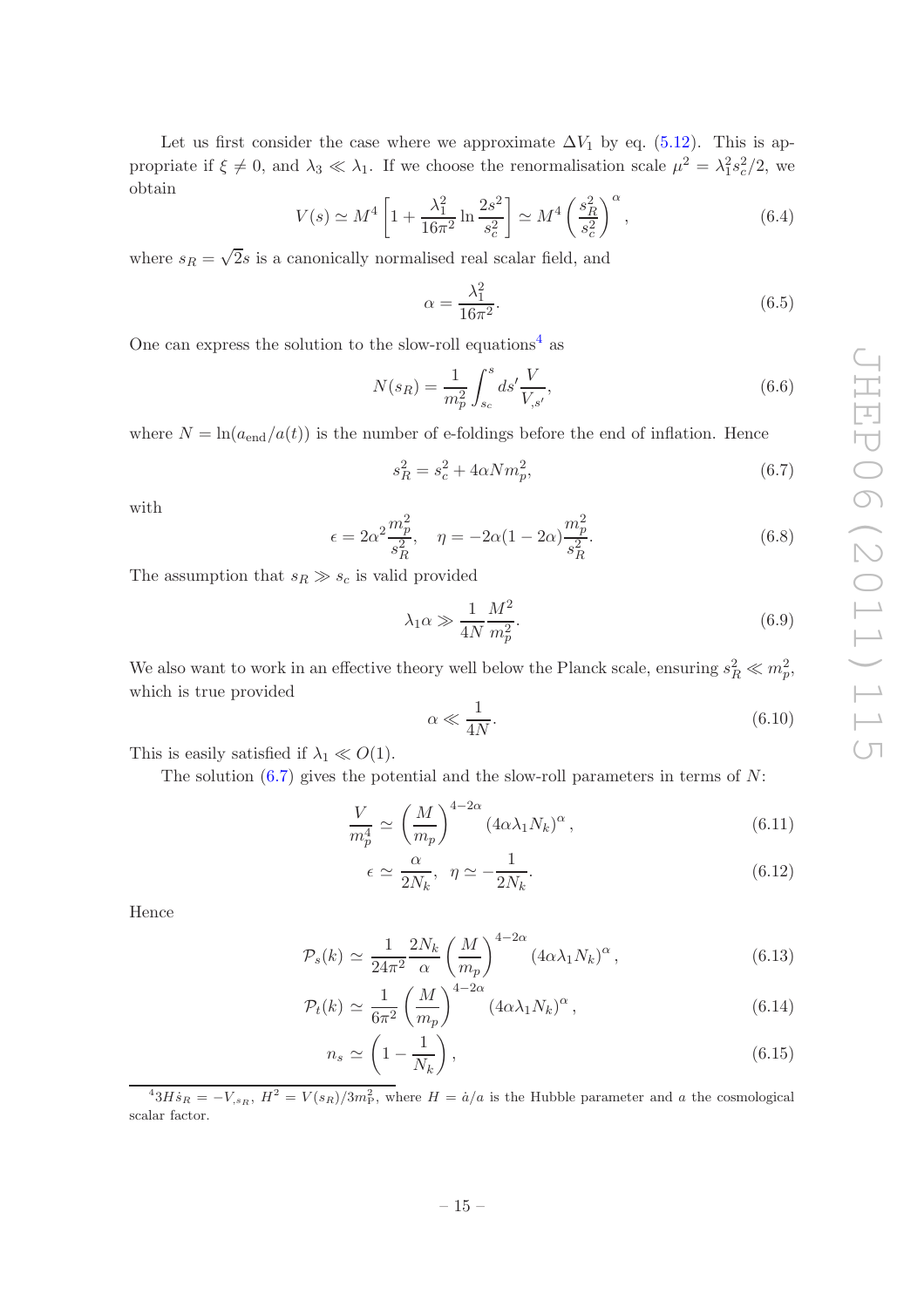and we find

<span id="page-17-2"></span>
$$
\mathcal{P}_s(k) \simeq 7.3 \times 10^{-9} \left(\frac{M^2}{10^{-5} \lambda_1 m_p^2}\right)^2, \quad n_s \simeq 0.982,\tag{6.16}
$$

where we have taken  $N_k = 55$ , and neglected a factor raised to the power  $\alpha$ , as  $\alpha \sim 10^{-2}$ .

The data we we use consists of the WMAP7 best-fit values for  $P_s(k_0)$  and  $n_s$  in the standard ΛCDM model are [\[33\]](#page-28-11)

<span id="page-17-5"></span>
$$
\mathcal{P}_s(k_0) = (2.43 \pm 0.11) \times 10^{-9}, \quad n_s = 0.963 \pm 0.012(68\% \text{CL}) \tag{6.17}
$$

with an upper limit on  $r$  of  $[34]$ 

$$
r < 0.36(95\% \text{CL}).\tag{6.18}
$$

The string contribution is small, so we can equate the  $F$ -term prediction for the scalar power spectrum to the WMAP measured value to find

<span id="page-17-4"></span>
$$
\frac{M^2}{\lambda_1 m_p^2} \simeq 6 \times 10^{-6}.\tag{6.19}
$$

Assuming 55 e-foldings of inflation, the allowed range of  $\lambda_1$  is therefore approximately

<span id="page-17-1"></span>
$$
2.0 \times 10^{-3} \ll \lambda_1 \ll 1,
$$
\n(6.20)

where the lower bound comes from the requirement that  $s_R \gg s_c$  (eq. [\(6.9\)](#page-16-2)), and the upper bound from  $s_R^2 \ll m_P^2$  (eq. [\(6.10\)](#page-16-3)).

Note that the tilt is about  $2\sigma$  away from the best-fit value for single-field inflation. A small string contribution to the CMB power spectrum at the level of 5-10% restores or even slightly improves the CMB fit [\[14](#page-27-7), [35,](#page-28-13) [36\]](#page-28-14) although at the cost of a higher baryon fraction and a less steep dark matter power spectrum, putting the model into tension with other data [\[14](#page-27-7)].

#### <span id="page-17-0"></span>6.1 The  $\xi = 0$  case

We can perform a similar analysis to that presented above for the case  $\xi = 0$ ,  $\lambda_3 > \lambda_1$ . By exploiting the freedom to add finite local counterterms to the one loop potential, we may write (from eq.  $(5.28)$ ):

$$
V(s) \simeq M^4 \left[ 1 + \frac{\lambda_1^2 + 2\lambda_3^2}{16\pi^2} \ln \frac{2s^2}{s_c^2} \right] \simeq M^4 \left( \frac{s_R^2}{s_c^2} \right)^{\alpha},\tag{6.21}
$$

where we still have  $s_c^2 = M^2/\lambda_1$ , but now

<span id="page-17-3"></span>
$$
\alpha = \frac{\lambda_1^2 + 2\lambda_3^2}{16\pi^2}.
$$
\n(6.22)

The analysis of eq.  $(6.4)$ -eq.  $(6.20)$  goes through essentially unchanged, except that in eq. [\(6.16\)](#page-17-2)-eq. [\(6.20\)](#page-17-1),  $\lambda_1$  is replaced by  $\sqrt{\lambda_1^2 + 2\lambda_3^2}$ .

While we require  $\lambda_3 > \lambda_1$ , (unless  $\lambda_3 = 0$ , which *is* allowed, as explained above) we cannot have  $\lambda_3 \gg \lambda_1$ , since were this the case the amplitude of the inflation perturbations would be proportional to  $(M^2/(\lambda_3 m_P^2))^2$  and dominated by the string perturbations, which are proportional to  $(M^2/(\lambda_1 m_P^2))^2$ . One sees this easily from eq. [\(6.16\)](#page-17-2) with  $\alpha$  defined by eq.  $(6.22)$ , and the string tension by eq.  $(A.13)$ .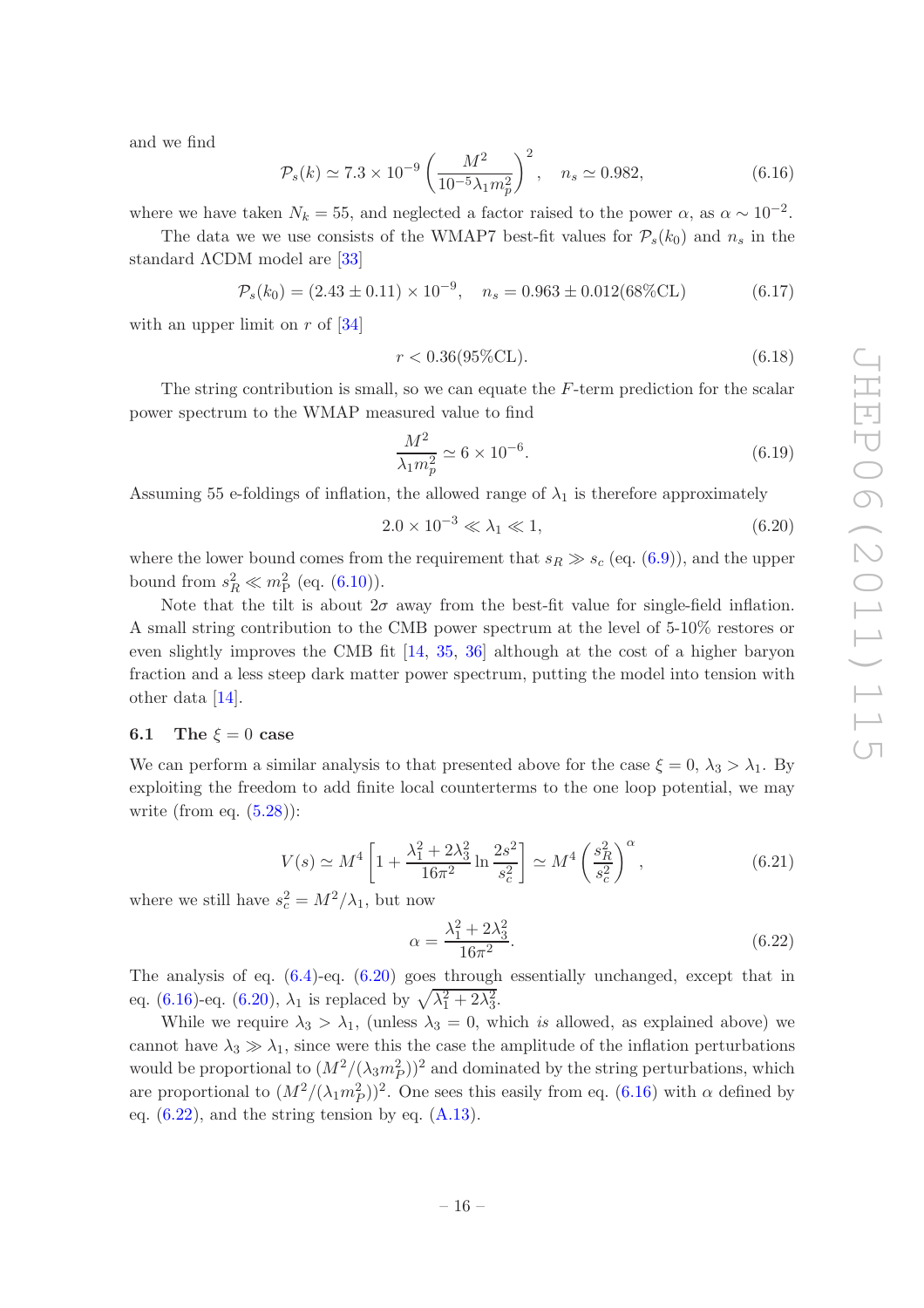#### <span id="page-18-0"></span>7 Cosmic microwave background string constraints

The symmetry-breaking of the  $U(1)'$  symmetry at the end of inflation produces cosmic strings [\[37](#page-28-15), [38](#page-29-0)], which are a source of gravitational perturbations and contribute to the cosmic microwave background fluctuations. The exact constraint depends on details of the modelling of the strings, but simulations of the Abelian Higgs model compared to WMAP data [\[36](#page-28-14)] give

<span id="page-18-1"></span>
$$
G\mu \lesssim 7 \times 10^{-7}.\tag{7.1}
$$

where  $\mu$  is the string tension (not to be confused with the renormalisation scale  $\mu$  appearing in eq. [\(2.3\)](#page-4-2) or eq. [\(5.8\)](#page-11-1), for example). The Unconnected Segment Model of string perturbations  $[39]$  gives a similar upper bound  $[40]$ . The simple F-term hybrid inflation model is more tightly constrained [\[14\]](#page-27-7), as the string tension is related to the inflation scale. However, the AMSB model has more freedom, and we shall use the more general string bound eq. [\(7.1\)](#page-18-1)). For this we will need to calculate the string tension.

For our model, the string tension is a function of the parameters  $\lambda_1$ ,  $q_{\phi}g'$ ,  $M^2$  and  $\xi/q_{\phi}$ . There are two limits where we can write analytic expressions (see appendix):

(a)  $\xi \gg q_\phi M^2/\lambda_1$ , for which the string tension is

$$
\mu_a \simeq 2\pi \xi / q_\phi. \tag{7.2}
$$

(b)  $\xi \ll q_\phi M^2/\lambda_1$ , for which the string tension is

<span id="page-18-2"></span>
$$
\mu_b \simeq 2\pi B(\lambda_1^2/2q_\phi^2 g'^2) \frac{2M^2}{\lambda_1}.\tag{7.3}
$$

where B is a slowly varying function of its argument, satisfying  $B(1) = 1$ . Recall that  $q_{\phi} = 10$  in our model, so its presence is significant.

Case (a) is already ruled out. The string constraint eq.  $(7.1)$  can be rewritten as

$$
\frac{\xi}{q_{\phi}m_p^2} \lesssim 3 \times 10^{-6},\tag{7.4}
$$

which together with eq. [\(6.19\)](#page-17-4) is inconsistent with the assumption  $\xi \gg q_{\phi} M^2/\lambda_1$ .

Let us turn to case (b). Given that  $G\mu \lesssim 7 \times 10^{-7}$  we can substitute the string tension eq. [\(7.3\)](#page-18-2) and use the inflationary normalisation eq. [\(6.19\)](#page-17-4) to derive an approximate upper bound on  $B$ ,

$$
B \lesssim 7 \times 10^{-7} \left(\frac{2\lambda_1 m_p^2}{M^2}\right) \simeq 0.2. \tag{7.5}
$$

Hence the value of  $\lambda_1^2/2q_\phi^2 g'^2$  has to be small in order for strings not to exceed the CMB bound. Using the approximation [\[41](#page-29-3)]  $B(\beta) \simeq 2.4/\ln(2/\beta)$  for  $\beta \lesssim 10^{-2}$ , we find

$$
\frac{\lambda_1}{\sqrt{2}q_{\phi}g'} \lesssim 3 \times 10^{-3}.\tag{7.6}
$$

A Monte-Carlo fit in the simple F-term inflation model, using the numerically determined string tension, and taking into account the degeneracies between  $G\mu$  and the other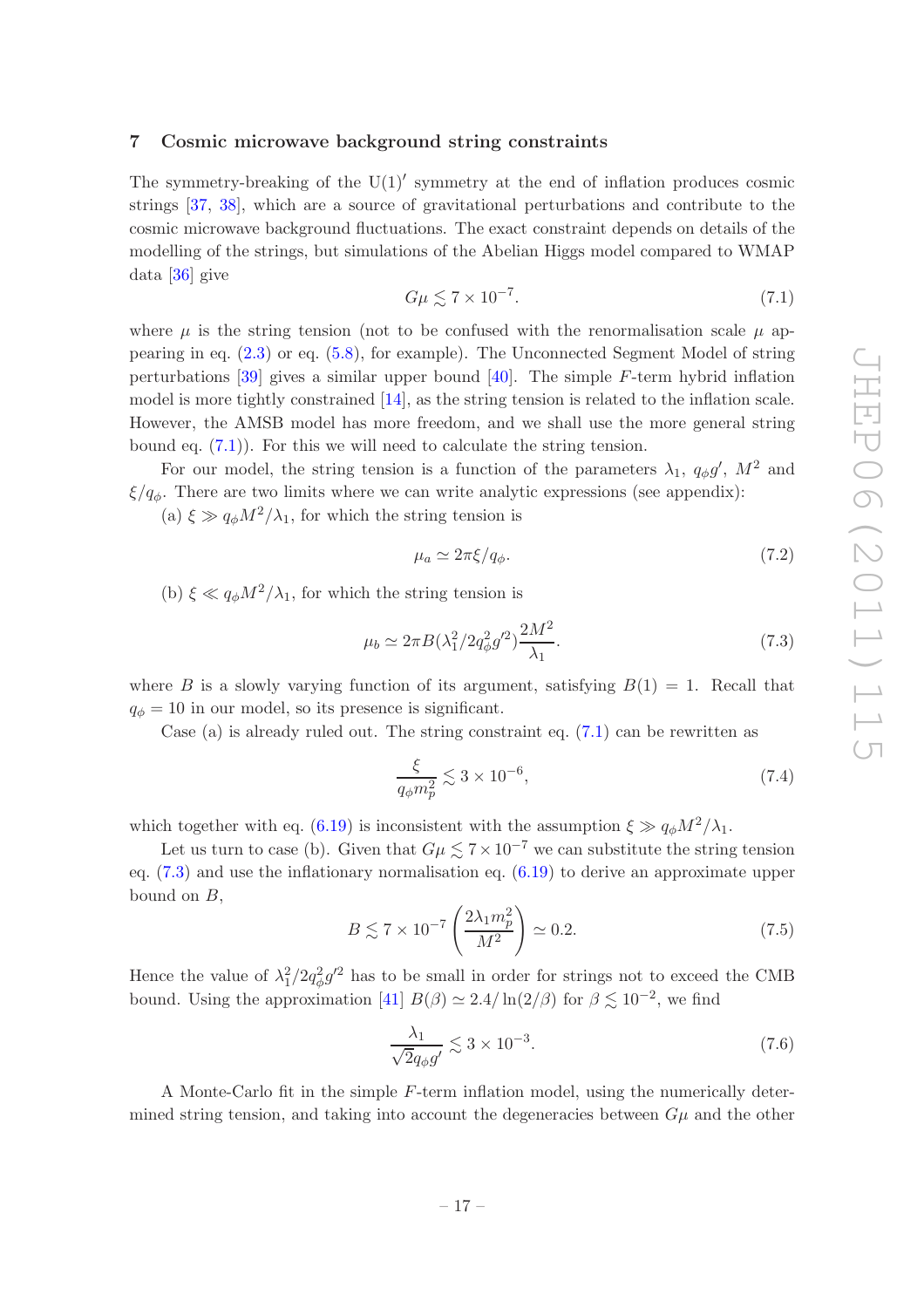cosmological parameters, has been performed by Battye, Garbrecht  $\&$  Moss [\[14](#page-27-7)]. One should note that their inflation superpotential is  $W_{\text{BGM}} = \kappa S(\Phi \bar{\Phi} - M_{\text{BGM}}^2)$ , so that  $\kappa = \lambda_1$ and  $M_{\text{BGM}} = M/\sqrt{\lambda_1}$ , and that they take  $g' = 0.7$  and  $q_{\phi} = 1$ . They take the string tension to be [\[42](#page-29-4)] eq. [\(A.4\)](#page-25-1), with  $v^2 = M_{\text{BGM}}^2$ . The best fit models have  $M_{\text{BGM}} \sim 5 \times 10^{15} \text{ GeV}$ and  $\kappa \sim 10^{-3}$ -10<sup>-2</sup>.

Comparison is not straightforward, as our model's string tension receives contributions from the D-term eq.  $(A.13)$ .<sup>[5](#page-19-1)</sup> This difference in the string tension formulae, the accuracy of the fit, and the slowly varying nature of the function  $B$  mean that our estimate on the coupling  $(\lambda_1 \lesssim 0.4)$  is broadly compatible with the upper bound on their  $\kappa$ .

#### <span id="page-19-0"></span>8 Numerical scan of parameter space

We have done some numerical testing of the parameter space of the model, looking for combinations which are consistent with our assumptions and the data. We have designated the SM parameters to their measured value, taken  $tan(\beta) = 60$ , and, as mentioned, taken the Yukawa couplings to be real and diagonal. In the subspace we have investigated this leaves the following 6 variables:  $M, \lambda_1, \lambda_3, y_{\nu_e}, y_{\nu_\mu}, \sqrt{\xi}$ . In this analysis we used the approximations for the appropriate mass eigenvalues given by eq. [\(5.21\)](#page-13-4). The following conditions must be satisfied for a successful model.

- 1. All vevs, masses and mass scales should be less than the Planck scale, otherwise our neglect of gravitational corrections becomes inconsistent. We check the value of the inflation field s and all masses between  $s = s_{55}$ , where  $s_{55}$  is the s field value 55 e-foldings before the end of inflation, and  $s = s_c$ .
- 2. The string tension should satisfy the CMB upper bound eq. [\(7.1\)](#page-18-1), which we use in conjunction with the formulae of the appendix. This depends on  $g'$  through eq.  $(A.12)$ ; we have taken a weak limit, namely the one that arises from  $g' = 1$ . We have not treated  $g'$  as a variable since there is no dependence on  $g'$  other than here in the string tension.
- 3. There should be no tachyons during inflation, other than those which drive the vevs of  $\phi$  and  $\bar{\phi}$  at the end of inflation. This means obeying eq. [\(5.20\)](#page-13-2).
- 4. The amplitude of scalar perturbations should be consistent with observations, eq. [\(6.17\)](#page-17-5). We ignore the small string contribution to the power spectrum for the purpose of our approximate survey.
- 5. We require that the scalar spectral tilt  $n_s$  be within  $3\sigma$  of its measure mean value, eq. [\(6.17\)](#page-17-5).

<span id="page-19-1"></span><sup>&</sup>lt;sup>5</sup>Note that the two formulae disagree by a factor 2 even in the limit  $\xi \to 0$ . This is the result of an incorrect application (in ref.  $[14]$ ) of the standard formula for Abelian Higgs string tension  $(A.4)$ , by neglecting the fact that  $F$ -term strings have two scalar fields.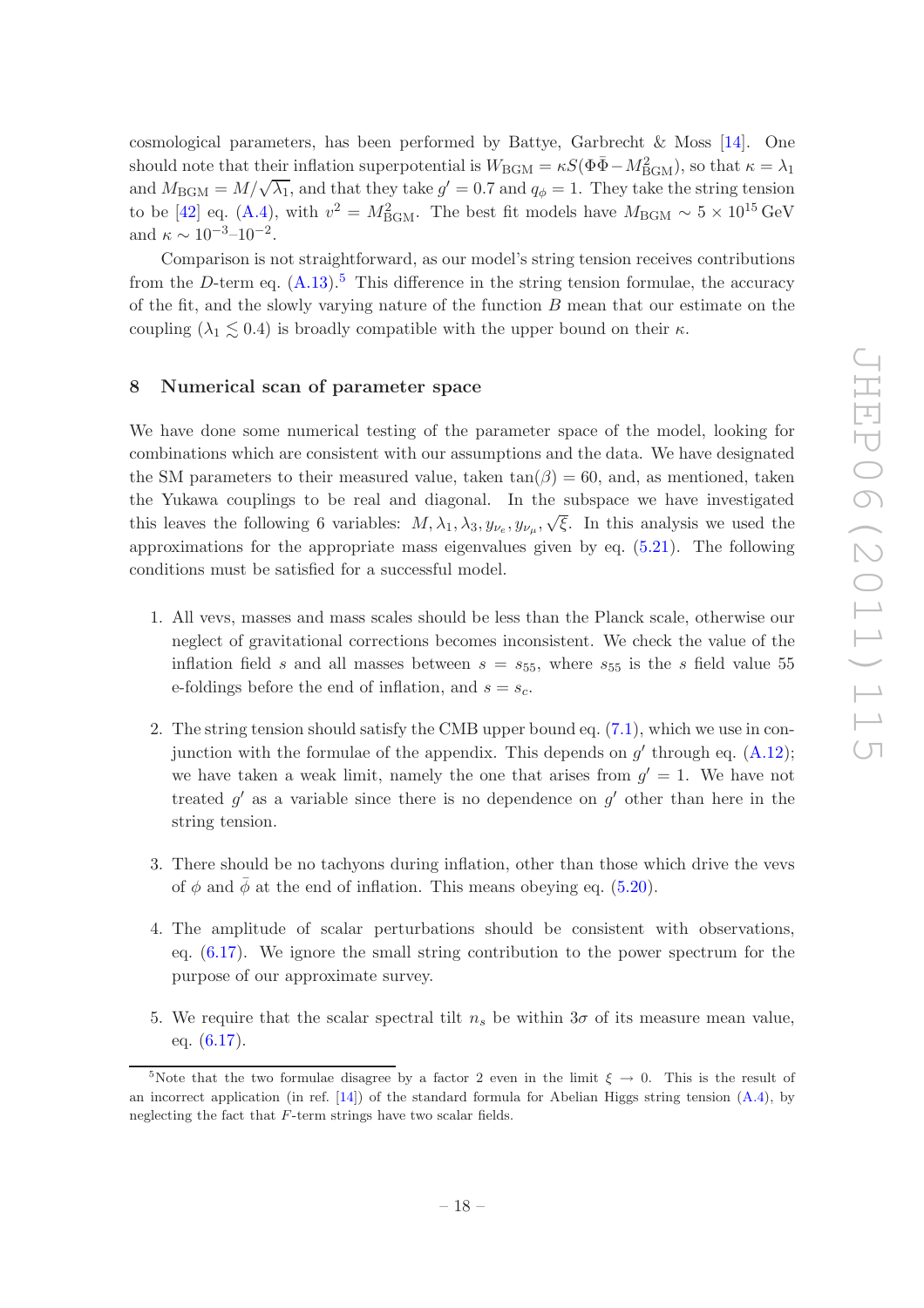6. We require that all couplings be perturbative, i.e. less than 1 at the inflation scale M. Applying this condition (approximately) to the elements of the matrix  $\lambda_2$  puts an upper bound on the neutrino Dirac Yukawa couplings, via the seesaw formula

$$
m_{\nu_i} = \frac{m_D^2}{m_N} = \frac{y_{\nu_i}^2 v^2 \sin^2 \beta}{\lambda_{2i, \text{eff}} v_\phi}.
$$
\n(8.1)

Here  $v = 174 \text{GeV}$  and  $m_{\nu}$ ,  $m_{D}$ ,  $m_{N}$  are the physical, Dirac and Majorana masses of the neutrino, and  $\lambda_{2i,\text{eff}}$  is the effective parameter from  $\lambda_2$  relevant for the *i*'th neutrino state. The vev  $v_{\phi}$  is determined by eqs. [\(4.8\)](#page-7-1)–[\(4.10\)](#page-7-1). The CMB upper limit on the sum of the neutrino masses of approximately  $1.5 \text{ eV}$  [\[33\]](#page-28-11) can then be translated into an upper bound  $y_{\nu_i}^2 < m_{\nu_i} v_{\phi}/v^2 \sin^2 \beta$ . In practice this does not set an extra bound on  $y_{\nu_i}$  above the perturbativity bound, as  $m_{\nu_i} v_{\phi}/v^2 \lesssim 50$ .

Some successful parameter combinations are placed in the left half of table [3.](#page-21-0) In the right half we put the resulting slow-roll parameters, scalar amplitude, tilt, string tension as a fraction of the  $\mu_{\text{max}}$  (the maximal tension eq. [7.1](#page-18-1) evaluated with  $g' = 1$ ), and the value of the inflaton in Planck units at  $N = 55$  e-folds of inflation.

The first line is the case when  $\lambda_3 = 0$  and  $\xi = 0$ , which is the limit in which the radiative corrections from the MSSM field vanish,  $\Delta V_2 = \Delta V_3 = 0$ , and the system reverts to the simple F-term model of section [5.3.](#page-12-1) This case seems to have a high  $n_s$  compared to the single-field inflation mean value of 0.963 [\[33](#page-28-11)], but as pointed out in section [6,](#page-15-1) a high  $n_s$ is a feature in models with cosmic strings contributing 5-10% to the power spectrum at  $\ell =$ 10 [\[35,](#page-28-13) [36](#page-28-14)]. This scenario ( $\lambda_3 = 0$ ) would mean we would require an alternative source for the Higgs  $\mu$ -term. The second row is another case with vanishing FI term  $\xi = 0$ , but  $\lambda_3 \neq 0$ .

For the other cases, we have demanded  $\lambda_1 \lambda_3 \geq 10^{-5}$ ,  $\sqrt{\xi}/M \geq 0.2$  to reject values of the effective  $\mu$  that are unnecessarily low and so that  $\xi, \lambda_3$  actually play a role. We see that  $n_s$  is almost independent of  $\xi, \lambda_3$  with the assumptions made.

These parameter values should only be taken as indicative of regions of parameter space where a proper Monte Carlo fit with more accurate formulae should be undertaken. This we leave for a future work.

The third row has the highest  $\lambda_1\lambda_3$  and  $\lambda_3$ , the fourth has the highest  $n_s$ , the fifth has the lowest  $n_s$  and lowest  $M^2/\lambda_1$ , the sixth has the highest  $M^2/\lambda_1$  and the seventh has the highest  $\sqrt{\xi}$ .

In a supergravity extension of the model, with Kähler potential

$$
K = |s|^2 + c|s|^4/m_P^2,
$$
\n(8.2)

the tree-level potential would be modified to

$$
V_{\text{sugra}} = M^4 \left( 1 - 4c \frac{|s|^2}{m_{\text{P}}^2} + \left( \frac{1}{2} - 7c + 16c^2 \right) \frac{|s|^4}{m_{\text{P}}^4} \right),\tag{8.3}
$$

which potentially gives rise to the well-known supergravity  $\eta$ -problem [\[28\]](#page-28-7). One can hope that some symmetry sets  $c = 0$ , but a quartic term in the scalar potential is unavoidable,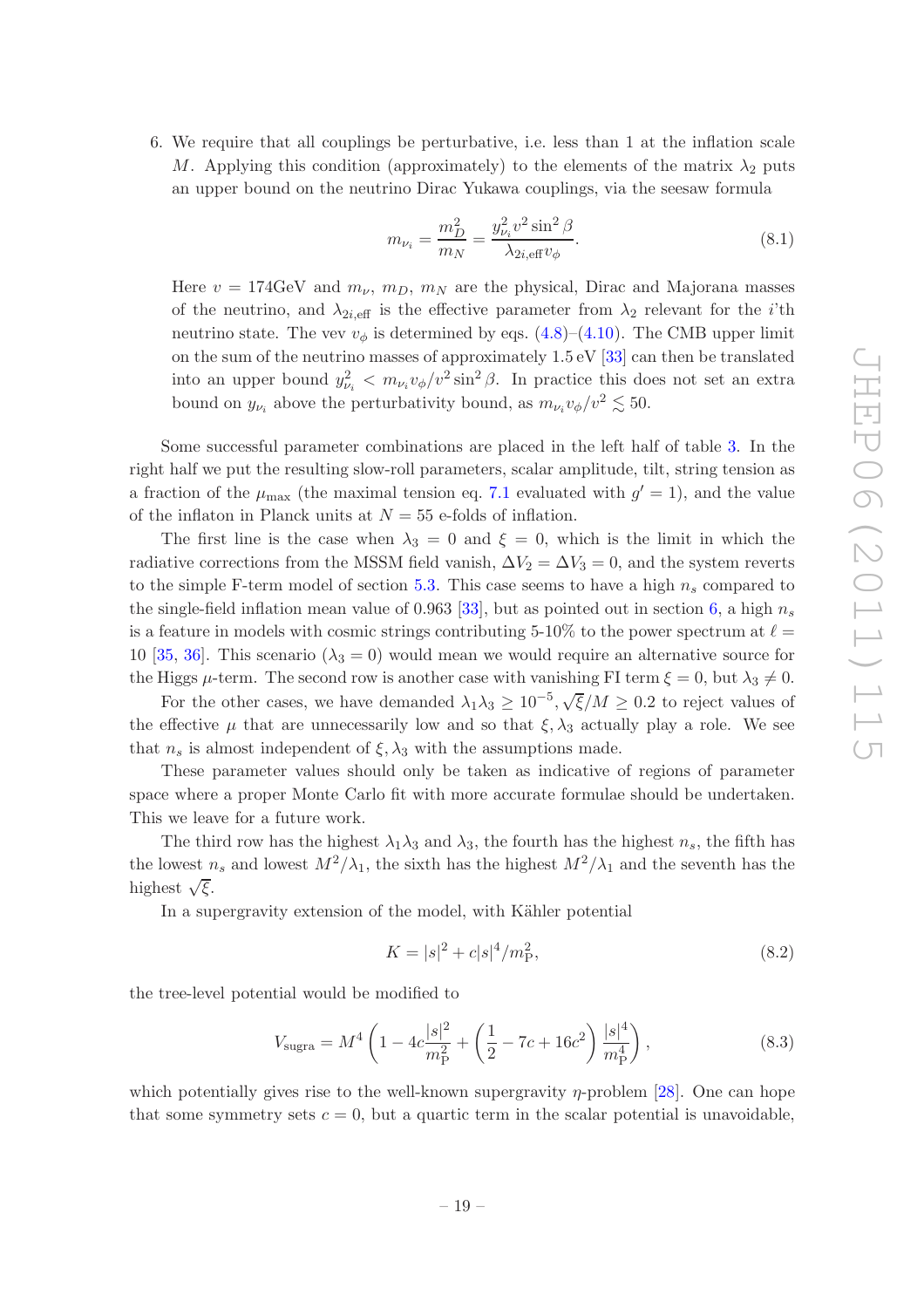| М<br>$10^{14}$ GeV | $\lambda_1$<br>$10^{-3}$ | $M^2$<br>$10^{-6}\lambda_1 m_{pl}^2$ | $\frac{\sqrt{\xi}}{M}$ | $\frac{\lambda_3}{10^{-3}}$ | $rac{\epsilon}{10^{-9}}$ | $\frac{\eta}{10^{-3}}$ | $\frac{\mathcal{P}_s}{10^{-9}}$ | $n_{s}$ | $\mu$<br>$\mu_{\max}$ | $\frac{s_{55}}{10^{-3}m_{\rm P}}$ |
|--------------------|--------------------------|--------------------------------------|------------------------|-----------------------------|--------------------------|------------------------|---------------------------------|---------|-----------------------|-----------------------------------|
| 23.1               | 161                      | 5.62                                 | $\Omega$               | $\theta$                    | 5720                     | $-8.70$                | 2.43                            | 0.983   | 1.000                 | 190                               |
| 5.28               | 4.87                     | 9.71                                 | $\Omega$               | 4.87                        | 3550                     | $-7.89$                | 2.43                            | 0.984   | 1.000                 | 10.7                              |
| 7.98               | 18.3                     | 5.89                                 | 0.284                  | 4.33                        | 20.3                     | $-8.61$                | 2.41                            | 0.983   | 0.993                 | 23.3                              |
| 4.12               | 4.31                     | 6.67                                 | 0.287                  | 2.61                        | 1.42                     | $-5.66$                | 2.45                            | 0.989   | 0.981                 | 6.54                              |
| 13.0               | 51.0                     | 5.61                                 | 0.200                  | 0.196                       | 1440                     | $-8.75$                | 2.41                            | 0.982   | 0.987                 | 61.5                              |
| 4.12               | 4.03                     | 7.13                                 | 0.200                  | 2.61                        | 1.42                     | $-6.41$                | 2.44                            | 0.987   | 0.983                 | 6.65                              |
| 4.12               | 5.10                     | 5.64                                 | 0.590                  | 2.38                        | 1.42                     | $-6.77$                | 2.44                            | 0.986   | 0.962                 | 6.78                              |

<span id="page-21-0"></span>Table 3. Mass scale and coupling constant values (left half), with inflationary and cosmic string parameters (right half) for cases satisfying the numbered constraints in the text.

and a minimal requirement for success of the model is that  $s_{55}/m_P \ll 1$ . One can easily check which cases are afflicted by the  $\eta$ -problem by evaluating

$$
\Delta \eta_{\text{sugra}} = m_P^2 \frac{V_{\text{sugra}}''}{V_{\text{sugra}}},\tag{8.4}
$$

which is an upper bound on the change in  $\eta$  due to the supergravity corrections. Recall that  $s_R = (\Re s)/\sqrt{2}$ , and without loss of generality we may suppose that s is real. In the  $c = 0$  case we find that

$$
\Delta \eta_{\text{sugra}} \simeq \frac{3}{2} \frac{s_R^2}{m_P^2} \left( 1 + \frac{1}{8} \frac{s_R^4}{m_P^4} \right)^{-1} . \tag{8.5}
$$

Using the values of  $s_{55}/m_{\rm P}$  listed in the last column of the table, we can verify that only the first is afflicted, with  $\Delta \eta_{\text{sugra}} = 0.122$ .

A possible (albeit tuned) solution is to posit a small positive value of  $c$ , which reduces  $η$  by an amount  $Δη \sim -4c$ . The supergravity corrections can also be reduced by reducing  $s_{55}$ , and from eq. [\(6.7\)](#page-16-1) one sees this can be effected with smaller values of  $\lambda_1$ . If  $M^2$  is also reduced, so as to keep  $M^2/\lambda_1$  constant, then the string tension  $\mu$  decreases approximately logarithmically.

The problem, however, lies in the requirement that, although  $\lambda_3 \geq \lambda_1$ , we cannot have  $\lambda_3 \gg \lambda_1$ , because then, as mentioned in section 6.1, the inflation CMB perturbations would be suppressed relative to the string ones. Inevitably, therefore, the Higgs  $\mu$ -term  $\mu_h = \lambda_3 v_s$  would be reduced. Here we thus encounter an interesting tension between the requirements of the theory in two quite different epochs, corresponding to inflation and electro-weak symmetry breaking.

Note that values of  $\lambda_{1,3}$  as small as those obtained above have consequences for the Higgs  $\mu$  term. This was given by  $\mu = \lambda_3 v_s$ ; if we assume that  $\rho$  is, unlike the other soft terms, unsuppressed by loop factors, we find from eq.  $(4.10)$  that  $v_s \sim \rho \lambda_1 m_{\frac{3}{2}}$  suggesting that  $\mu \sim O(\text{GeV})$  rather than  $O(100 \text{GeV})$ . This will impact the electroweak vacuum minimisation and the associated sparticle spectrum, which we will explore elsewhere.<sup>[6](#page-21-1)</sup>

<span id="page-21-1"></span><sup>&</sup>lt;sup>6</sup>A constraint on  $\mu_h$  might, for example, lead to a prediction for tan β from the minimisation.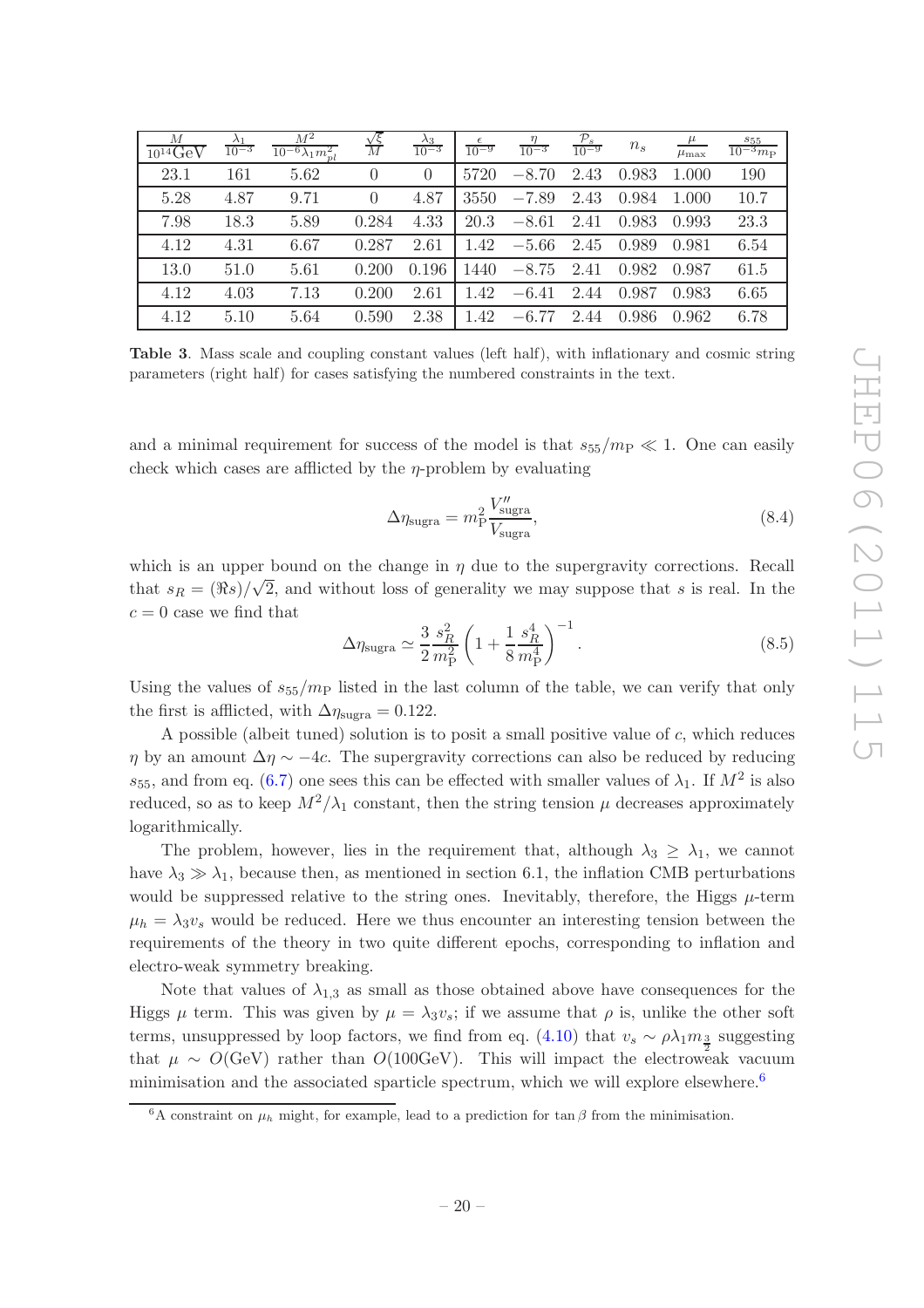#### <span id="page-22-0"></span>9 Other cosmological constraints

While the main topic of this paper is the possibility for inflation in AMSB, there are other cosmological phenomena to consider. They come both as bounds and as possibilities to explain observed phenomena, e.g. the presence of baryonic and dark matter.

#### <span id="page-22-1"></span>9.1 Gravitational wave and cosmic ray constraints

Cosmic strings have a property known as *scaling* [\[37](#page-28-15), [38\]](#page-29-0), which means that they maintain a constant density parameter  $\Omega_s = \rho_s/\rho_c$ , where  $\rho_s$  is the string energy density and  $\rho_c =$  $3m_{\rm P}^2H^2$  is the critical density. Numerical simulations [\[43](#page-29-5)]–[\[45\]](#page-29-6) indicate that there are  $O(1)$ or a few Hubble lengths of string per Hubble volume, so that  $\rho_s \sim \mu/t^2$  and  $\Omega_s \sim G\mu$ .

The string energy density is therefore decaying at a rate  $\dot{\rho}_s \sim \mu/t^3$ . There are two scenarios for the products of this decay: the primary channel is either via closed loops of string into gravitational radiation or into high energy particles of the fields from which the string is made. The first scenario is constrained by bounds on the stochastic background of gravitational radiation (see e.g.  $[46]$ ), and the second by the flux of cosmic rays  $[47]$ . The first depends on the typical loop size relative to the Hubble length,  $\alpha$ , and the second on the complex decay processes of the massive scalars, gauge bosons, and fermions of the string fields, here the  $\phi$ ,  $\bar{\phi}$ , U(1)' gauge field, and the neutrino zero modes. It is also possible that the Higgs field  $h_2$  has a vev in the string core (see appendix).

In the first scenario, with the assumption about the average loop size  $\alpha \ll G\mu$ , the upper bound on the string tension is [\[40\]](#page-29-2)

<span id="page-22-2"></span>
$$
G\mu \le 7 \times 10^{-7}.\tag{9.1}
$$

In the second scenario a detailed modelling of the decay cascades is required as the bounds on the mass scale are sensitive to the primary Standard Model decay products of the "X" particles into which the string decays [\[48](#page-29-9)]. Cosmic strings constitute a  $p = 1$  TD (topological defect or top-down) [\[48](#page-29-9)] model, for which there is a upper bound on the energy injection rate from the low energy diffuse  $\gamma$ -ray background [\[48](#page-29-9)]

$$
Q_0 \lesssim 4.4 \times 10^{-23} h \text{ eV cm}^{-3} \text{ s}^{-1}.
$$
 (9.2)

Assuming the massive particles decay into Standard Model particles with a non-zero branching fraction  $f$ , one can derive a bound  $[49]$ – $[52]$ 

$$
G\mu \lesssim 10^{-9}x_*^2 f^{-1},\tag{9.3}
$$

where  $x_*^2 = \mu/\rho_s t^2$  parametrises the Hubble lengths of string per Hubble volume, with  $x_* \sim 0.3$  [\[43](#page-29-5)]–[\[45](#page-29-6)]. The string gauge field couples to all Standard Model particles, so the cosmic ray constraints are potentially strong in this scenario. In view of the uncertainty about which is correct, we have adopted the weaker constraint [\(9.1\)](#page-22-2), which is no stronger than the CMB bound [\(7.1\)](#page-18-1).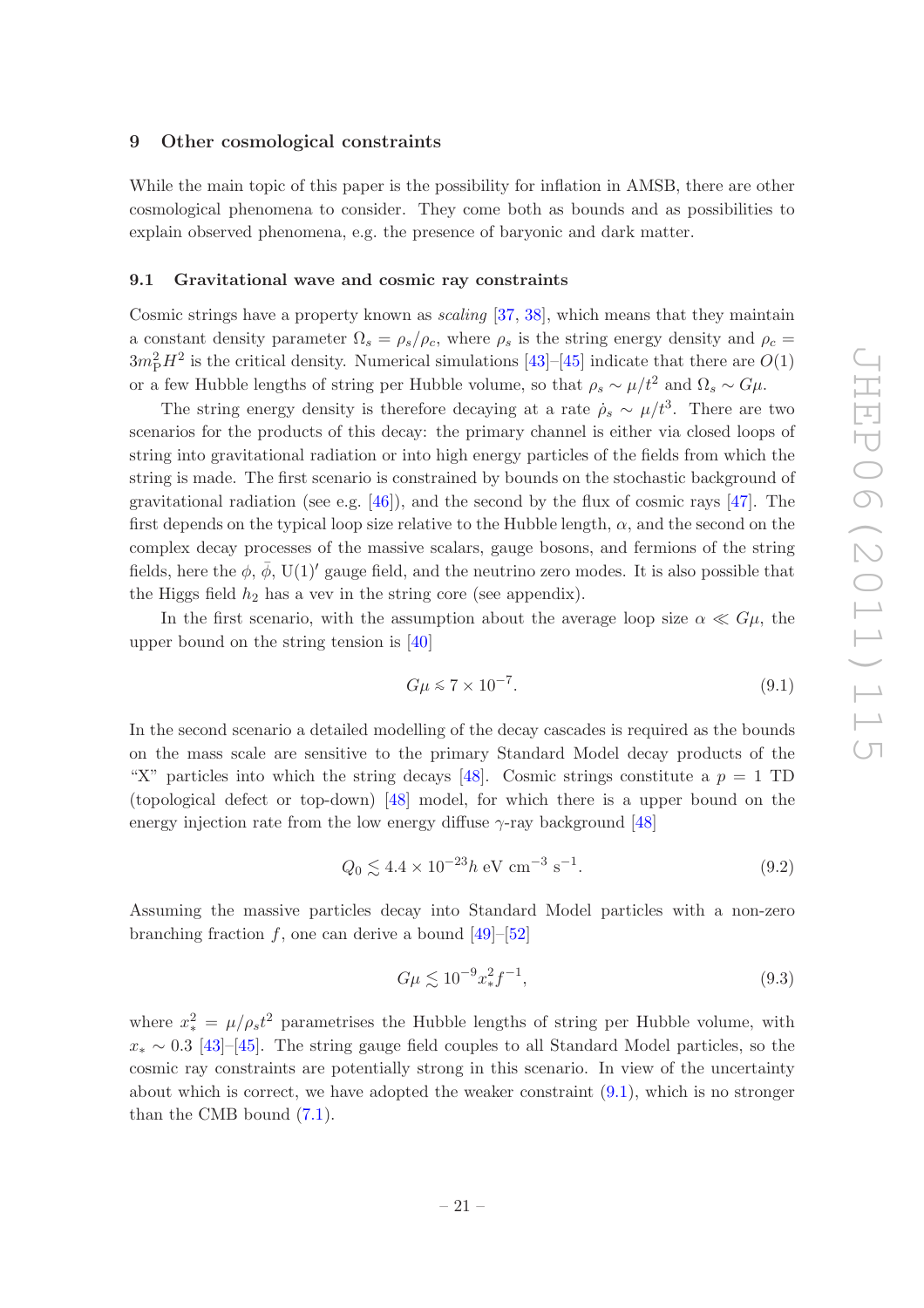#### <span id="page-23-0"></span>9.2 Dark matter

Low energy supersymmetry (with the imposition of  $R$ -parity) has the attractive feature that the LSP is stable, and is thus a dark matter candidate. For a recent general review of the situation, see [\[53\]](#page-29-12). For an agnostic, the parameter space of low energy supersymmetry allows many candidates for the LSP, including the gravitino; in conventional AMSB the gravitino is certainly too heavy. Since a charged LSP would surely have been detected in terrestrial studies, a framework which automatically excludes them is to be welcomed. This is true of the version of AMSB we discuss here, except very close to the boundaries of  $(q_L, q_F)$  parameter space, where the LSP can in fact be a charged lepton. Generally, however, the LSP is a neutralino with a dominant neutral wino component [\[11](#page-27-5)]. This has been argued to disfavour it as a dark matter candidate in AMSB, because of the (comparatively) large annihilation cross-section of such a neutralino [\[2](#page-27-11)]. However, AMSB models in general, and our model in particular, could produce the required neutralino abundance from the decays of thermally produced gravitinos, provided that the reheat temperature is high enough [\[54](#page-29-13)]–[\[56\]](#page-30-0). For  $m_{\frac{3}{2}} \simeq 40 \,\text{TeV}$  this is around  $2 \times 10^{10} \,\text{GeV}$ . (For a Bayesian analysis of how the minimal AMSB scenario is constrained by other observables, see [\[57](#page-30-1)]).

Our model also has cosmic strings, and neutralinos will generically be produced by decays of particles radiated from them [\[58](#page-30-2)]. We note that this and other works (see for example [\[59](#page-30-3), [60](#page-30-4)]) studying dark matter production from strings make conservative assumptions about the amount of particle production by assuming that gravitational radiation dominates, so a re-calculation of the dark matter density as a function of the string tension  $\mu$  and the branching fraction of string decays into neutralinos would be extremely useful.

Finally, one might also entertain the possibility that the AMSB pattern of supersymmetry breaking is associated with a mass scale other than the gravitino mass; we would then be free to consider a gravitino light enough to be the LSP, with the wino-dominated neutralino now the NLSP and metastable. That would however, not be consistent with the leptogenesis scenario described in the next section.

#### <span id="page-23-1"></span>9.3 Baryogenesis

Creation of the observed baryon asymmetry requires baryon number violation, departure from thermal equilibrium and C and CP-violation [\[61\]](#page-30-5). Our model has no conserved lepton numbers, and so it is natural to explore creation of the observed baryon number via leptogenesis.

Now in AMSB, non-CKM CP-violating phases do not exist in the soft-breaking sector, apart from a possible phase associated with the  $\mu$  and  $B$  terms, for which we do not have a complete theory; they are simply constrained so as to produce the SM vacuum. To put it another way,  $\kappa$  in eq. [\(2.4\)](#page-4-2) could be complex. An interesting potential source (of CP violation) is, however, the Yukawa sector for right-handed neutrinos, which (with the standard see-saw mechanism for generating neutrino masses) is relevant for leptogenesis [\[62](#page-30-6)]. Successful supersymmetric leptogenesis requires that the lightest right-handed neutrino (and the post-inflation reheating temperature) be greater than  $10^9$ GeV; note that because of the large gravitino mass (around 40TeV) associated with AMSB there is no danger that the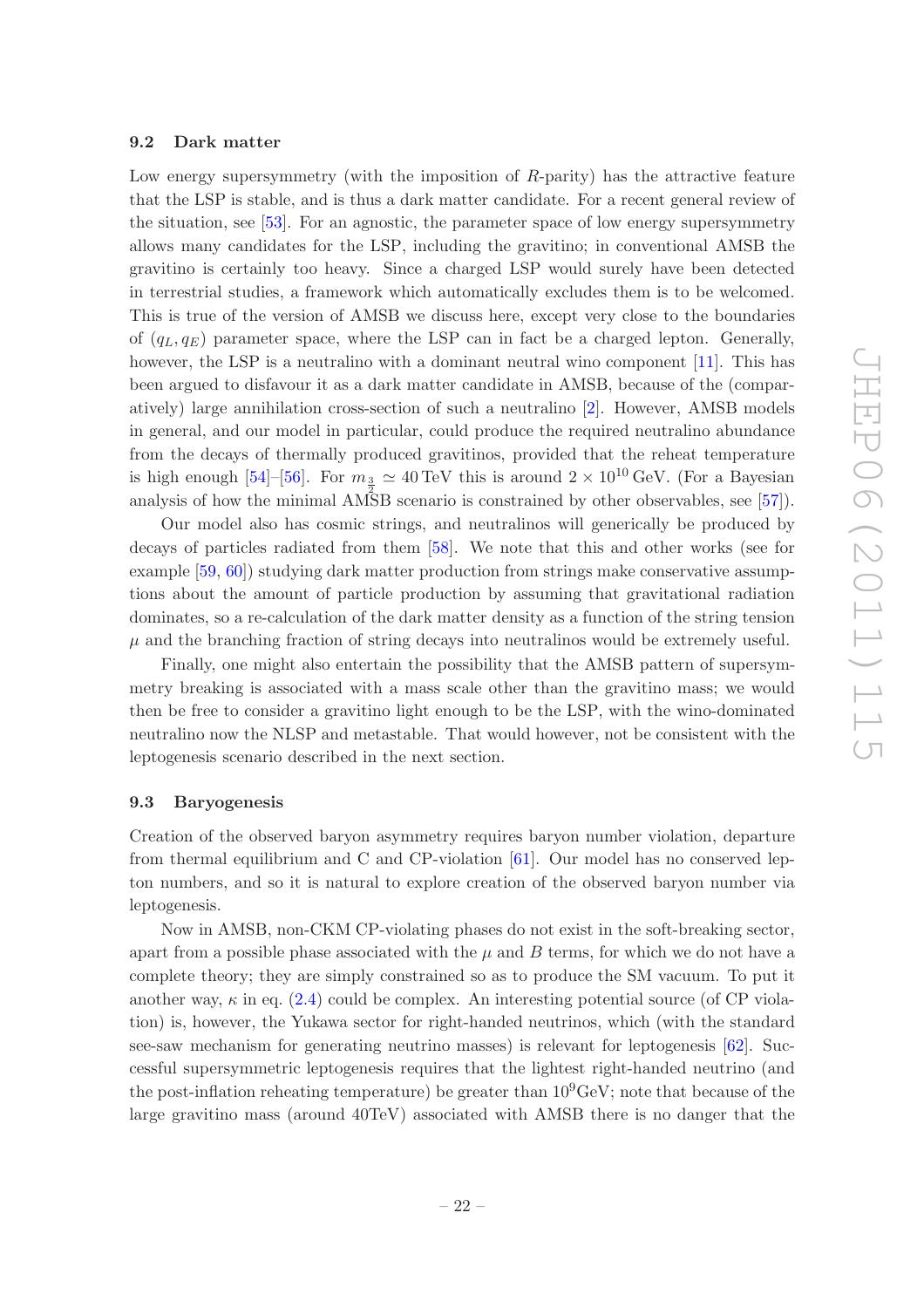decay of gravitinos produced in this reheating will pose a problem for nucleosynthesis [\[63\]](#page-30-7). (For a recent discussion of some other ways of evading the gravitino bound see ref. [\[64\]](#page-30-8)).

There is also a source of leptogenesis through out-of-equilibrium decays of particles radiated by the strings, along the lines of the scenario investigated in refs. [\[65\]](#page-30-9)–[\[67](#page-30-10)] for  $B - L$  cosmic strings. It would be interesting to investigate this further in conjunction with the dark matter and cosmic ray constraints on strings.

Finally, in the  $\xi \neq 0$  case, our AMSB model also has the right conditions for Affleck-Dine baryogenesis [\[68](#page-30-11)], in that inflation naturally generates large vevs for fields with baryon and lepton number through the minimisation of the D-term. A detailed investigation would involve numerical simulations of the dynamics of the fields at the end of inflation, which is beyond the scope of this paper.

#### <span id="page-24-0"></span>10 Conclusions

We have shown how a theory with low energy supersymmetry, constructed so as to produce a viable sparticle spectrum based on anomaly mediation, also has significant cosmological consequences. The AMSB scenario is an attractive alternative to (and easily distinguished from) the CMSSM. (It was believed that AMSB was disfavoured in terms of accommodating the existing discrepancy between theory and experiment for the anomalous magnetic moment of the muon; but this conclusion has been challenged recently [\[22](#page-28-2)]). We have shown how a  $U(1)$ <sup>'</sup> gauge symmetry originally introduced to solve the AMSB tachyonic slepton problem leads to interesting cosmological possibilities.

In the minimal form presented here, the  $U(1)'$  gauge symmetry requires three extra chiral Standard Model singlets, two of which are charged under the U(1)′ . From this new structure we obtains a  $\mu$ -term, Majorana masses for the right-handed neutrinos, and potentially CP-violating mixings.

The model naturally realises F-term hybrid inflation, terminating with the production of cosmic strings. CMB data put strong constraints on the extra parameters introduced, principally the F-term and D-term mass scales M and  $\sqrt{\xi}$ , and the inflaton couplings  $\lambda_1$ and  $\lambda_3$ . If  $\xi \neq 0$ , the D-term induces squark and slepton vevs during inflation, which allows Affleck-Dine baryogenesis to take place, using CP-violation in the neutrino sector. If we set  $\xi = 0$ , as argued for in ref. [\[17](#page-27-10)], then there are other sources of baryogenesis include conventional leptogenesis and non-thermal leptogenesis from cosmic string decays. Cosmic string and gravitino decays also boost the dark matter density, which is normally low in the conventional freeze-out scenario.

We have seen that choosing parameters so as to avoid the  $\eta$ -problem has the surprising consequence that the prediction for the Higgs  $\mu$ -term is reduced. If it proves nevertheless possible to implement electro-weak breaking in a satisfactory way this will count as a success for the model, providing as it does a potential solution for the "little hierarchy" problem.

In conclusion, our AMSB model can satisfy the principal cosmological constraints, and provide an acceptable particle physics phenomenology, in the framework of a renormalisable quantum field theory with few extra parameters above those of the Standard Model. There are the neutrino coupling matrices  $\lambda_2$  and  $Y_N$  (which are common to models incorporating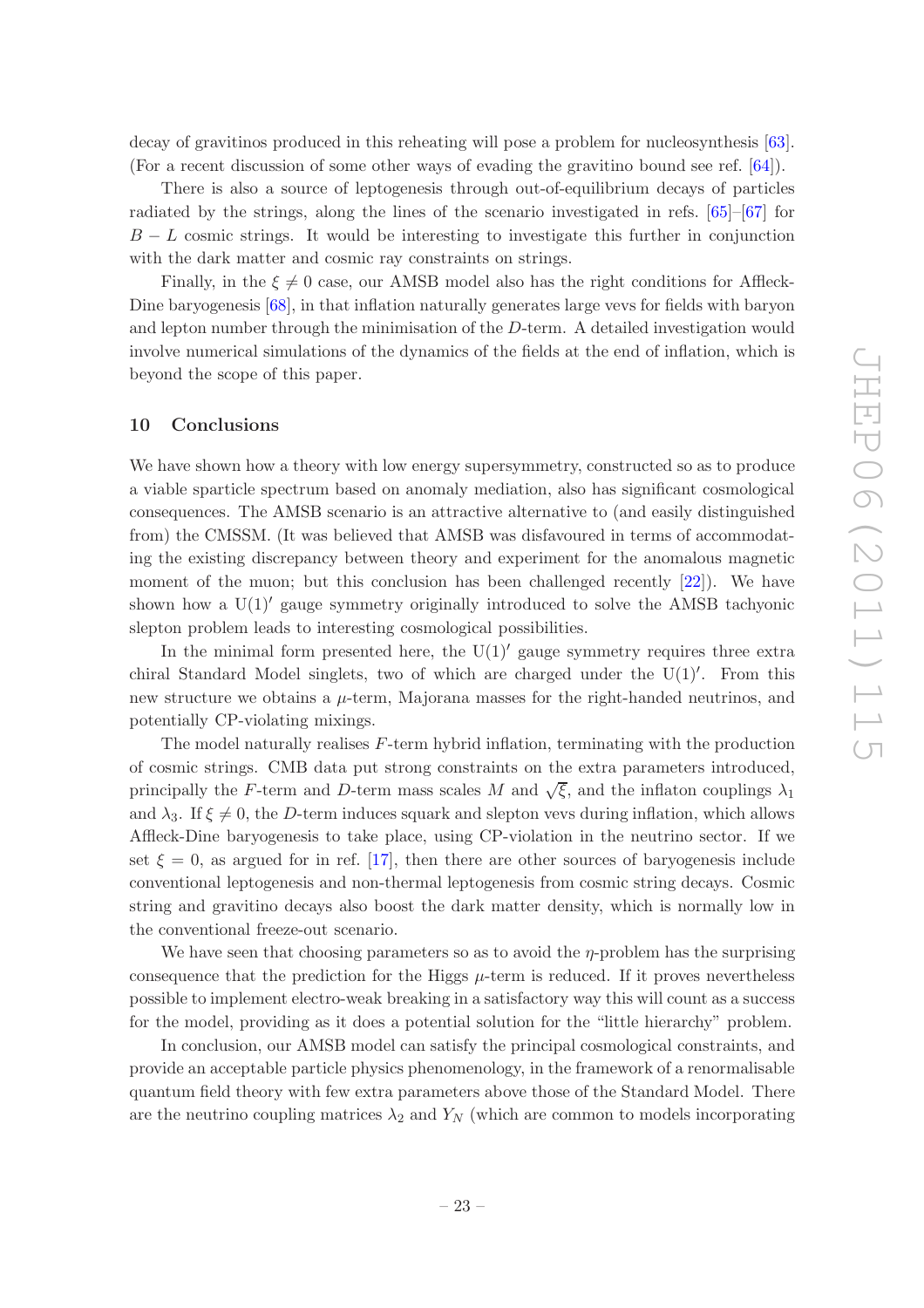neutrinos), two coupling constants  $\lambda_1$  and  $\lambda_3$  and the leptonic U(1)' charges  $(q_L, q_E)$ . There are in general two mass scales  $M$  and  $\xi$ , and two parameters associated with the supersymmetry breaking,  $m_3$  and  $\kappa$ . This economy makes this a model worthy of more detailed investigation on all fronts.

#### Acknowledgments

While part of this work was done, DRTJ was at the Centro de Ciencias de Benasque Pedro Pascual, and also at KITP Santa Barbara. This research was supported in part by the National Science Foundation under Grant No. NSF PHY05-51164, and by the Science and Technology Research Council [grant numbers ST/G000573/1 and ST/G00062X/1]. AB was supported by The Danish Council for Independent Research | Natural Sciences.

#### <span id="page-25-0"></span>A String tension in the AMSB model

For the ordinary Abelian Higgs model the string tension is given in terms of the quartic coupling  $\lambda$ , the gauge coupling which we will call g', and the expectation value of the complex scalar field  $v$ . With the ansatz

$$
\phi(r,\theta) = vR(r)e^{i\theta}, \qquad A_i = \hat{\theta}_i \frac{a(r)}{g'r}, \qquad (A.1)
$$

and boundary conditions  $a, R \to 0$  as  $r \to 0$  and  $a, R \to 1$  as  $r \to \infty$  we obtain a solution for which the string tension is

$$
\mu = 2\pi \int_0^\infty dr \, r \left( \frac{1}{2} \left( \frac{a'}{g'r} \right)^2 + v^2 (R')^2 + \frac{(1-a)^2}{r^2} R^2 v^2 + \frac{1}{2} \lambda v^4 (R^2 - 1)^2 \right) \tag{A.2}
$$

Defining a dimensionless radial coordinate  $z = ry'$ , we have

$$
\mu = 2\pi v^2 \int_0^\infty dz \, z \left( \frac{1}{2} \left( \frac{a'}{z} \right)^2 + (R')^2 + \frac{(1-a)^2}{r^2} R^2 + \frac{1}{2} \beta (1 - R^2)^2 \right) \tag{A.3}
$$

where  $\beta = \lambda/g'^2$ . In the special case  $\beta = 1$ , the string tension is  $2\pi v^2$ . More generally

<span id="page-25-1"></span>
$$
\mu = 2\pi B(\beta)v^2,\tag{A.4}
$$

where B is a slowly varying function of its argument, satisfying  $B(1) = 1$ . For low  $\beta$  the function can be approximated by [\[41](#page-29-3)]

$$
B(\beta) \simeq \begin{cases} 1.04\beta^{0.195}, & 10^{-2} < \beta \ll 1 \\ 2.4/\ln(2/\beta), & \beta < 10^{-2} \end{cases}
$$
 (A.5)

For the AMSB model, the string tension is a function of the parameters  $\lambda_1$ ,  $q_{\phi}g'$ ,  $M^2$  and  $\xi/q_{\phi}$ . The ansatz is

$$
\phi(r,\theta) = v_{\phi}R(r)e^{i\theta}, \qquad \bar{\phi}(r,\theta) = -v_{\bar{\phi}}\bar{R}(r)e^{-i\theta}, \qquad A_i = \hat{\theta}_i \frac{a(r)}{q_{\phi}g'r}, \qquad (A.6)
$$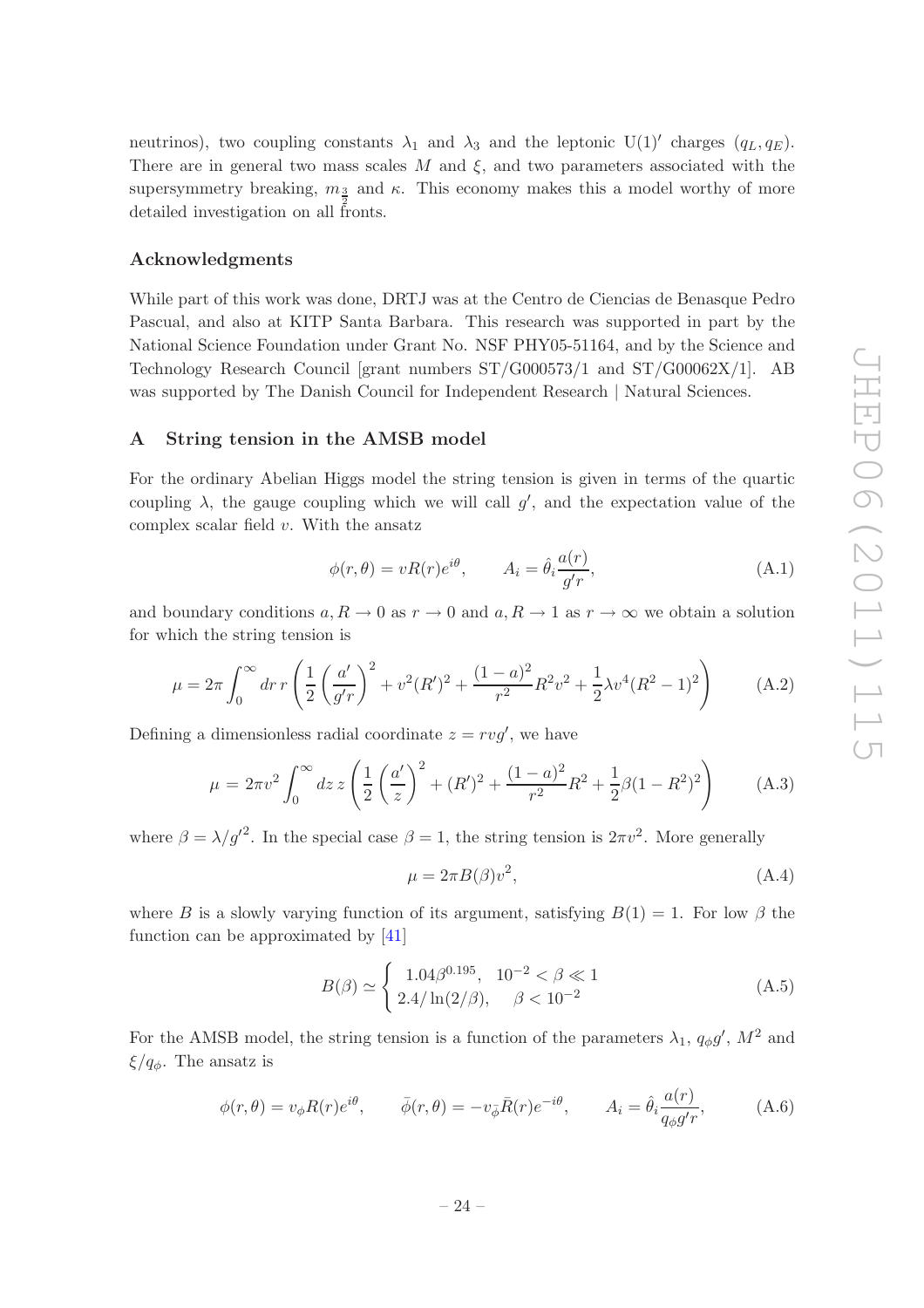with the vacuum expectation values of the fields  $\phi$  and  $\bar{\phi}$  given by (see eqs. [\(4.8\)](#page-7-1), [\(4.9\)](#page-7-1))

$$
v_{\phi}^{2} = \frac{1}{2} \left[ \sqrt{\left(\frac{\xi}{q_{\phi}}\right)^{2} + \left(\frac{2M^{2}}{\lambda_{1}}\right)^{2}} + \frac{\xi}{q_{\phi}} \right],
$$
\n(A.7)

$$
v_{\bar{\phi}}^2 = \frac{1}{2} \left[ \sqrt{\left(\frac{\xi}{q_{\phi}}\right)^2 + \left(\frac{2M^2}{\lambda_1}\right)^2} - \frac{\xi}{q_{\phi}} \right]. \tag{A.8}
$$

The string tension is

<span id="page-26-2"></span>
$$
\mu = 2\pi \int_0^\infty dr \, r \left( \frac{1}{2} \left( \frac{a'}{q_\phi g' r} \right)^2 + \left[ v_\phi^2 (R')^2 + v_\phi^2 (\bar{R}')^2 \right] + \frac{(1-a)^2}{r^2} \left[ v_\phi^2 R^2 + v_\phi^2 \bar{R}^2 \right] + \frac{1}{2} g'^2 (\xi - q_\phi v_\phi^2 R^2 + q_\phi v_\phi^2 \bar{R}^2)^2 + (\lambda_1 v_\phi v_\phi R \bar{R} - M^2)^2 \right). \tag{A.9}
$$

We can get an upper bound and a reasonable approximation by assuming that  $\overline{R} = R$ , in which case the string tension can be written

$$
\mu \simeq 2\pi (v_{\phi}^2 + v_{\bar{\phi}}^2) \int_0^{\infty} dz \, z \left[ \frac{1}{2} \left( \frac{a'}{z} \right)^2 + (R')^2 + \frac{(1-a)^2}{z^2} R^2 + \frac{\beta_{\text{eff}}}{2} (1 - R^2)^2 \right] \tag{A.10}
$$

where

$$
z^{2} = q_{\phi}^{2} g^{\prime 2} r^{2} (v_{\phi}^{2} + v_{\phi}^{2}), \quad \beta_{\text{eff}} = \frac{1 + \psi \beta}{1 + \psi}.
$$
 (A.11)

Here we have defined

<span id="page-26-1"></span>
$$
\psi = \frac{2M^2 q_{\phi}}{\lambda_1 \xi}, \quad \beta = \frac{\lambda_1^2}{2q_{\phi}^2 g'^2}.
$$
\n(A.12)

Thus we see that the string tension in the AMSB model is approximately

<span id="page-26-0"></span>
$$
\mu \lesssim 2\pi B(\beta_{\text{eff}})\sqrt{\left(\frac{\xi}{q_{\phi}}\right)^{2} + \left(\frac{2M^{2}}{\lambda_{1}}\right)^{2}}.
$$
\n(A.13)

The approximation becomes an equality in the limits  $\psi \to 0$ ,  $\infty$ . In the first case the assumed symmetry between  $\phi$  and  $\bar{\phi}$  becomes exact as the D-term becomes negligible, and in the second case  $\bar{\phi}$  vanishes as the F-term becomes negligible. The expressions for the string tension is these two limits is

$$
\mu_a = 2\pi \frac{\xi}{q_\phi}, \quad \mu_b = 2\pi B(\beta) \frac{2M^2}{\lambda_1}.
$$
\n(A.14)

A more accurate solution can be obtained by a numerical minimisation of the string tension function [\(A.9\)](#page-26-2). One should also allow for the possibility of the MSSM scalars with positive  $q_{\phi}$  gaining an expectation value in the core of the string, as this reduces the D-term potential energy density which would otherwise be  $g'^2/\xi$  at the core of the string. A prime candidate is the Higgs field  $h_2$ , as it already has a vev. The other candidates are l and  $e^c$ , but they have lower  $q_{\phi}$  and are therefore less unstable in the string core.

Finally, we note that the string will have fermionic zero modes from two sources: from the neutrinos thanks to the  $\frac{1}{2}\lambda_2 NN\Phi$  coupling, and from mixtures of the superpartners of s,  $\phi$  and  $\bar{\phi}$ , thanks to the  $S\Phi\bar{\Phi}$  coupling [[69](#page-30-12)].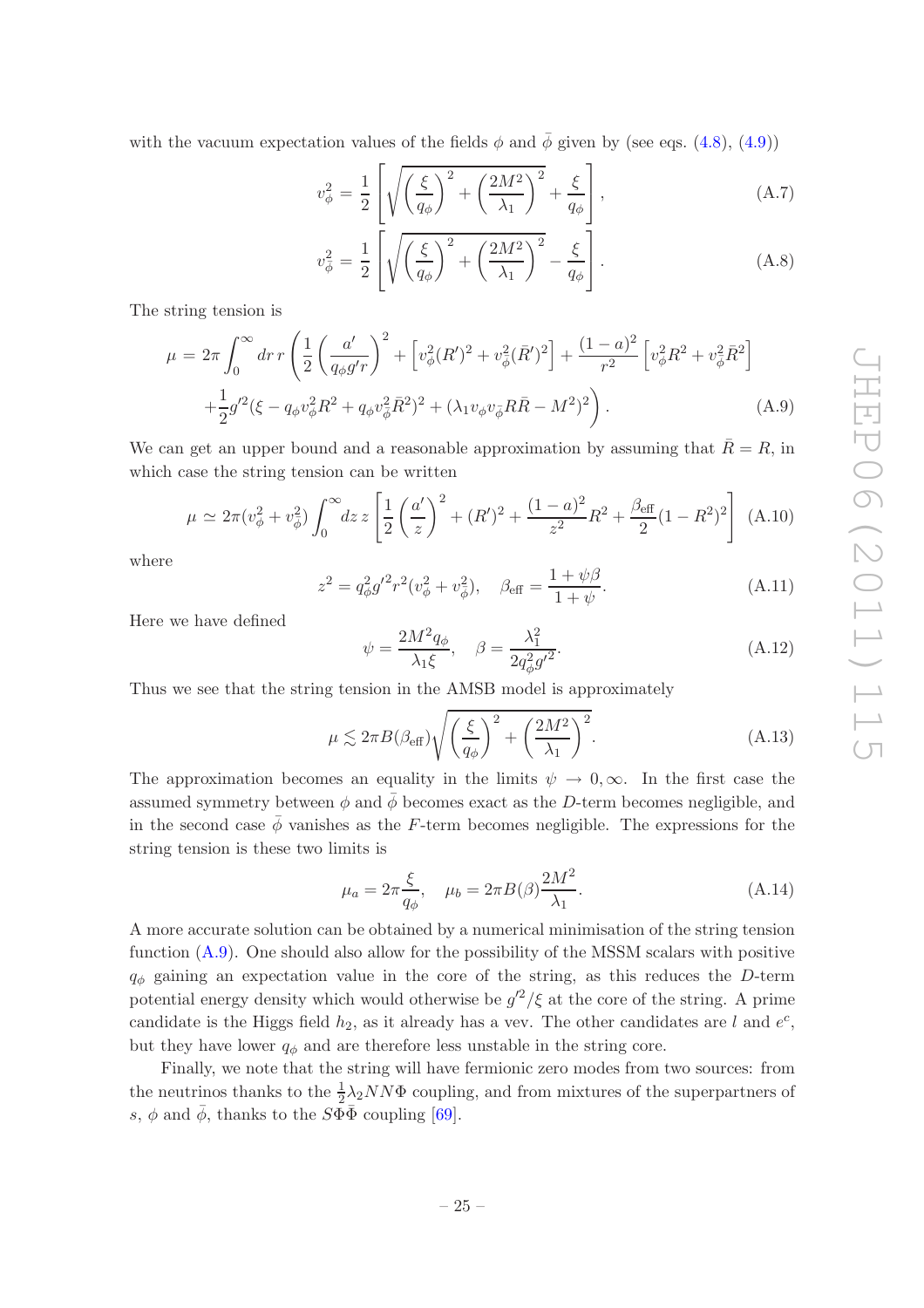#### References

- <span id="page-27-0"></span>[1] L. Randall and R. Sundrum, *Out of this world supersymmetry breaking*, *[Nucl. Phys.](http://dx.doi.org/10.1016/S0550-3213(99)00359-4)* B 557 (1999) 79 [[hep-th/9810155](http://arxiv.org/abs/hep-th/9810155)] [\[SPIRES\]](http://www-spires.slac.stanford.edu/spires/find/hep/www?eprint=HEP-TH/9810155).
- <span id="page-27-11"></span>[2] G.F. Giudice, M.A. Luty, H. Murayama and R. Rattazzi, *Gaugino Mass without Singlets*, *JHEP* 12 [\(1998\) 027](http://dx.doi.org/10.1088/1126-6708/1998/12/027) [[hep-ph/9810442](http://arxiv.org/abs/hep-ph/9810442)] [\[SPIRES\]](http://www-spires.slac.stanford.edu/spires/find/hep/www?eprint=HEP-PH/9810442).
- <span id="page-27-1"></span>[3] A. Pomarol and R. Rattazzi, *Sparticle masses from the superconformal anomaly*, *JHEP* 05 [\(1999\) 013](http://dx.doi.org/10.1088/1126-6708/1999/05/013) [[hep-ph/9903448](http://arxiv.org/abs/hep-ph/9903448)] [\[SPIRES\]](http://www-spires.slac.stanford.edu/spires/find/hep/www?eprint=HEP-PH/9903448).
- <span id="page-27-2"></span>[4] I. Jack and D.R.T. Jones, *Fayet-Iliopoulos D-terms and anomaly mediated supersymmetry breaking*, *[Phys. Lett.](http://dx.doi.org/10.1016/S0370-2693(00)00501-3)* B 482 (2000) 167 [[hep-ph/0003081](http://arxiv.org/abs/hep-ph/0003081)] [\[SPIRES\]](http://www-spires.slac.stanford.edu/spires/find/hep/www?eprint=HEP-PH/0003081).
- <span id="page-27-3"></span>[5] N. Arkani-Hamed, D.E. Kaplan, H. Murayama and Y. Nomura, *Viable ultraviolet-insensitive supersymmetry breaking*, *JHEP* 02 [\(2001\) 041](http://dx.doi.org/10.1088/1126-6708/2001/02/041) [[hep-ph/0012103](http://arxiv.org/abs/hep-ph/0012103)] [\[SPIRES\]](http://www-spires.slac.stanford.edu/spires/find/hep/www?eprint=HEP-PH/0012103).
- [6] R. Harnik, H. Murayama and A. Pierce, *Purely four-dimensional viable anomaly mediation*, *JHEP* 08 [\(2002\) 034](http://dx.doi.org/10.1088/1126-6708/2002/08/034) [[hep-ph/0204122](http://arxiv.org/abs/hep-ph/0204122)] [\[SPIRES\]](http://www-spires.slac.stanford.edu/spires/find/hep/www?eprint=HEP-PH/0204122).
- [7] B. Murakami and J.D. Wells, *Abelian D-terms and the superpartner spectrum of anomalymediated supersymmetry breaking*, *Phys. Rev.* D 68 [\(2003\) 035006](http://dx.doi.org/10.1103/PhysRevD.68.035006) [[hep-ph/0302209](http://arxiv.org/abs/hep-ph/0302209)] [\[SPIRES\]](http://www-spires.slac.stanford.edu/spires/find/hep/www?eprint=HEP-PH/0302209).
- [8] R. Kitano, G.D. Kribs and H. Murayama, *Electroweak symmetry breaking via UV insensitive anomaly mediation*, *Phys. Rev.* D 70 [\(2004\) 035001](http://dx.doi.org/10.1103/PhysRevD.70.035001) [[hep-ph/0402215](http://arxiv.org/abs/hep-ph/0402215)] [\[SPIRES\]](http://www-spires.slac.stanford.edu/spires/find/hep/www?eprint=HEP-PH/0402215).
- [9] M. Ibe, R. Kitano and H. Murayama, *A viable supersymmetric model with UV insensitive anomaly mediation*, *Phys. Rev.* D 71 [\(2005\) 075003](http://dx.doi.org/10.1103/PhysRevD.71.075003) [[hep-ph/0412200](http://arxiv.org/abs/hep-ph/0412200)] [\[SPIRES\]](http://www-spires.slac.stanford.edu/spires/find/hep/www?eprint=HEP-PH/0412200).
- [10] I. Jack, D.R.T. Jones and R. Wild, *Fayet-Iliopoulos D-terms, neutrino masses and anomaly mediated supersymmetry breaking*, *[Phys. Lett.](http://dx.doi.org/10.1016/S0370-2693(02)01775-6)* B 535 (2002) 193 [[hep-ph/0202101](http://arxiv.org/abs/hep-ph/0202101)] [\[SPIRES\]](http://www-spires.slac.stanford.edu/spires/find/hep/www?eprint=HEP-PH/0202101).
- <span id="page-27-5"></span>[11] R. Hodgson, I. Jack, D.R.T. Jones and G.G. Ross, *Anomaly mediation, Fayet-Iliopoulos D-terms and precision sparticle spectra*, *[Nucl. Phys.](http://dx.doi.org/10.1016/j.nuclphysb.2005.09.013)* B 728 (2005) 192 [[hep-ph/0507193](http://arxiv.org/abs/hep-ph/0507193)] [\[SPIRES\]](http://www-spires.slac.stanford.edu/spires/find/hep/www?eprint=HEP-PH/0507193).
- <span id="page-27-4"></span>[12] D.R.T. Jones and G.G. Ross, *Anomaly mediation and dimensional transmutation*, *[Phys. Lett.](http://dx.doi.org/10.1016/j.physletb.2006.10.010)* B 642 (2006) 540 [[hep-ph/0609210](http://arxiv.org/abs/hep-ph/0609210)] [\[SPIRES\]](http://www-spires.slac.stanford.edu/spires/find/hep/www?eprint=HEP-PH/0609210).
- <span id="page-27-6"></span>[13] E. Witten, *Mass Hierarchies in Supersymmetric Theories*, *[Phys. Lett.](http://dx.doi.org/10.1016/0370-2693(81)90885-6)* B 105 (1981) 267 [\[SPIRES\]](http://www-spires.slac.stanford.edu/spires/find/hep/www?j=PHLTA,B105,267).
- <span id="page-27-7"></span>[14] R. Battye, B. Garbrecht and A. Moss, *Tight constraints on F- and D-term hybrid inflation scenarios*, *Phys. Rev.* D 81 [\(2010\) 123512](http://dx.doi.org/10.1103/PhysRevD.81.123512) [[arXiv:1001.0769](http://arxiv.org/abs/1001.0769)] [\[SPIRES\]](http://www-spires.slac.stanford.edu/spires/find/hep/www?eprint=1001.0769).
- <span id="page-27-8"></span>[15] B. Garbrecht and A. Pilaftsis, *F(D)-term hybrid inflation with electroweak-scale lepton number violation*, *[Phys. Lett.](http://dx.doi.org/10.1016/j.physletb.2006.03.059)* B 636 (2006) 154 [[hep-ph/0601080](http://arxiv.org/abs/hep-ph/0601080)] [\[SPIRES\]](http://www-spires.slac.stanford.edu/spires/find/hep/www?eprint=HEP-PH/0601080).
- <span id="page-27-9"></span>[16] B. Garbrecht, C. Pallis and A. Pilaftsis, *Anatomy of F<sub>D</sub>-Term Hybrid Inflation*, *JHEP* 12 [\(2006\) 038](http://dx.doi.org/10.1088/1126-6708/2006/12/038) [[hep-ph/0605264](http://arxiv.org/abs/hep-ph/0605264)] [\[SPIRES\]](http://www-spires.slac.stanford.edu/spires/find/hep/www?eprint=HEP-PH/0605264).
- <span id="page-27-10"></span>[17] Z. Komargodski and N. Seiberg, *Comments on the Fayet-Iliopoulos Term in Field Theory and Supergravity*, *JHEP* 06 [\(2009\) 007](http://dx.doi.org/10.1088/1126-6708/2009/06/007) [[arXiv:0904.1159](http://arxiv.org/abs/0904.1159)] [\[SPIRES\]](http://www-spires.slac.stanford.edu/spires/find/hep/www?eprint=0904.1159).
- [18] K.R. Dienes and B. Thomas, *On the Inconsistency of Fayet-Iliopoulos Terms in Supergravity Theories*, *Phys. Rev.* D 81 [\(2010\) 065023](http://dx.doi.org/10.1103/PhysRevD.81.065023) [[arXiv:0911.0677](http://arxiv.org/abs/0911.0677)] [\[SPIRES\]](http://www-spires.slac.stanford.edu/spires/find/hep/www?eprint=0911.0677).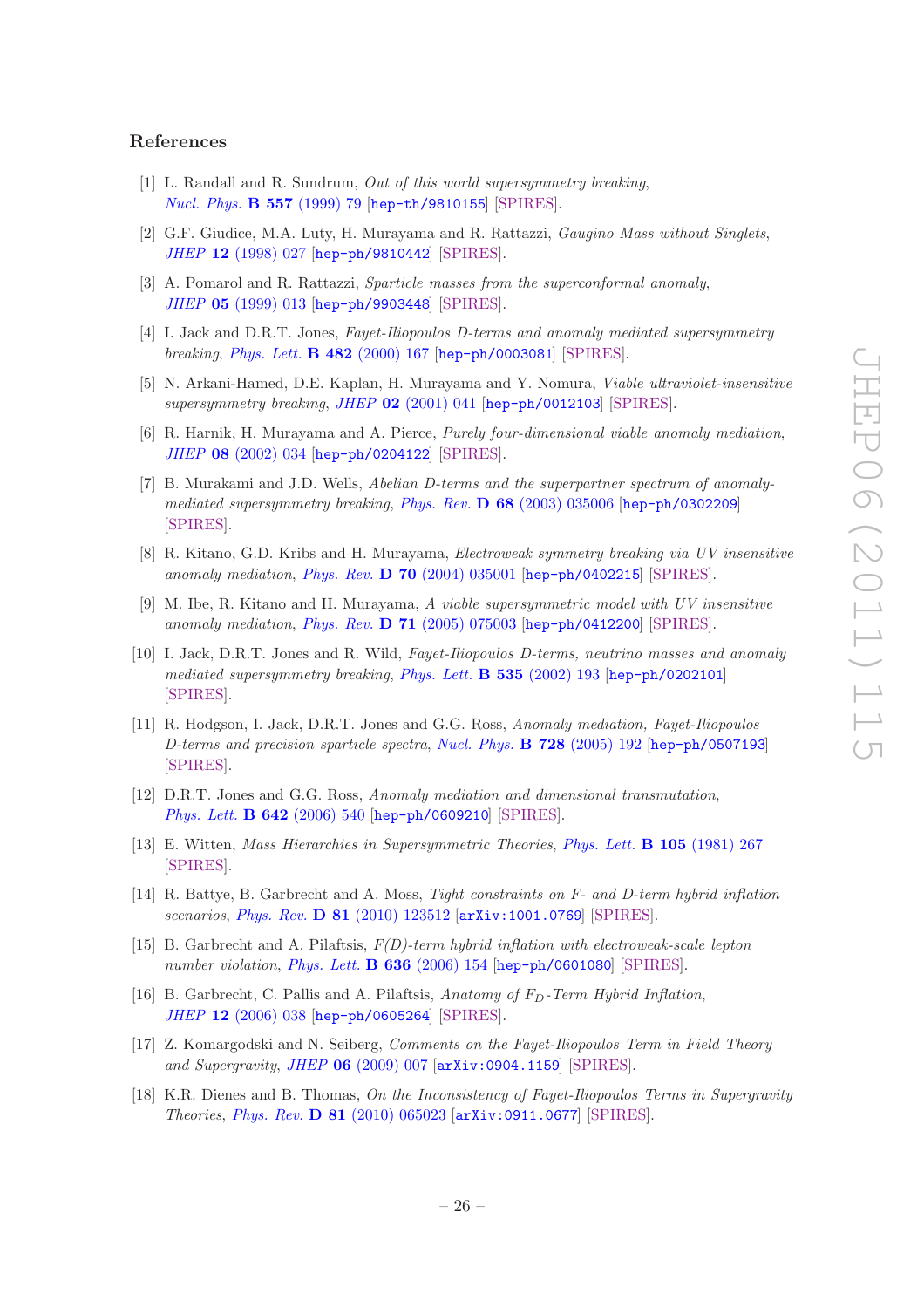- [19] Z. Komargodski and N. Seiberg, *Comments on Supercurrent Multiplets, Supersymmetric Field Theories and Supergravity*, *JHEP* 07 [\(2010\) 017](http://dx.doi.org/10.1007/JHEP07(2010)017) [[arXiv:1002.2228](http://arxiv.org/abs/1002.2228)] [\[SPIRES\]](http://www-spires.slac.stanford.edu/spires/find/hep/www?eprint=1002.2228).
- <span id="page-28-0"></span>[20] J. Distler and E. Sharpe, *Quantization of Fayet-Iliopoulos Parameters in Supergravity*, *Phys. Rev.* D 83 [\(2011\) 085010](http://dx.doi.org/10.1103/PhysRevD.83.085010) [[arXiv:1008.0419](http://arxiv.org/abs/1008.0419)] [\[SPIRES\]](http://www-spires.slac.stanford.edu/spires/find/hep/www?eprint=1008.0419).
- <span id="page-28-1"></span>[21] T. Banks and N. Seiberg, *Symmetries and Strings in Field Theory and Gravity*, *Phys. Rev.* D 83 [\(2011\) 084019](http://dx.doi.org/10.1103/PhysRevD.83.084019) [[arXiv:1011.5120](http://arxiv.org/abs/1011.5120)] [\[SPIRES\]](http://www-spires.slac.stanford.edu/spires/find/hep/www?eprint=1011.5120).
- <span id="page-28-2"></span>[22] B.C. Allanach, G. Hiller, D.R.T. Jones and P. Slavich, *Flavour Violation in Anomaly Mediated Supersymmetry Breaking*, *JHEP* 04 [\(2009\) 088](http://dx.doi.org/10.1088/1126-6708/2009/04/088) [[arXiv:0902.4880](http://arxiv.org/abs/0902.4880)] [\[SPIRES\]](http://www-spires.slac.stanford.edu/spires/find/hep/www?eprint=0902.4880).
- <span id="page-28-3"></span>[23] S. Weinberg, *Supersymmetry at Ordinary Energies. 1. Masses and Conservation Laws*, *[Phys. Rev.](http://dx.doi.org/10.1103/PhysRevD.26.287) D* 26 (1982) 287 [\[SPIRES\]](http://www-spires.slac.stanford.edu/spires/find/hep/www?j=PHRVA,D26,287).
- [24] S. Dimopoulos, S. Raby and F. Wilczek, *Proton Decay in Supersymmetric Models*, *[Phys. Lett.](http://dx.doi.org/10.1016/0370-2693(82)90313-6)* B 112 (1982) 133 [\[SPIRES\]](http://www-spires.slac.stanford.edu/spires/find/hep/www?j=PHLTA,B112,133).
- <span id="page-28-4"></span>[25] N. Sakai and T. Yanagida, *Proton Decay in a Class of Supersymmetric Grand Unified Models*, *[Nucl. Phys.](http://dx.doi.org/10.1016/0550-3213(82)90457-6)* B 197 (1982) 533 [\[SPIRES\]](http://www-spires.slac.stanford.edu/spires/find/hep/www?j=NUPHA,B197,533).
- <span id="page-28-5"></span>[26] I. Jack, D.R.T. Jones and R. Wild, *Gauge singlet renormalisation in softly-broken supersymmetric theories*, *[Phys. Lett.](http://dx.doi.org/10.1016/S0370-2693(01)00553-6)* B 509 (2001) 131 [[hep-ph/0103255](http://arxiv.org/abs/hep-ph/0103255)] [\[SPIRES\]](http://www-spires.slac.stanford.edu/spires/find/hep/www?eprint=HEP-PH/0103255).
- <span id="page-28-6"></span>[27] U. Ellwanger, C. Hugonie and A.M. Teixeira, *The Next-to-Minimal Supersymmetric Standard Model*, *[Phys. Rept.](http://dx.doi.org/10.1016/j.physrep.2010.07.001)* 496 (2010) 1 [[arXiv:0910.1785](http://arxiv.org/abs/0910.1785)] [\[SPIRES\]](http://www-spires.slac.stanford.edu/spires/find/hep/www?eprint=0910.1785).
- <span id="page-28-7"></span>[28] E.J. Copeland, A.R. Liddle, D.H. Lyth, E.D. Stewart and D. Wands, *False vacuum inflation with Einstein gravity*, *Phys. Rev.* D 49 [\(1994\) 6410](http://dx.doi.org/10.1103/PhysRevD.49.6410) [[astro-ph/9401011](http://arxiv.org/abs/astro-ph/9401011)] [\[SPIRES\]](http://www-spires.slac.stanford.edu/spires/find/hep/www?eprint=ASTRO-PH/9401011).
- [29] G.R. Dvali, Q. Shafi and R.K. Schaefer, *Large scale structure and supersymmetric inflation without fine tuning*, *[Phys. Rev. Lett.](http://dx.doi.org/10.1103/PhysRevLett.73.1886)* 73 (1994) 1886 [[hep-ph/9406319](http://arxiv.org/abs/hep-ph/9406319)] [\[SPIRES\]](http://www-spires.slac.stanford.edu/spires/find/hep/www?eprint=HEP-PH/9406319).
- <span id="page-28-8"></span>[30] D.H. Lyth and A. Riotto, *Particle physics models of inflation and the cosmological density perturbation*, *[Phys. Rept.](http://dx.doi.org/10.1016/S0370-1573(98)00128-8)* 314 (1999) 1 [[hep-ph/9807278](http://arxiv.org/abs/hep-ph/9807278)] [\[SPIRES\]](http://www-spires.slac.stanford.edu/spires/find/hep/www?eprint=HEP-PH/9807278).
- <span id="page-28-9"></span>[31] P. Binetruy and G.R. Dvali, *D-term inflation*, *[Phys. Lett.](http://dx.doi.org/10.1016/S0370-2693(96)01083-0)* B 388 (1996) 241 [[hep-ph/9606342](http://arxiv.org/abs/hep-ph/9606342)] [\[SPIRES\]](http://www-spires.slac.stanford.edu/spires/find/hep/www?eprint=HEP-PH/9606342).
- <span id="page-28-10"></span>[32] D.H. Lyth and A.R. Liddle, *The primordial density perturbation: Cosmology, inflation and the origin of structure*, Cambridge University Press, Cambridge U.K. (2009).
- <span id="page-28-11"></span>[33] WMAP collaboration, E. Komatsu et al., *Seven-Year Wilkinson Microwave Anisotropy Probe (WMAP) Observations: Cosmological Interpretation*, *[Astrophys. J. Suppl.](http://dx.doi.org/10.1088/0067-0049/192/2/18)* 192 (2011) 18 [[arXiv:1001.4538](http://arxiv.org/abs/1001.4538)] [\[SPIRES\]](http://www-spires.slac.stanford.edu/spires/find/hep/www?eprint=1001.4538).
- <span id="page-28-12"></span>[34] D. Larson et al., *Seven-Year Wilkinson Microwave Anisotropy Probe (WMAP) Observations: Power Spectra and WMAP-Derived Parameters*, *[Astrophys. J. Suppl.](http://dx.doi.org/10.1088/0067-0049/192/2/16)* 192 (2011) 16 [[arXiv:1001.4635](http://arxiv.org/abs/1001.4635)] [\[SPIRES\]](http://www-spires.slac.stanford.edu/spires/find/hep/www?eprint=1001.4635).
- <span id="page-28-13"></span>[35] R.A. Battye, B. Garbrecht and A. Moss, *Constraints on supersymmetric models of hybrid inflation*, *JCAP* 09 [\(2006\) 007](http://dx.doi.org/10.1088/1475-7516/2006/09/007) [[astro-ph/0607339](http://arxiv.org/abs/astro-ph/0607339)] [\[SPIRES\]](http://www-spires.slac.stanford.edu/spires/find/hep/www?eprint=ASTRO-PH/0607339).
- <span id="page-28-14"></span>[36] N. Bevis, M. Hindmarsh, M. Kunz and J. Urrestilla, *Fitting CMB data with cosmic strings and inflation*, *[Phys. Rev. Lett.](http://dx.doi.org/10.1103/PhysRevLett.100.021301)* 100 (2008) 021301 [[astro-ph/0702223](http://arxiv.org/abs/astro-ph/0702223)] [\[SPIRES\]](http://www-spires.slac.stanford.edu/spires/find/hep/www?eprint=ASTRO-PH/0702223).
- <span id="page-28-15"></span>[37] M.B. Hindmarsh and T.W.B. Kibble, *Cosmic strings*, *[Rept. Prog. Phys.](http://dx.doi.org/10.1088/0034-4885/58/5/001)* 58 (1995) 477 [[hep-ph/9411342](http://arxiv.org/abs/hep-ph/9411342)] [\[SPIRES\]](http://www-spires.slac.stanford.edu/spires/find/hep/www?eprint=HEP-PH/9411342).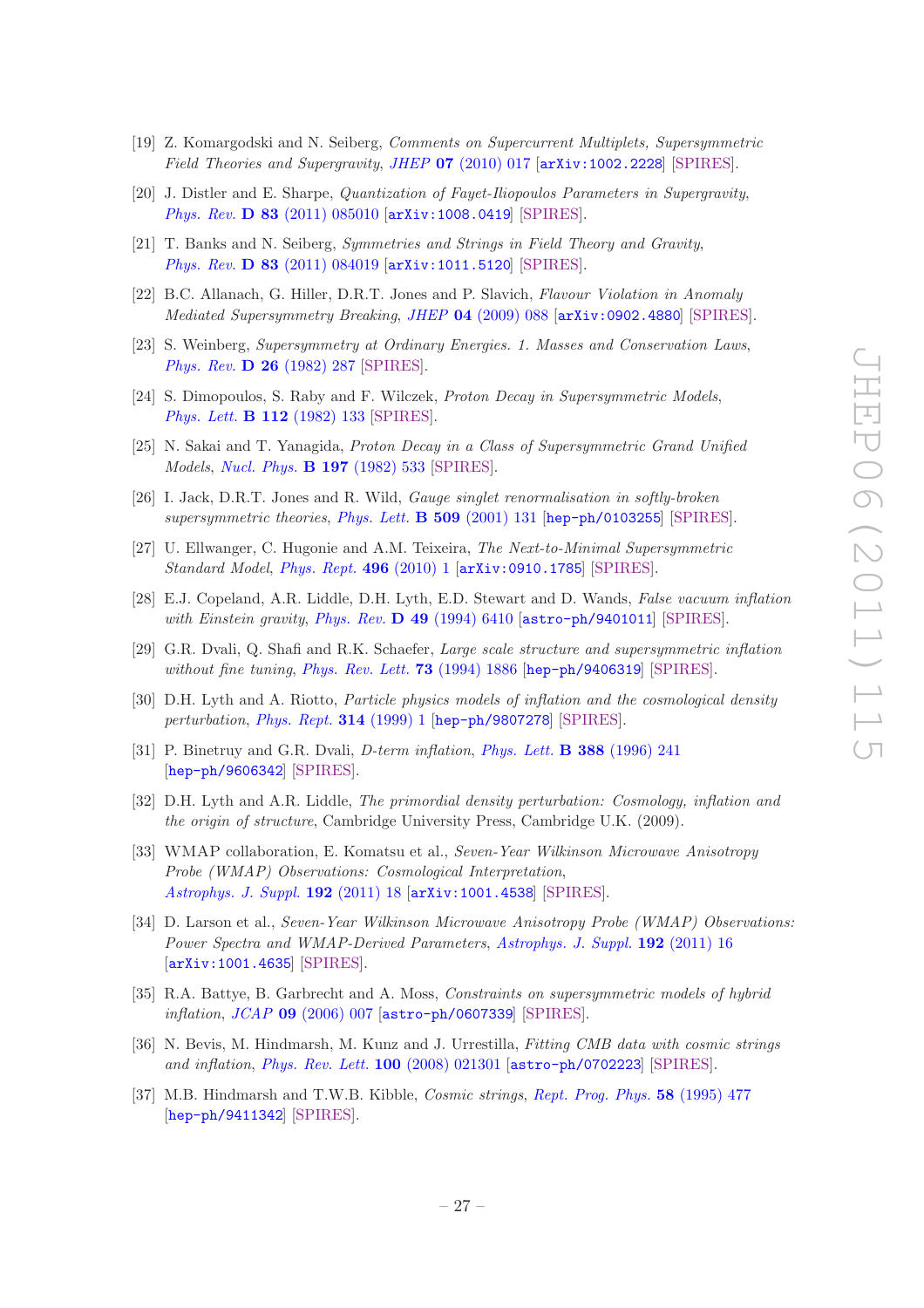- <span id="page-29-0"></span>[38] A. Vilenkin and E.P.S. Shellard, *Cosmic Strings and Other Defects*, Cambridge University Press, Cambridge U.K. (1994).
- <span id="page-29-1"></span>[39] L. Pogosian and T. Vachaspati, *Cosmic microwave background anisotropy from wiggly strings*, *Phys. Rev.* D 60 [\(1999\) 083504](http://dx.doi.org/10.1103/PhysRevD.60.083504) [[astro-ph/9903361](http://arxiv.org/abs/astro-ph/9903361)] [\[SPIRES\]](http://www-spires.slac.stanford.edu/spires/find/hep/www?eprint=ASTRO-PH/9903361).
- <span id="page-29-2"></span>[40] R. Battye and A. Moss, *Updated constraints on the cosmic string tension*, *Phys. Rev.* D 82 [\(2010\) 023521](http://dx.doi.org/10.1103/PhysRevD.82.023521) [[arXiv:1005.0479](http://arxiv.org/abs/1005.0479)] [\[SPIRES\]](http://www-spires.slac.stanford.edu/spires/find/hep/www?eprint=1005.0479).
- <span id="page-29-3"></span>[41] C.T. Hill, H.M. Hodges and M.S. Turner, *Bosonic Superconducting Cosmic Strings*, *[Phys. Rev.](http://dx.doi.org/10.1103/PhysRevD.37.263)* **D 37** (1988) 263 [\[SPIRES\]](http://www-spires.slac.stanford.edu/spires/find/hep/www?j=PHRVA,D37,263).
- <span id="page-29-4"></span>[42] R. Jeannerot and M. Postma, *Enlarging the parameter space of standard hybrid inflation*, *JCAP* 07 [\(2006\) 012](http://dx.doi.org/10.1088/1475-7516/2006/07/012) [[hep-th/0604216](http://arxiv.org/abs/hep-th/0604216)] [\[SPIRES\]](http://www-spires.slac.stanford.edu/spires/find/hep/www?eprint=HEP-TH/0604216).
- <span id="page-29-5"></span>[43] C. Ringeval, M. Sakellariadou and F. Bouchet, *Cosmological evolution of cosmic string loops*, *JCAP* 02 [\(2007\) 023](http://dx.doi.org/10.1088/1475-7516/2007/02/023) [[astro-ph/0511646](http://arxiv.org/abs/astro-ph/0511646)] [\[SPIRES\]](http://www-spires.slac.stanford.edu/spires/find/hep/www?eprint=ASTRO-PH/0511646).
- [44] J.N. Moore, E.P.S. Shellard and C.J. A.P. Martins, *On the evolution of Abelian-Higgs string networks*, *Phys. Rev.* D 65 [\(2002\) 023503](http://dx.doi.org/10.1103/PhysRevD.65.023503) [[hep-ph/0107171](http://arxiv.org/abs/hep-ph/0107171)] [\[SPIRES\]](http://www-spires.slac.stanford.edu/spires/find/hep/www?eprint=HEP-PH/0107171).
- <span id="page-29-6"></span>[45] M. Hindmarsh, S. Stuckey and N. Bevis, *Abelian Higgs Cosmic Strings: Small Scale Structure and Loops*, *Phys. Rev.* D 79 [\(2009\) 123504](http://dx.doi.org/10.1103/PhysRevD.79.123504) [[arXiv:0812.1929](http://arxiv.org/abs/0812.1929)] [\[SPIRES\]](http://www-spires.slac.stanford.edu/spires/find/hep/www?eprint=0812.1929).
- <span id="page-29-7"></span>[46] X. Siemens, V. Mandic and J. Creighton, *Gravitational wave stochastic background from cosmic (super)strings*, *[Phys. Rev. Lett.](http://dx.doi.org/10.1103/PhysRevLett.98.111101)* 98 (2007) 111101 [[astro-ph/0610920](http://arxiv.org/abs/astro-ph/0610920)] [\[SPIRES\]](http://www-spires.slac.stanford.edu/spires/find/hep/www?eprint=ASTRO-PH/0610920).
- <span id="page-29-8"></span>[47] G. Vincent, N.D. Antunes and M. Hindmarsh, *Numerical simulations of string networks in the Abelian-Higgs model*, *[Phys. Rev. Lett.](http://dx.doi.org/10.1103/PhysRevLett.80.2277)* 80 (1998) 2277 [[hep-ph/9708427](http://arxiv.org/abs/hep-ph/9708427)] [\[SPIRES\]](http://www-spires.slac.stanford.edu/spires/find/hep/www?eprint=HEP-PH/9708427).
- <span id="page-29-9"></span>[48] P. Bhattacharjee and G. Sigl, *Origin and propagation of extremely high energy cosmic rays*, *[Phys. Rept.](http://dx.doi.org/10.1016/S0370-1573(99)00101-5)* 327 (2000) 109 [[astro-ph/9811011](http://arxiv.org/abs/astro-ph/9811011)] [\[SPIRES\]](http://www-spires.slac.stanford.edu/spires/find/hep/www?eprint=ASTRO-PH/9811011).
- <span id="page-29-10"></span>[49] R.J. Protheroe and T. Stanev, *Limits on models of the ultrahigh energy cosmic rays based on topological defects*, *[Phys. Rev. Lett.](http://dx.doi.org/10.1103/PhysRevLett.77.3708)* 77 (1996) 3708 [[astro-ph/9605036](http://arxiv.org/abs/astro-ph/9605036)] [\[SPIRES\]](http://www-spires.slac.stanford.edu/spires/find/hep/www?eprint=ASTRO-PH/9605036).
- [50] P. Bhattacharjee, Q. Shafi and F.W. Stecker, *TeV and superheavy mass-scale particles from supersymmetric topological defects, the extragalactic gamma-ray background and the highest energy cosmic rays*, *[Phys. Rev. Lett.](http://dx.doi.org/10.1103/PhysRevLett.80.3698)* 80 (1998) 3698 [[hep-ph/9710533](http://arxiv.org/abs/hep-ph/9710533)] [\[SPIRES\]](http://www-spires.slac.stanford.edu/spires/find/hep/www?eprint=HEP-PH/9710533).
- [51] G. Sigl, S. Lee, P. Bhattacharjee and S. Yoshida, *Probing grand unified theories with cosmic ray, gamma-ray and neutrino astrophysics*, *Phys. Rev.* D 59 [\(1999\) 043504](http://dx.doi.org/10.1103/PhysRevD.59.043504) [[hep-ph/9809242](http://arxiv.org/abs/hep-ph/9809242)] [\[SPIRES\]](http://www-spires.slac.stanford.edu/spires/find/hep/www?eprint=HEP-PH/9809242).
- <span id="page-29-11"></span>[52] U.F. Wichoski, J.H. MacGibbon and R.H. Brandenberger, *High energy neutrinos, photons and cosmic rays from non- scaling cosmic strings*, *Phys. Rev.* D 65 [\(2002\) 063005](http://dx.doi.org/10.1103/PhysRevD.65.063005) [[hep-ph/9805419](http://arxiv.org/abs/hep-ph/9805419)] [\[SPIRES\]](http://www-spires.slac.stanford.edu/spires/find/hep/www?eprint=HEP-PH/9805419).
- <span id="page-29-12"></span>[53] J. Ellis and K.A. Olive, *Supersymmetric Dark Matter Candidates*, [arXiv:1001.3651](http://arxiv.org/abs/1001.3651) [\[SPIRES\]](http://www-spires.slac.stanford.edu/spires/find/hep/www?eprint=1001.3651).
- <span id="page-29-13"></span>[54] T. Gherghetta, G.F. Giudice and J.D. Wells, *Phenomenological consequences of supersymmetry with anomaly-induced masses*, *[Nucl. Phys.](http://dx.doi.org/10.1016/S0550-3213(99)00429-0)* B 559 (1999) 27 [[hep-ph/9904378](http://arxiv.org/abs/hep-ph/9904378)] [\[SPIRES\]](http://www-spires.slac.stanford.edu/spires/find/hep/www?eprint=HEP-PH/9904378).
- [55] T. Moroi and L. Randall, *Wino cold dark matter from anomaly-mediated SUSY breaking*, *[Nucl. Phys.](http://dx.doi.org/10.1016/S0550-3213(99)00748-8)* B 570 (2000) 455 [[hep-ph/9906527](http://arxiv.org/abs/hep-ph/9906527)] [\[SPIRES\]](http://www-spires.slac.stanford.edu/spires/find/hep/www?eprint=HEP-PH/9906527).